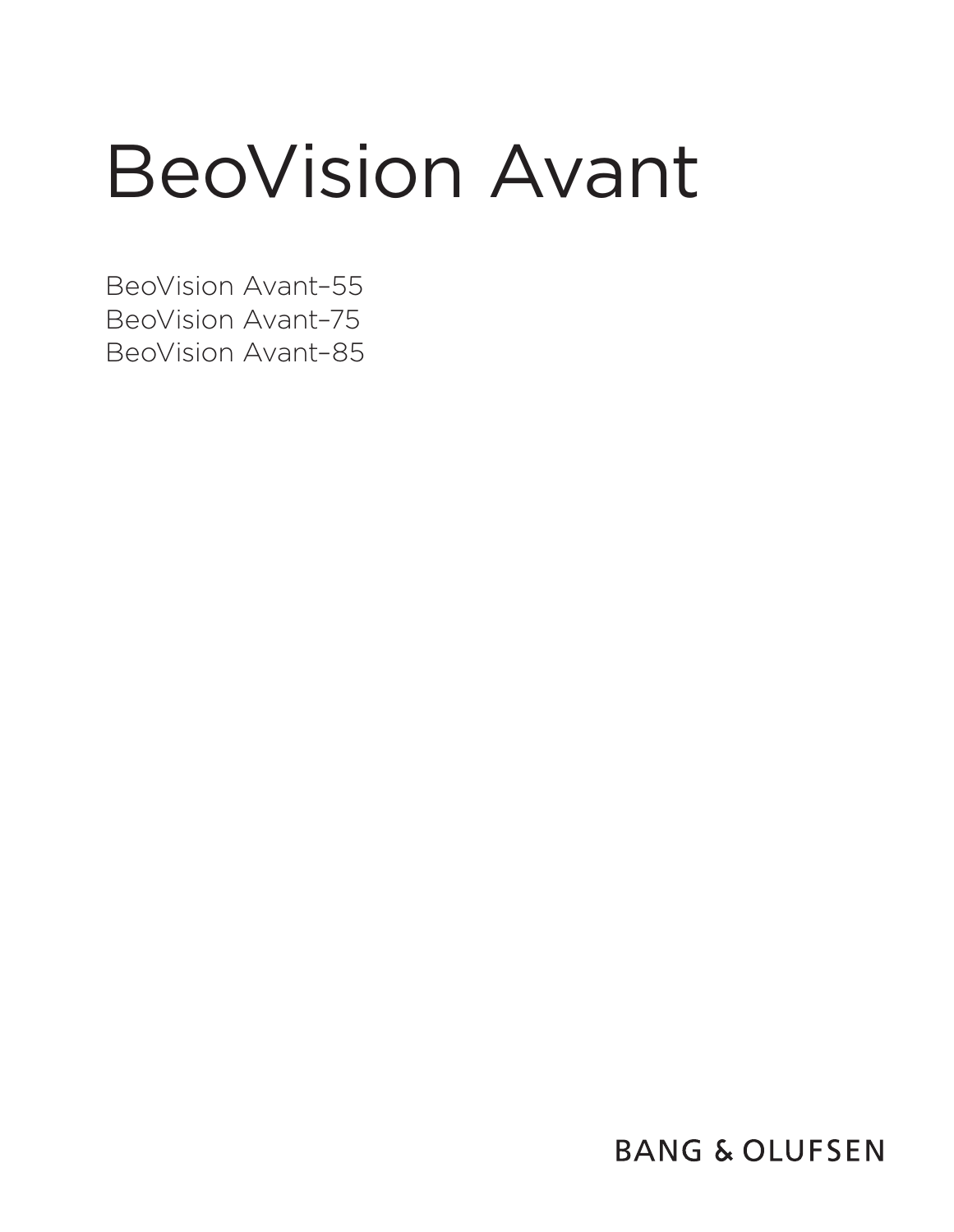## Dear Customer

This guide contains additional information about the daily use of your Bang & Olufsen product and connected equipment, and describes the features and functions of your product in more detail. Among other things you can find information about settings, how to operate your product with a Bang & Olufsen remote control, and how to set up a wired or wireless connection. We expect your retailer to deliver, install and set up your product.

This guide will be updated on a regular basis to make it reflect, for example, new features and functions introduced with software updates. When your television receives new features and functions, you can also read about them in the NICE TO KNOW menu under SETUP.

You can find additional information about your product in the Frequently Asked Questions (FAQ) section on [www.bang-olufsen.com/faq](http://www.bang-olufsen.com/faq).

Your Bang & Olufsen retailer is your first stop for all your service queries.

*To find your nearest retailer, visit our website …* [www.bang-olufsen.com](http://www.bang-olufsen.com)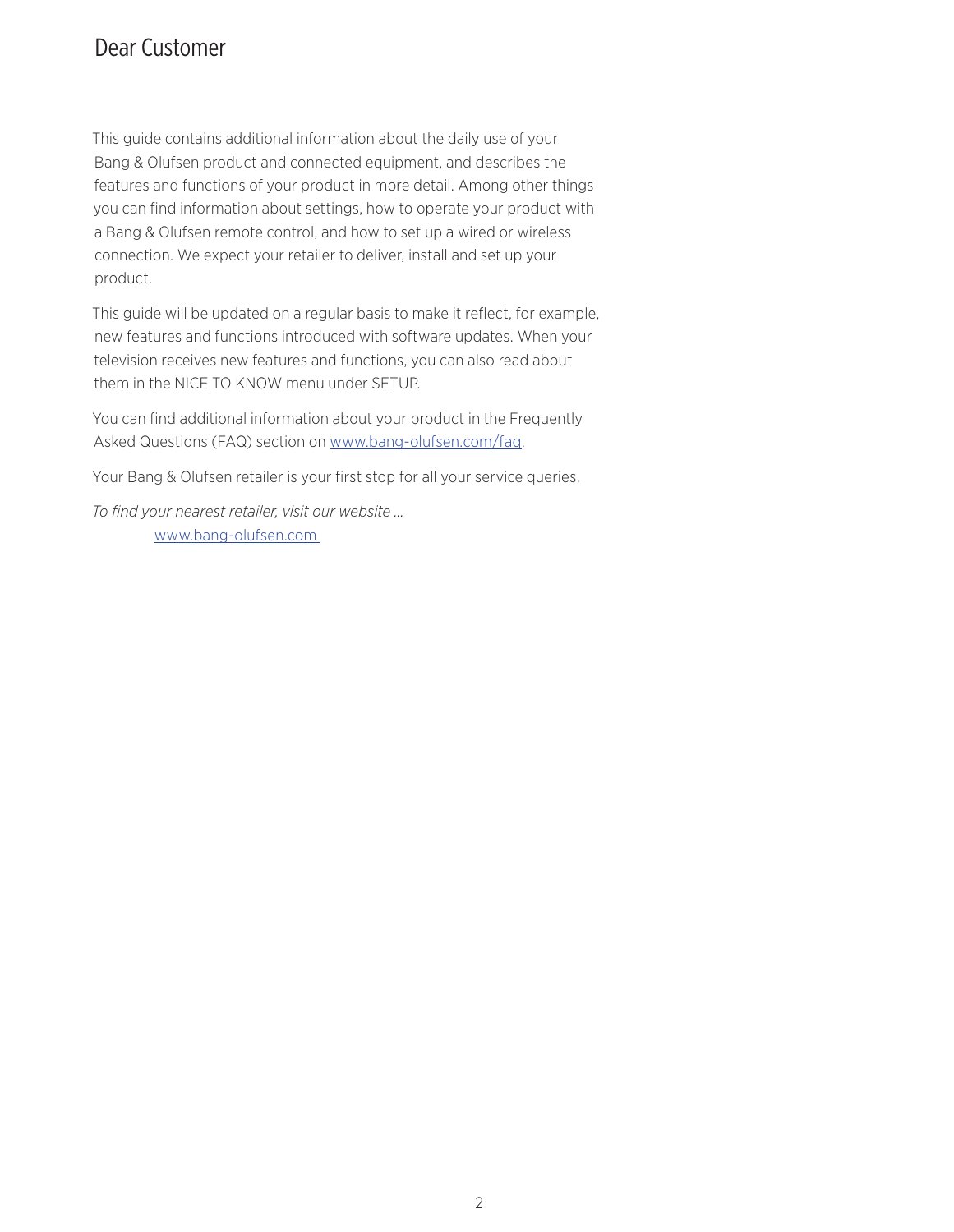#### [How to use your remote control,](#page-5-0) *6*

[See how to use the remote control. You can](#page-5-0)  [also use BeoRemote App to operate your](#page-5-0)  [television.](#page-5-0) 

#### [Understanding the guide,](#page-7-0) *8*

[See how to use the illustrated menu](#page-7-0)  [operations, how to navigate in menus and](#page-7-0)  [understand the indicator light as a help for](#page-7-0)  [you to get an optimal experience with your](#page-7-0)  [Bang & Olufsen television.](#page-7-0) 

#### [Set up your television,](#page-10-0) *11*

[How to place and handle your television in a](#page-10-0)  [correct way.](#page-10-0) 

#### [Maintenance,](#page-12-0) *13*

[See how to clean and maintain your](#page-12-0)  [products.](#page-12-0)

#### [Connections,](#page-13-0) *14*

[Connect your television and expand your](#page-13-0)  [setup by connecting additional equipment,](#page-13-0)  [such as a set-top box, a PC or a camera to](#page-13-0)  [widen your source selection. If needed, you](#page-13-0)  [can reset to default settings.](#page-13-0)

#### [Set positions for the television to turn to,](#page-21-0)  *[22](#page-21-0)*

[Preset positions for a motorised floor stand](#page-21-0)  [or wall bracket to turn to in order to optimise](#page-21-0)  [the experience for several viewing and](#page-21-0)  [listening positions. You can also adjust the](#page-21-0)  [tilt of a motorised table stand to avoid](#page-21-0)  [reflections.](#page-21-0) 

#### [Set up additional equipment,](#page-22-0) *23*

[Register connected equipment via the](#page-22-0)  [SOURCE LIST menu and download PUC](#page-22-0)  [tables to operate non-Bang & Olufsen](#page-22-0)  [equipment with your Bang & Olufsen remote](#page-22-0)  [control. You can remove PUC tables you no](#page-22-0)  [longer wish to use, and you can set up USB](#page-22-0)  [devices, for example, to use for recordings.](#page-22-0) 

#### [Watch television,](#page-25-0) *26*

[Watch television, bring up programme](#page-25-0)  [information and make a recording on a](#page-25-0)  [connected USB HDD or SSD. You can turn](#page-25-0)  [the TV to different viewing and listening](#page-25-0)  [positions and change subtitles and audio](#page-25-0)  [options to customise the viewing experience](#page-25-0)  [to your preferences.](#page-25-0) 

#### [Use channels, groups and lists,](#page-29-0) *30*

[Create, edit and use groups and lists, for](#page-29-0)  [example, to customise the range of channels](#page-29-0)  [to the preferences of the individual member](#page-29-0)  [of a family. Thus, no one has to go through](#page-29-0)  [all the available channels when searching for](#page-29-0)  [a specific channel. You can edit and add](#page-29-0)  [channels and watch Pay Per View channels,](#page-29-0)  [if available.](#page-29-0)

#### [Pause and play back a programme,](#page-32-0) *33*

[Pause, repeat and resume a digital](#page-32-0)  [programme in progress if you have](#page-32-0)  [connected a USB HDD or SSD. This enables](#page-32-0)  [you to take a break, for example, to get a cup](#page-32-0)  [of coffee and return after a while to continue](#page-32-0)  [where you left off, a while behind the](#page-32-0)  [programme's live signal. You can step](#page-32-0)  [backward and forward to replay a scene that](#page-32-0)  [you missed.](#page-32-0)

#### [Record a programme,](#page-34-0) *35*

[Set a Timer to record a programme you wish](#page-34-0)  [to watch again or at a different time than](#page-34-0)  [when it is broadcasted. Bring up a list of](#page-34-0)  [Timers to edit a Timer or to get an overview](#page-34-0)  [of the programmes you have planned to](#page-34-0)  [record. If you are watching a programme](#page-34-0)  [that you decide you want to keep, you can](#page-34-0)  [also copy from the timeshift buffer to the](#page-34-0)  [USB Hard Disk Drive or Solid State Drive that](#page-34-0)  [is set up for recording.](#page-34-0) 

#### [Play a recording,](#page-37-0) *38*

[Play and browse through recordings,](#page-37-0)  [whether they are old recordings or new](#page-37-0)  [recordings, executed by Timers, that you](#page-37-0)  [have not played yet.](#page-37-0) 

#### [Edit recordings,](#page-39-0) *40*

[Protect, name, sort, trim, split or delete](#page-39-0)  [recordings. All of these functions enables](#page-39-0)  [you to modify and customise your](#page-39-0)  [recordings as you wish. You can also change](#page-39-0)  [category or activate a Parental Lock.](#page-39-0) 

#### [Re-tune channels,](#page-40-0) *41*

[Channels are updated automatically, but you](#page-40-0)  [can also update channels manually if needed](#page-40-0)  [or reinstall all channels, for example, if you](#page-40-0)  [have switched to another service provider.](#page-40-0) 

#### [Loudspeaker setup – surround sound,](#page-42-0) *43*

[Make your television part of a surround](#page-42-0)  [sound system to enjoy a fantastic sound](#page-42-0)  [experience. If you want speakers in your](#page-42-0)  [setup to be connected wirelessly, associate](#page-42-0)  [the speakers to your television to not only](#page-42-0)  [enjoy the sound but also the aesthetics of](#page-42-0)  [wireless surroundings. You are encouraged](#page-42-0)  [to create different speaker groups to](#page-42-0)  [optimise the sound experience for different](#page-42-0)  [listening positions, and you can set up sound](#page-42-0)  [modes to suit different types of programmes](#page-42-0)  [or sources.](#page-42-0) 

*Continues …*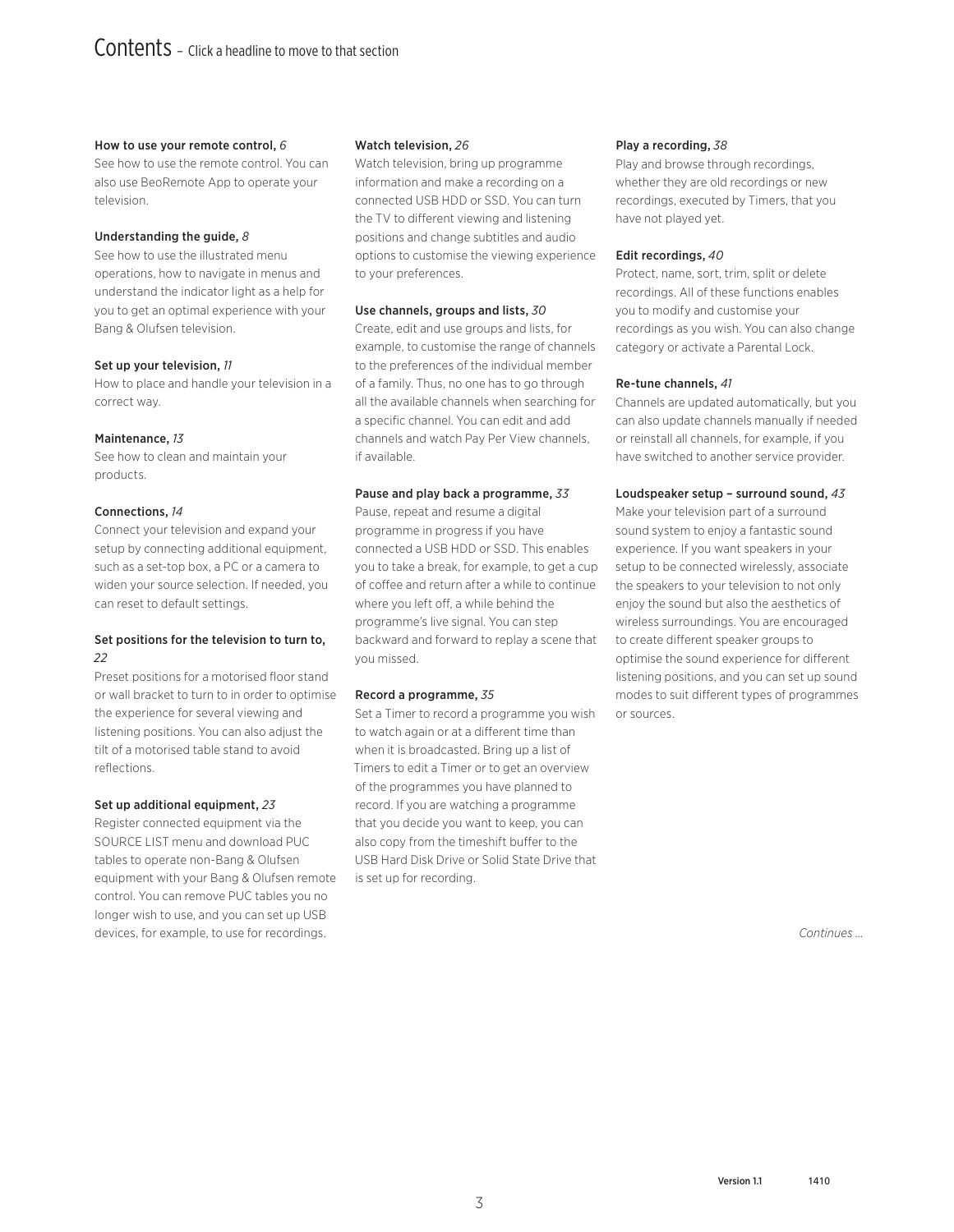#### [Daily use of sound modes and speaker](#page-46-0)  [groups,](#page-46-0) *47*

Switch between different sound modes, such [as GAME mode, to optimise sound from your](#page-46-0)  [surround sound system for different types of](#page-46-0)  [programmes and sources. Switch between](#page-46-0)  [speaker groups to optimise the sound](#page-46-0)  [experience for different listening positions,](#page-46-0)  [for example, one position in an open kitchen](#page-46-0)  [for listening to NetRadio and another in an](#page-46-0)  [armchair watching the TV source. Each](#page-46-0)  [speaker group is customised for a specific](#page-46-0)  [listening position.](#page-46-0) 

#### [Adjust sound and picture settings,](#page-47-0) *48*

[Make sound and picture settings, such as](#page-47-0)  [adjusting bass level or brightness, to suit](#page-47-0)  [your preferences, and use picture modes](#page-47-0)  [and formats to adapt to different types of](#page-47-0)  [programmes and sources.](#page-47-0) 

#### [Personalise the TV experience,](#page-50-0) *51*

[Save and restore a snapshot of the current](#page-50-0)  [source, sound, and picture experience if you](#page-50-0)  [would like to easily bring up the same](#page-50-0)  [combination at another time. For internal](#page-50-0)  [sources also the playing item may be stored.](#page-50-0) 

#### [Set up 3D television,](#page-51-0) *52*

[Make settings for how 3D television should](#page-51-0)  [be activated for you to enjoy the experience](#page-51-0)  [of watching 3D television when it suits you.](#page-51-0)

#### [Watch 3D television,](#page-52-0) *53*

[Activate 3D television to obtain an](#page-52-0)  [extraordinary immersive viewing experience.](#page-52-0)  [Choose between modes to match the signal](#page-52-0)  [from the programme provider.](#page-52-0) 

#### [See two sources at the same time,](#page-54-0) *55*

[See two sources at the same time, for](#page-54-0)  [example, to watch another source during the](#page-54-0)  [commercial break of a movie and at the](#page-54-0)  [same time keep track of when the movie](#page-54-0)  [starts again.](#page-54-0) 

#### [Teletext,](#page-55-0) *56*

[Store favourite teletext pages as MEMO](#page-55-0)  [pages to be able to bring them up quickly at](#page-55-0)  [any time.](#page-55-0) 

#### [Operate additional equipment,](#page-57-0) *58*

[Operate connected equipment, such as set](#page-57-0)[top boxes, DVD players or the like with your](#page-57-0)  [Bang & Olufsen remote control, which](#page-57-0)  [thereby offers you the opportunity to use](#page-57-0)  [only one remote control for all sources in](#page-57-0)  [your setup.](#page-57-0)

#### [NetRadio,](#page-58-0) *59*

[Browse, search and play back netradio](#page-58-0)  [stations on your television to enjoy music](#page-58-0)  [from radío stations worldwide.](#page-58-0) 

#### [WebMedia,](#page-60-0) *61*

[Navigate in web pages and add apps using](#page-60-0)  [WebMedia. WebMedia enables you to use](#page-60-0)  [Internet features on your television allowing](#page-60-0)  [you to easily share web-related content, for](#page-60-0)  [example, in the living room with your family.](#page-60-0) 

#### [Spotify, Deezer and YouTube,](#page-62-0) *63*

[Access Spotify, Deezer and YouTube through](#page-62-0)  [apps to enjoy a world of music and television](#page-62-0)  [after your own choice.](#page-62-0) 

#### [HomeMedia,](#page-63-0) *64*

[Browse your photos and play back your](#page-63-0)  [music and video files on your television.](#page-63-0)  [Enjoy the contents of a storage device in](#page-63-0)  [comfortable surroundings in the living room](#page-63-0)  [with your friends. You can also stream](#page-63-0)  [content from a computer or a smart phone.](#page-63-0) 

#### [Sleep Timers,](#page-66-0) *67*

[Make your television switch off automatically,](#page-66-0) [for example, if you wish to go to sleep to the](#page-66-0)  [sound of music from a source in your setup](#page-66-0)  [or if you want the television to switch off at](#page-66-0)  [the end of a programme.](#page-66-0) 

#### [Power settings,](#page-67-0) *68*

[Make settings for power consumption and](#page-67-0)  [auto standby and reduce the start-up time of](#page-67-0)  [the television.](#page-67-0) 

#### [Access control,](#page-68-0) *69*

[Make an access code to prevent others from](#page-68-0)  [editing channel settings and watching](#page-68-0)  [channels or recordings. For example, it is](#page-68-0)  [possible to limit children's access to channels](#page-68-0)  [with much violence and crime.](#page-68-0) 

#### [The pin code system,](#page-69-0) *70*

[Use the pin code system to make the](#page-69-0)  [television useless for people who do not](#page-69-0)  [know the pin code, for example, if it has](#page-69-0)  [been stolen and thereby been disconnected](#page-69-0)  [from the mains for a specific period of time.](#page-69-0) 

*Continues …*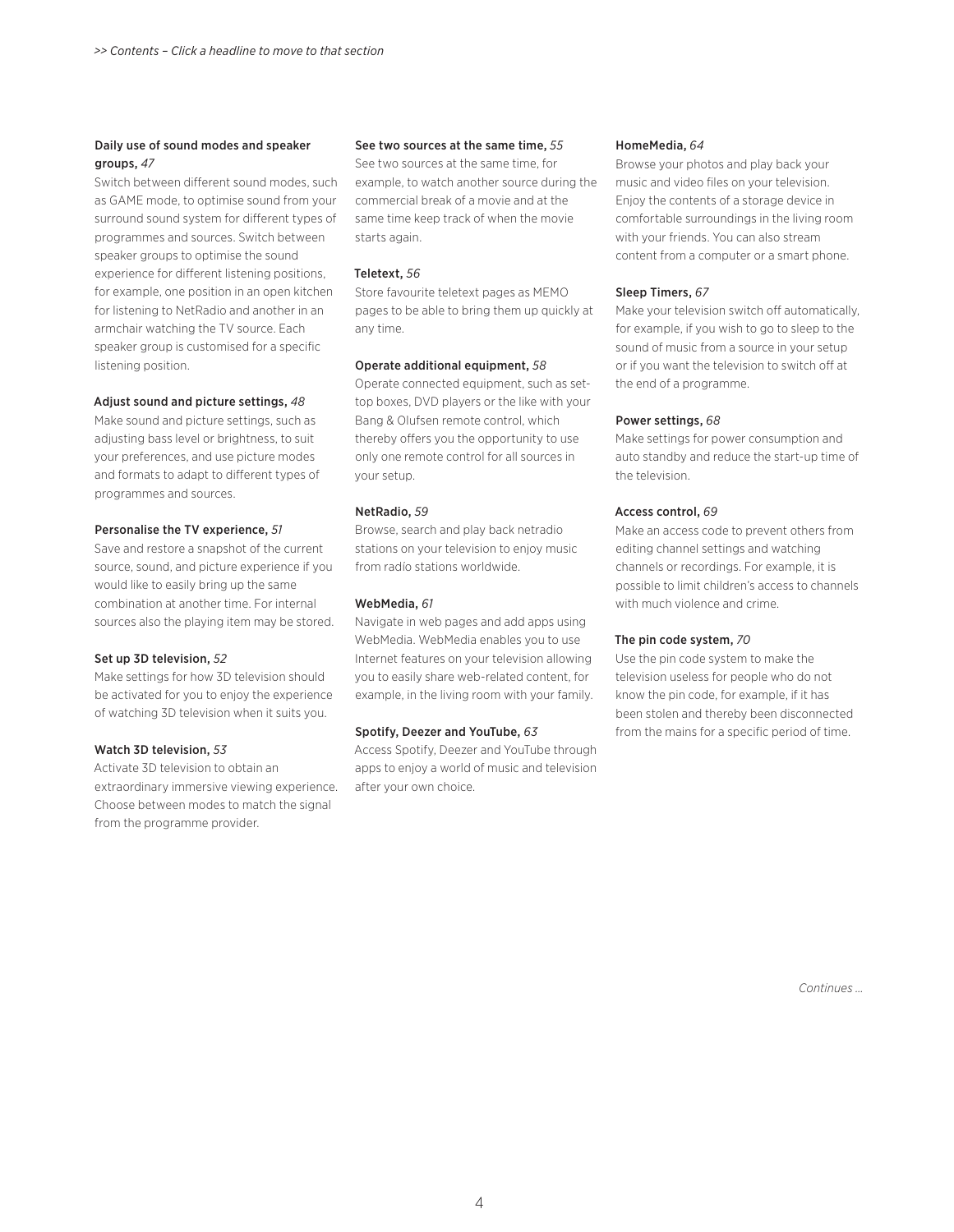#### [Software and service update,](#page-70-0) *71*

[Update software and find information about](#page-70-0)  [modules, for your television or your entire](#page-70-0)  [Bang & Olufsen system to continuously be](#page-70-0)  [equipped with the newest features and](#page-70-0)  [functions.](#page-70-0)

#### [Digital Text and HbbTV,](#page-71-0) *72*

[Enable or disable Digital Text for MHEG](#page-71-0)  [operation. This feature is useful for some](#page-71-0)  [countries or CA modules and activates](#page-71-0)  [available applications for channels. You can](#page-71-0)  [also activate HbbTV, an online service](#page-71-0)  [offering additional features, such as](#page-71-0)  [competitions and social networking, sent out](#page-71-0)  [by the broadcaster.](#page-71-0) 

#### [Network settings,](#page-72-0) *73*

[Set up a network and bring up network](#page-72-0)  [information. A network connection allows](#page-72-0)  [you to access different sources such as](#page-72-0)  [NetRadio and WebMedia and take](#page-72-0)  [advantage of software updates, HbbTV and](#page-72-0)  [other features.](#page-72-0)

#### [Distribute sound with Network Link,](#page-75-0) *76*

[Make link connections and integrate your](#page-75-0)  [television with another product in order to](#page-75-0)  [distribute sound to other rooms in the house](#page-75-0)  [and thereby expand the possibilities of your](#page-75-0)  [Bang & Olufsen system.](#page-75-0)

#### [Connect and operate an audio system,](#page-77-0) *78*

[Connect an audio system to your television](#page-77-0)  [and operate an integrated audio/video](#page-77-0)  [system to play music from your audio](#page-77-0)  [system on your television or to send the](#page-77-0)  [sound from your television to your audio](#page-77-0)  [system.](#page-77-0) 

#### [Two televisions – Network Link connection,](#page-79-0)  *[80](#page-79-0)*

[Connect another television to your television](#page-79-0)  [and operate an integrated video system to](#page-79-0)  [be able to share sound between the two](#page-79-0)  [televisions and, for example, listen to an](#page-79-0)  [audio or video source from a television](#page-79-0)  [placed in another room.](#page-79-0) 

#### [Operate two televisions with one remote](#page-81-0)  [control,](#page-81-0) *82*

[Switch between two televisions and operate](#page-81-0)  [both televisions with the same Bang &](#page-81-0)  [Olufsen remote control.](#page-81-0) 

#### [HDMI Matrix,](#page-82-0) *83*

[Enter settings in the HDMI MATRIX menu if](#page-82-0)  [you have connected an HDMI Matrix,](#page-82-0)  [allowing you to connect a multitude of](#page-82-0)  [external sources to a variety of televisions,](#page-82-0)  [and operate these sources individually on](#page-82-0)  [each television or simultaneously in several](#page-82-0)  [rooms.](#page-82-0)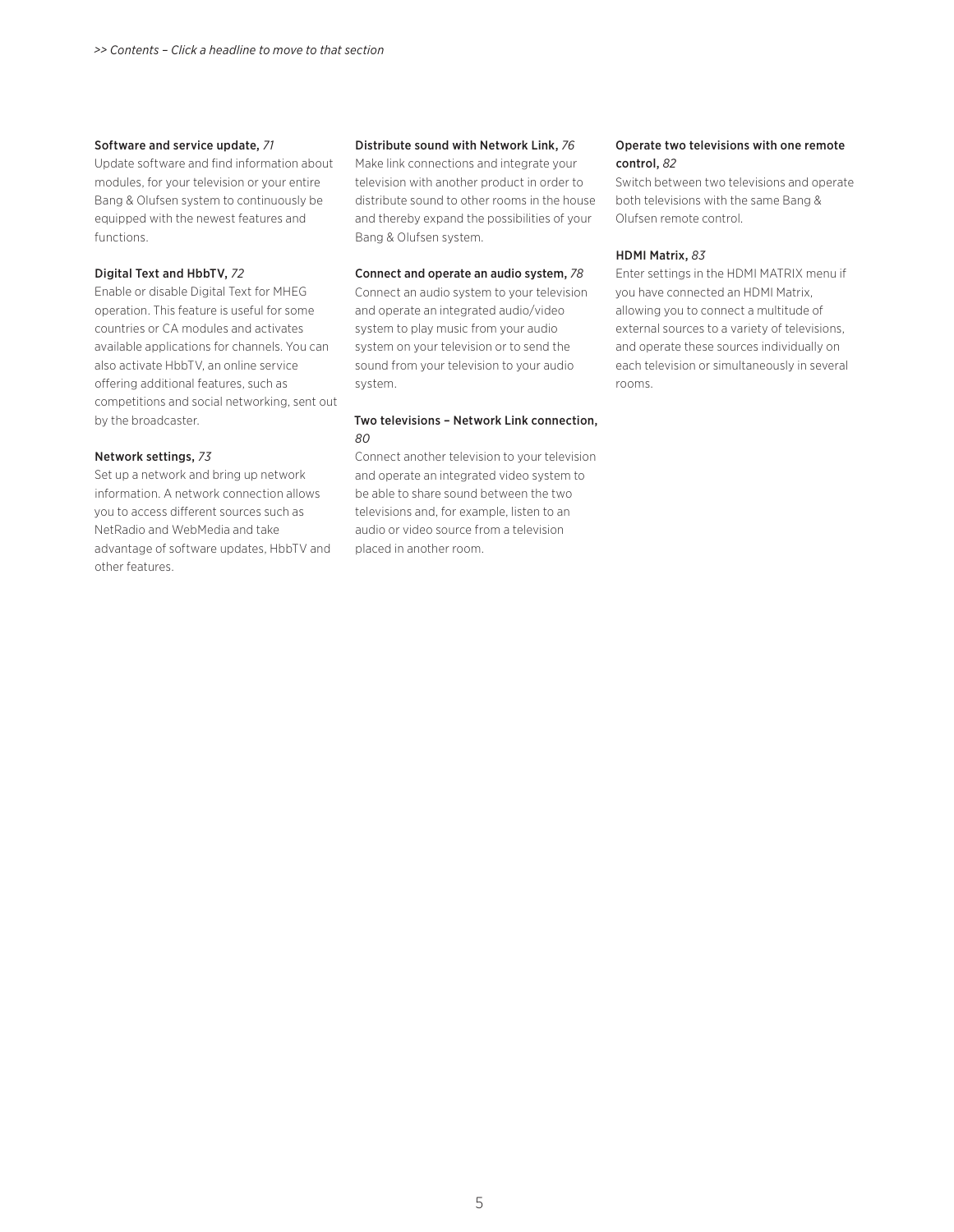## <span id="page-5-0"></span>How to use your remote control

Your television can be operated with BeoRemote One.



*1 \*Some sources in the display can be reconfigured during the setup process. For more information, [see page 23.](#page-22-0)* 

*For general information about remote control operation, see the guide for your remote control.* 

*Some countries and CA modules require activation of Digital Text/MHEG. Consequently, some differences apply for BeoRemote One. When no menu is shown on the screen, you must press MENU before a coloured button. For more information, [see](#page-71-0)  [page 72.](#page-71-0)*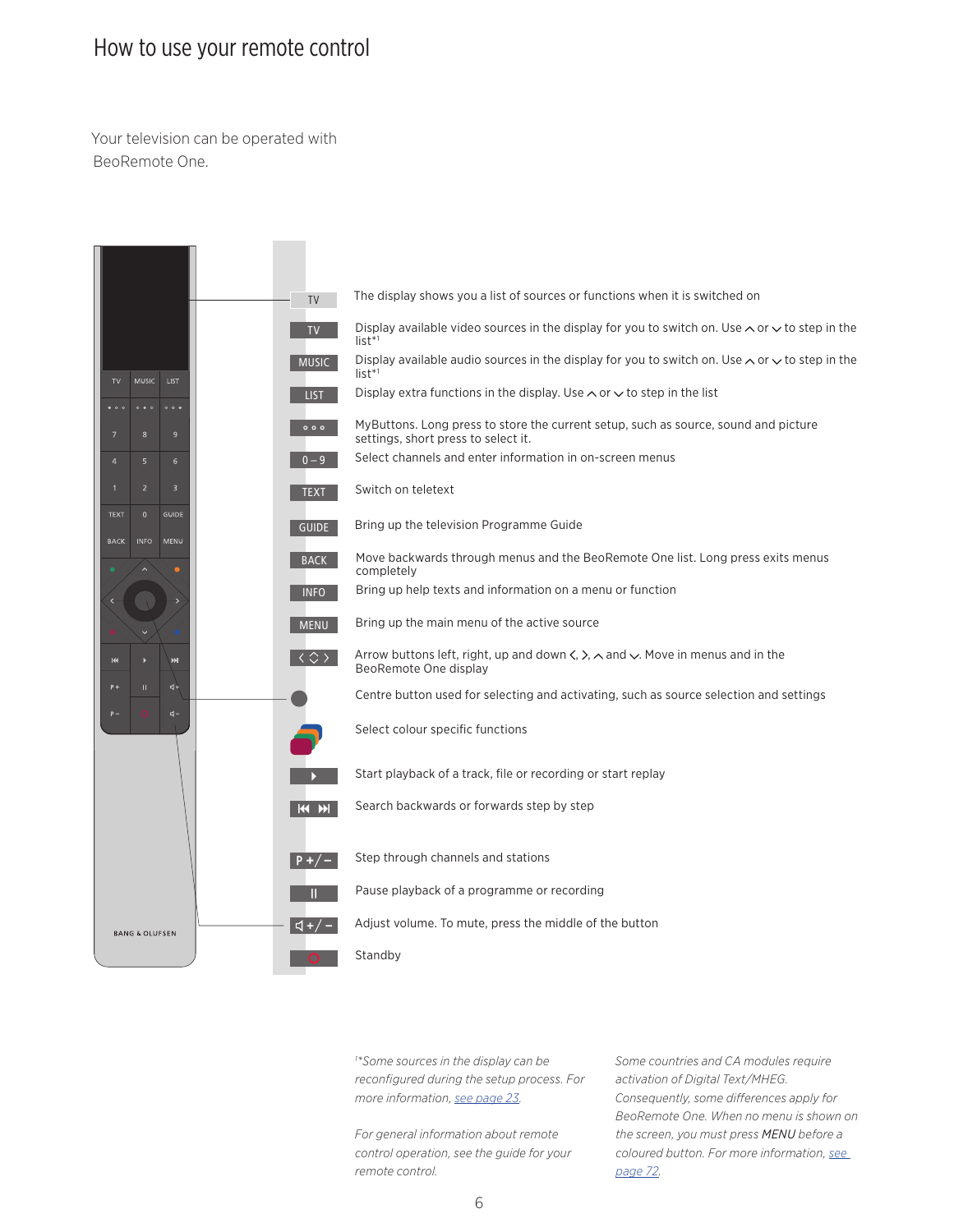#### BeoRemote App



*Your device and your television must be on the same network to use the BeoRemote App.*

BeoRemote App allows you to operate your television with a smartphone or iOS tablet and is especially useful for navigating in web pages or applications using [WebMedia](#page-60-0).\*<sup>1</sup> Both your television and device must be on the same network and WAKE ON WLAN/WAKE ON LAN must be set to ON, see the television POWER SAVING menu. This allows you to switch on your television from standby mode. Note that the standby power consumption will increase slightly.

BeoRemote App integrates with your television. However, it does not support all BeoRemote One functions.

*Note that first-time setup must be performed using a BeoRemote One. BeoRemote App requires that your television is set up in a network.*

*1 \*BeoRemote App supports smartphones with most recent iOS version or Android (version 4.0 or higher) and tablets with iOS (most recent iOS version).*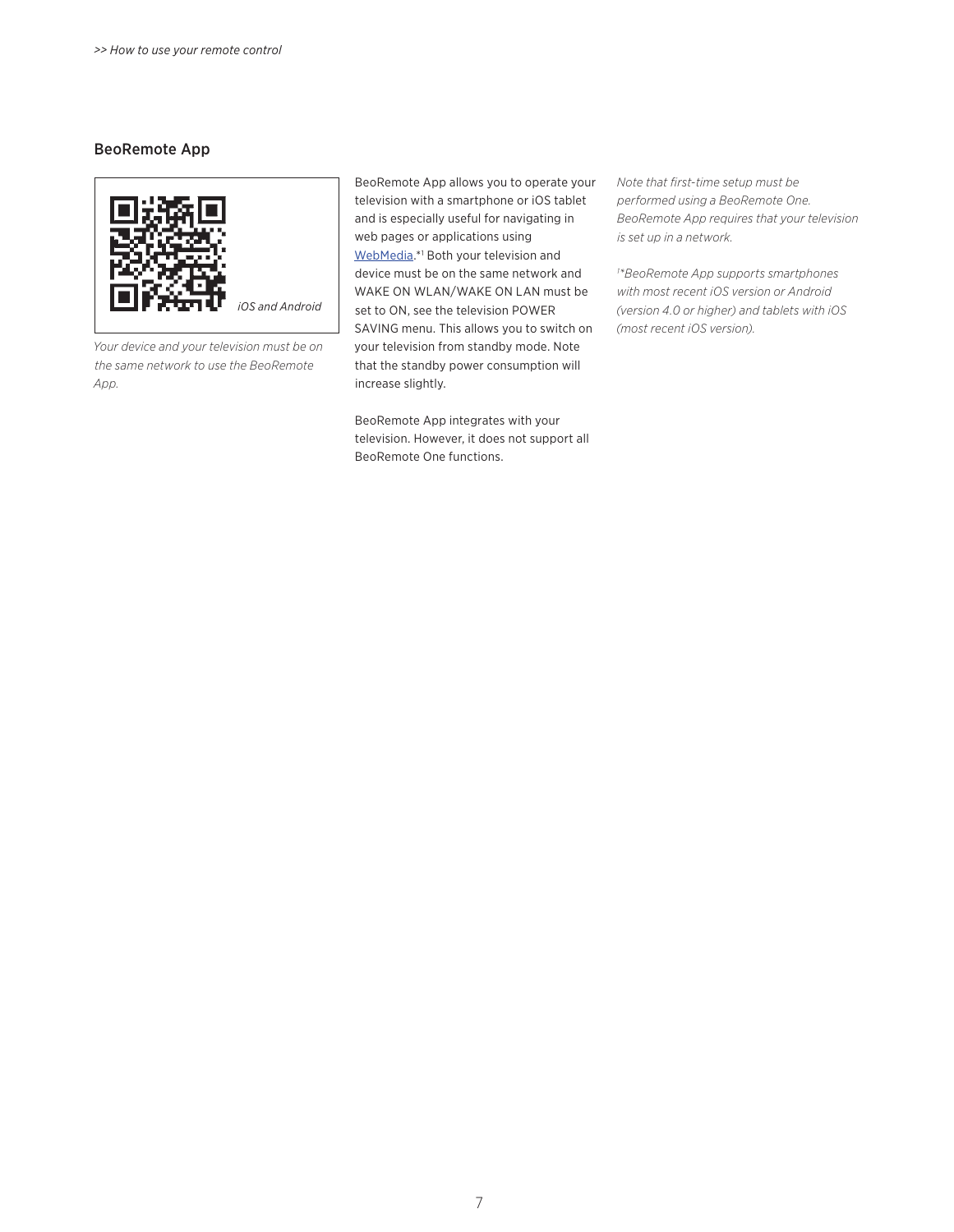## <span id="page-7-0"></span>Understanding the guide

## Quick guide and online guide



Together with your television you have received a printed Quick guide introducing you to the television.



The present online guide provides you with a deeper knowledge about the television and its many features and functions.

#### Menu operation



This menu hierarchy illustrates the path into a menu where you can make different settings. Press MENU on your remote control and use the arrow button  $\sim$  and the centre button to select and open the menu. When available, you can also press the INFO button on your remote control to bring up help texts.

*Example of menu operation.* 

#### Remote control operation



Where relevant, the remote control operation will be shown.

- A dark grey button indicates a physical button you must press.
- A light grey display text indicates a BeoRemote One display text. Press LIST, TV or MUSIC on BeoRemote One to bring it up. The text appears in the BeoRemote One display. The texts in LIST, TV and MUSIC can be renamed and you can hide texts you have no need for and show texts you need. For more information see your BeoRemote One guide.
- The centre button is symbolised by  $\bullet$ which is used in the operation sequences when you must press the centre button.

*Example of BeoRemote One operation.*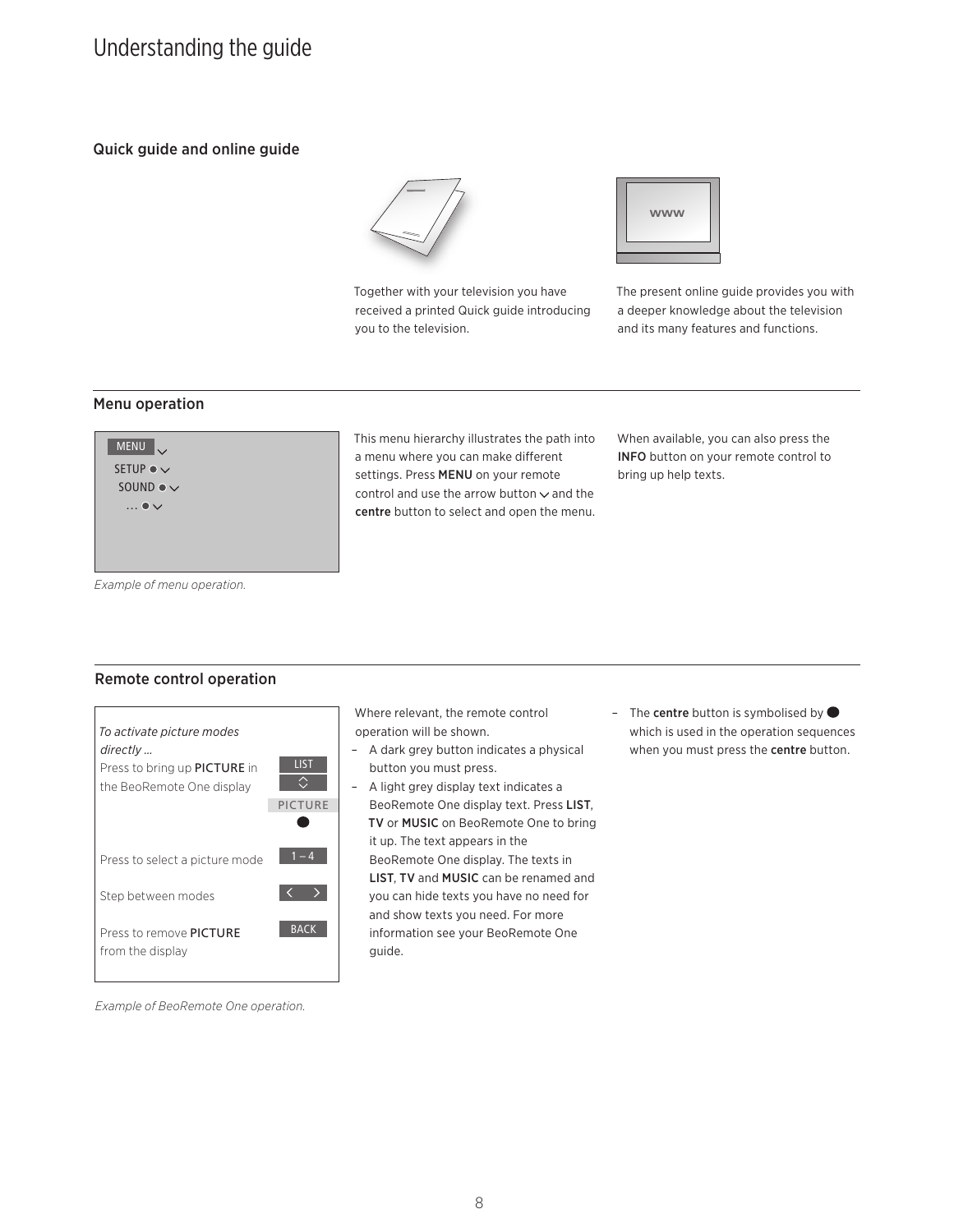#### How to navigate in menus

Navigate in menus and select settings using your remote control. Pressing MENU brings up the main menu, including a menu overlay for the active source.

This guide is described with BeoRemote One operation.

*Display and menus …*  Select source and settings.

Bring up video sources in the BeoRemote One display and select the television source to be switched on

Bring up the main menu

#### *Navigate in menus …*

When a menu is on the screen, you can move between menu options, reveal settings or enter data.

Highlight a menu or change a setting

Enter data



 $\langle \diamondsuit \rangle$ 

TV

TV

MENU

Bring up a submenu or store a setting

Select an option



**BACK** 

Press to back up through previous menus or press and hold to leave the menu

#### *Step between menu pages …*

Some menus take up more space than available on the television screen. This is indicated by half a menu item at the bottom or top of the screen. To easily step from the top of a list to the bottom, press  $\wedge$ .

Step in pages



Scroll through menu items



| <b>CHANNEL LIST</b> |                         |
|---------------------|-------------------------|
| <b>CNN</b>          | 1                       |
| TV 2 NEWS           | $\overline{2}$          |
| <b>DISCOVER</b>     | $\overline{\mathbf{3}}$ |
| CWNBC               | $\overline{4}$          |
| <b>BBCWORLD</b>     | 5                       |
| $\cdots$            | 6                       |
| $\cdots$            | $\overline{7}$          |
| <b>SUPER CH</b>     | $\overline{8}$          |
| $\cdots$            | $\overline{9}$          |
| <b>CRIME TV</b>     | 10                      |
| <b>CINEMA</b>       | 11                      |
| MOVIE NW            | 12                      |

Example of channel list. Selection must be *made using the centre button.*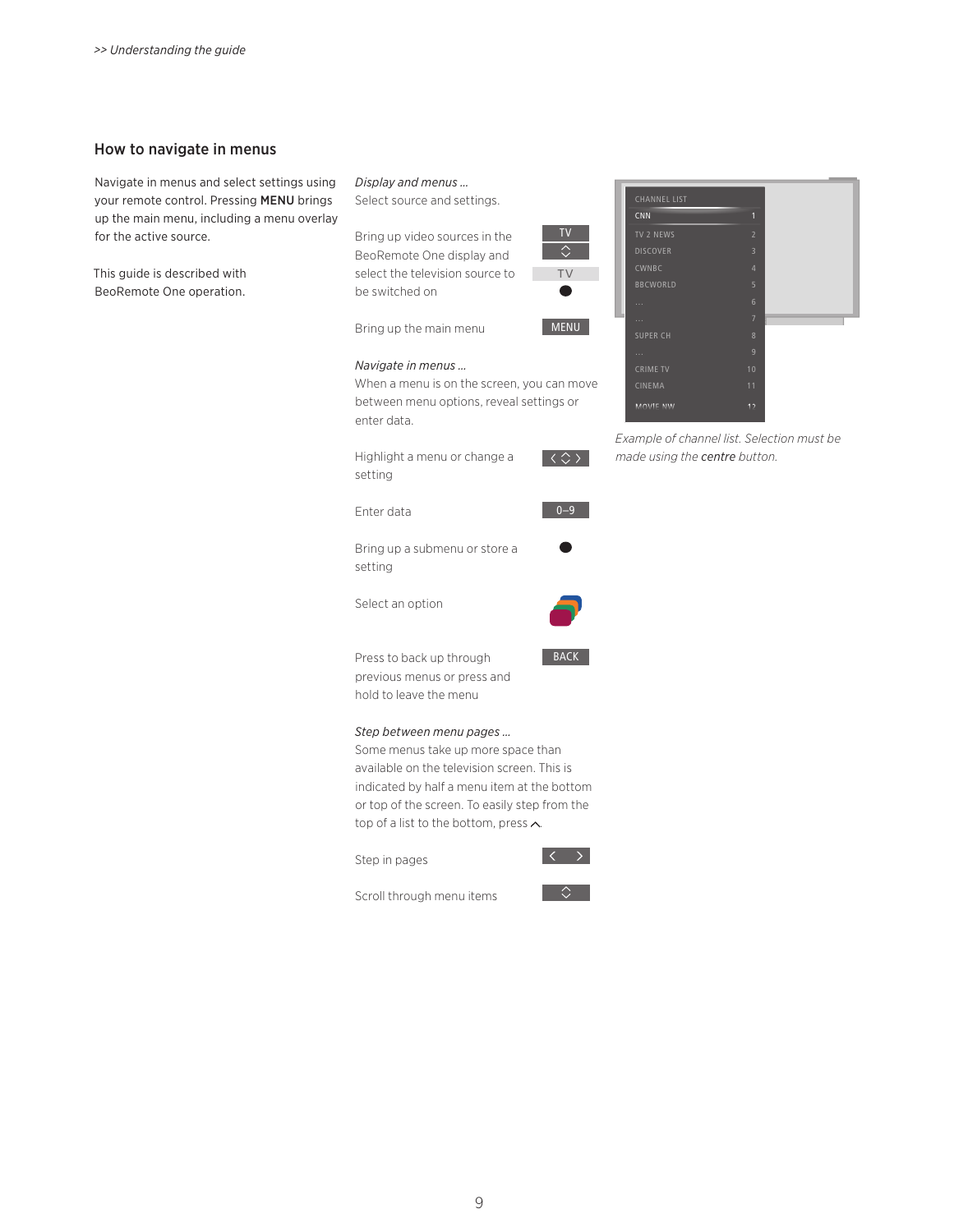#### *Select source …*

You can bring up a source by pressing the TV or MUSIC button and select a source in the remote control display, or you can select a source via the television menu.

Bring up the main menu



Select SOURCE LIST

Select a source



 $\Diamond$ 

*Bring up help texts …* 

You can bring up help texts with explanations of features and functions when available in menus and submenus.\*1 General features and functions are also explained in the NICE TO KNOW menu.\*2

| Bring up the main menu                                | <b>MENU</b> |  |
|-------------------------------------------------------|-------------|--|
| Bring up the SETUP menu                               |             |  |
| Select an option                                      |             |  |
| Show or hide help texts                               | <b>INFO</b> |  |
| <sup>1*</sup> For some languages, help texts are only |             |  |

*1 \*For some languages, help texts are only available in English.* 

*2 \*Access the NICE TO KNOW menu from the SETUP menu. You can read about basic features and functions. When your television receives software updates (requires Internet connection), new features and functions will be explained here.* 

#### Indicator light

#### Standby indicator

The standby indicator placed to the right on top of the television screen will provide you with information about the television state.

#### (Solid green)

The TV is switched on, but there is no picture on the screen.

#### (Slowly flashing red)

The TV has been disconnected from the mains supply. It has then been reconnected and you must enter the pin code. See page 70 for more information on the pin [code system.](#page-69-0)

#### (Quickly flashing red)

Do not disconnect the TV from the mains supply. Could be due to new software being activated or too many failed pin code attempts.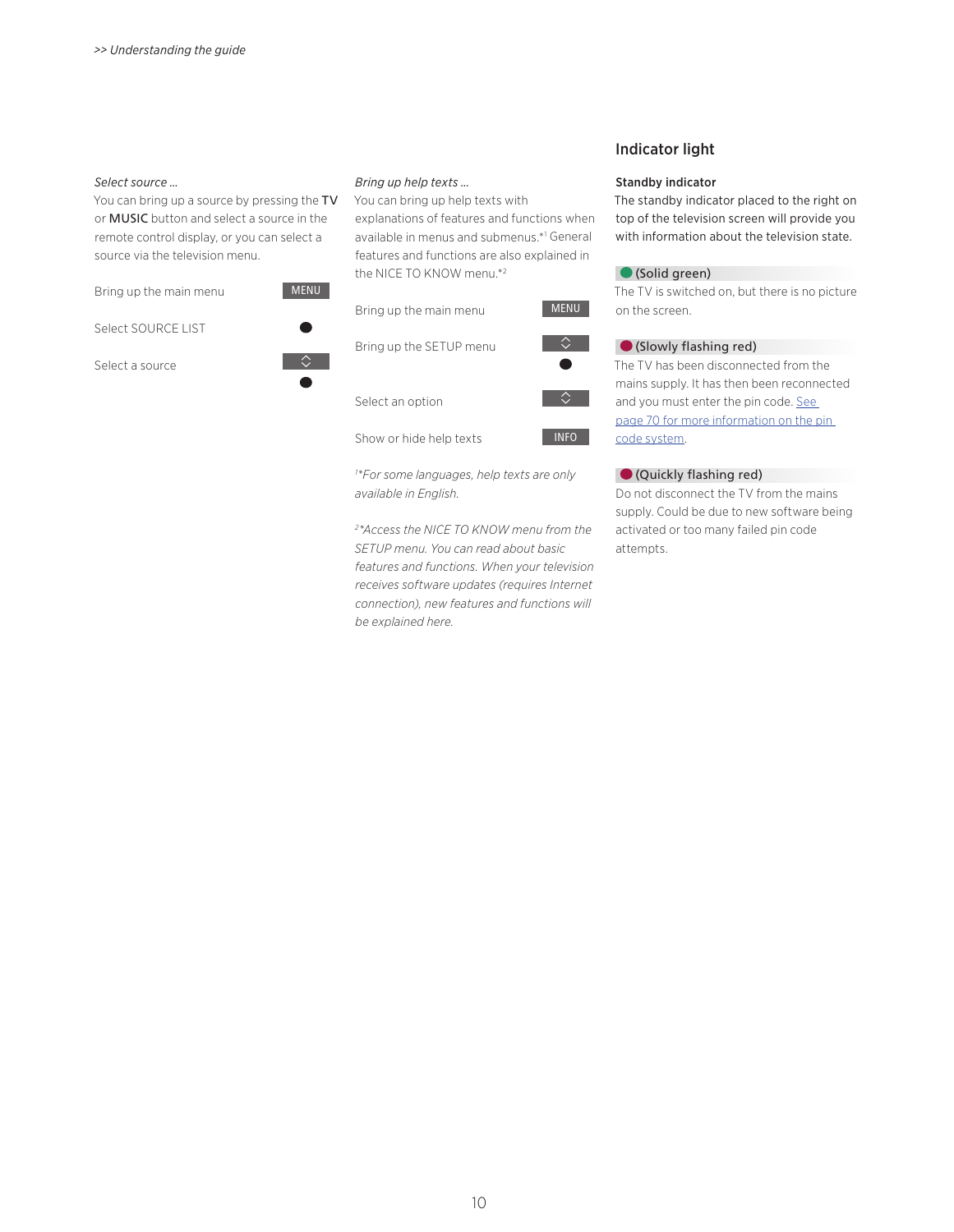## <span id="page-10-0"></span>Set up your television

The television must be set up by Placement options qualified service personnel according to the guide for the stand or bracket. The television has several placement options. Guidelines for placement and connection must be followed.

To ensure proper ventilation, allow enough space around the screen. At overheating (flashing standby indicator and an on-screen warning), switch the TV to standby, not disconnected from the mains, in order for the TV to cool down. You cannot operate the TV during this time.

WARNING! Do not lift or otherwise move your television physically when it is mounted on the floor stand. It could cause the television screen to break. Contact your retailer.

If your television is mounted on the table stand, make sure it is placed on a table that can handle the heavy weight of the television and the table stand.



The TV has several placement options. Refer to [www.bang-olufsen.com](http://www.bang-olufsen.com) for available stands and wall brackets or contact your Bang & Olufsen retailer. Depending on your television size different stands are available. Due to the weight of the TV, any moving or lifting of the TV should be performed by qualified personnel – using the proper equipment.

#### Handling



The TV is not designed to stand on its own. It must be supported until mounted. To prevent injury, use Bang & Olufsen approved brackets or stands only!

#### Wall bracket and stands



Set the maximum angle the TV will turn on the motorised floor stand or wall bracket. Remember to leave enough space around the TV to allow it to turn freely. If your television is mounted on the motorised table stand, it can be slightly tilted to avoid disturbing reflections. For more information, [see page 22](#page-21-0).



If the television is to be moved when mounted on the floor stand, it must be dismounted. Also, it is important that the stand is set in TRANSPORT mode. When placed in a new position, the stand must be set up again. Bring up SETUP then STAND to set it up again.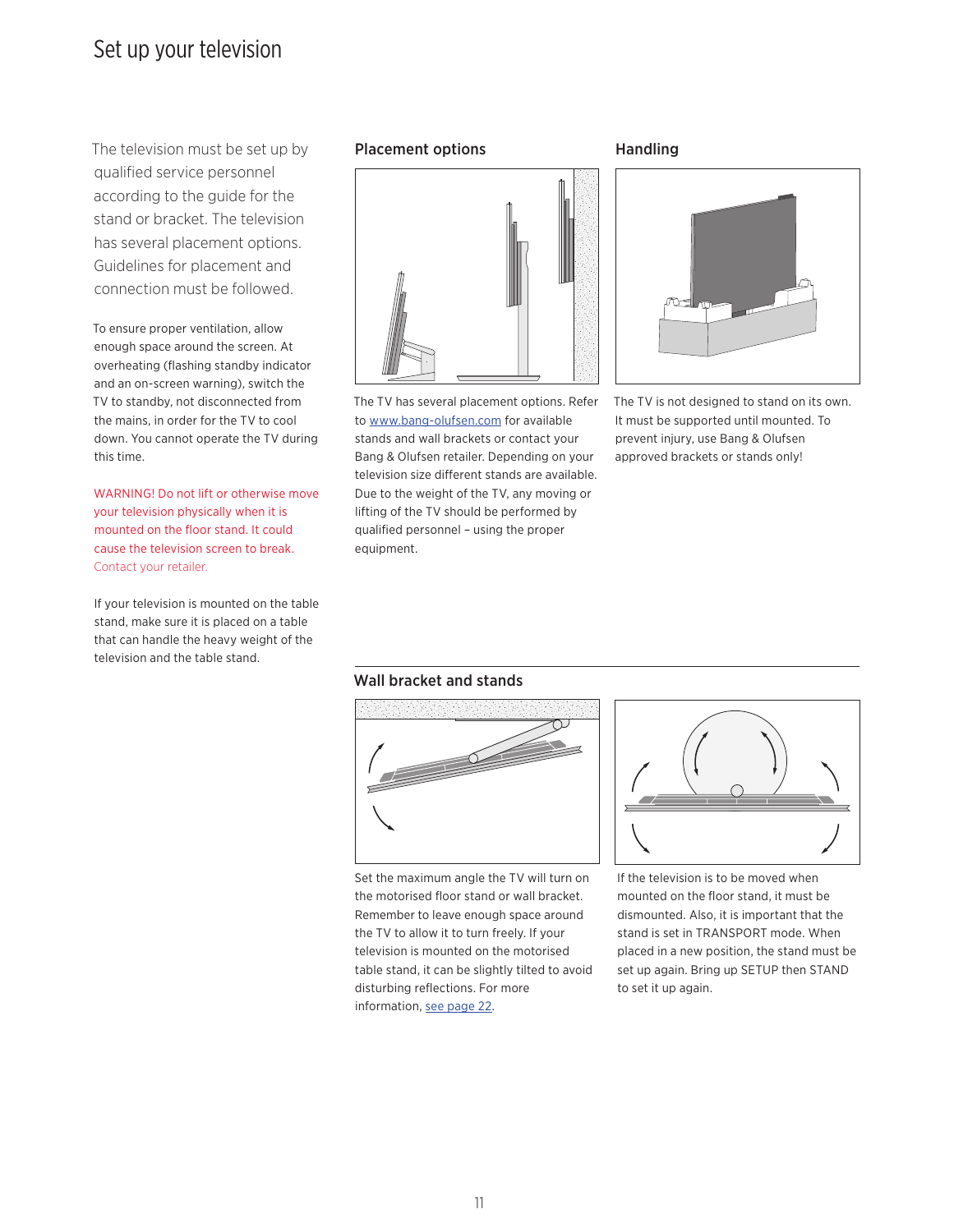#### Overview

Locate the connection panel and other important items:

- *1* Holes for mounting of a wall bracket.
- *2* Holes for mounting of a stand.
- *3* Covers for the main connection panel. Slide the covers to the sides to reveal the connection panel.
- *4* Easy access panel.
- *5* Standby indicator and room lights indicator.



Depending on your setup, different stand or wall bracket covers may be used. See the guide for your stand or wall bracket for information on how to mount such covers.

## Run cables

Gather the cables from the upper and lower part of the panel, fasten them with cable ties and run them upwards or downwards behind the cable holders depending on wall bracket or stand placement. See the illustrated example.



If you have a motorised stand or wall bracket, make sure that there is enough slack in the cables to allow the TV to turn to either side or tilt before you fasten the cables with cable ties to make a neat bundle.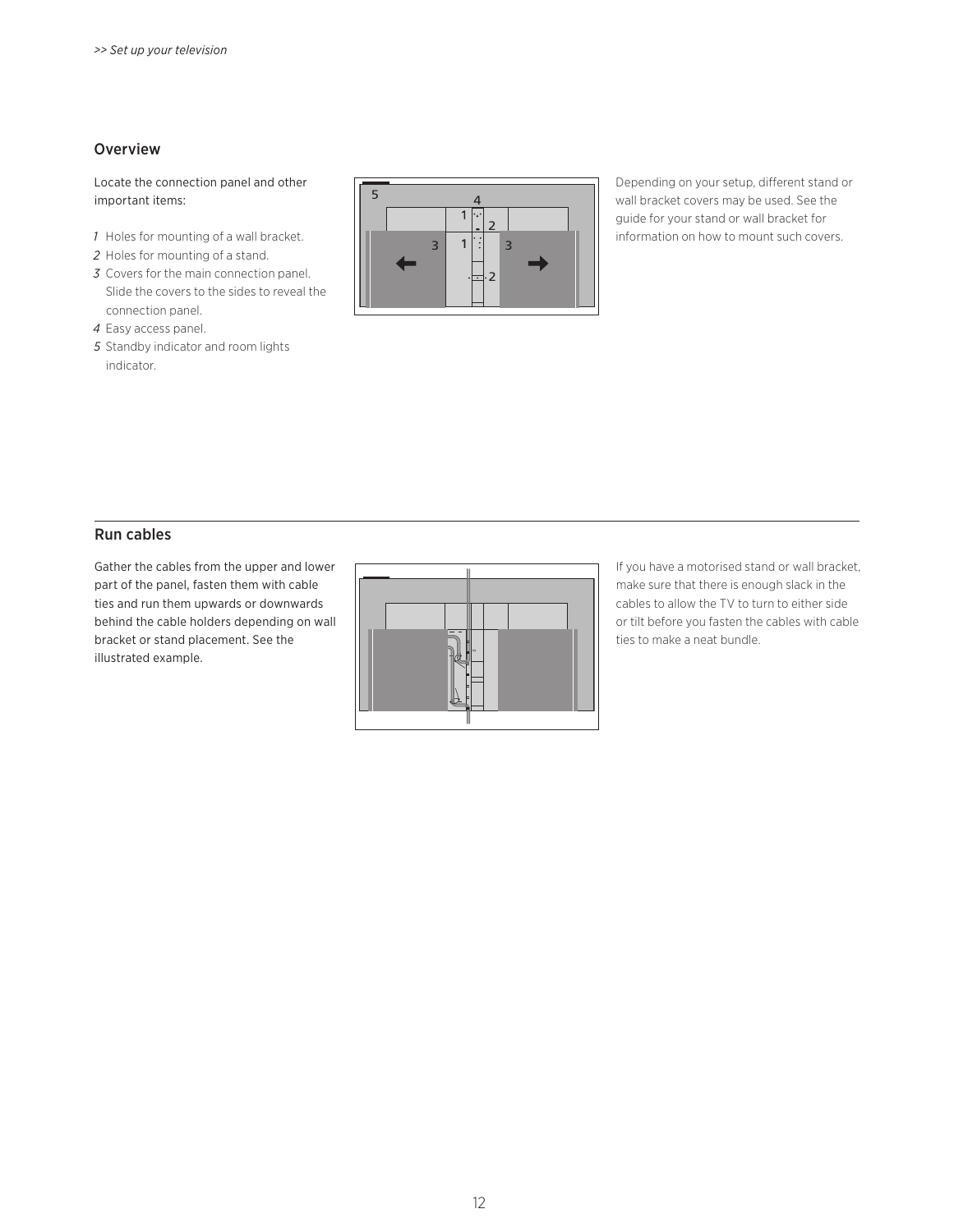## <span id="page-12-0"></span>Maintenance

Regular maintenance, such as cleaning, is the responsibility of the user.

#### Screen

Use a mild window cleaning fluid and lightly clean the screen without leaving streaks or traces. Some micro-fibre cloths may harm the optical coating due to their strong abrasive effect.

#### Cabinet

Wipe dust off the surfaces using a dry, soft cloth. To remove stains or dirt, use a soft, damp cloth and a solution of water and mild detergent, such as washing-up liquid.

*Never use alcohol or other solvents to clean any parts of the TV.*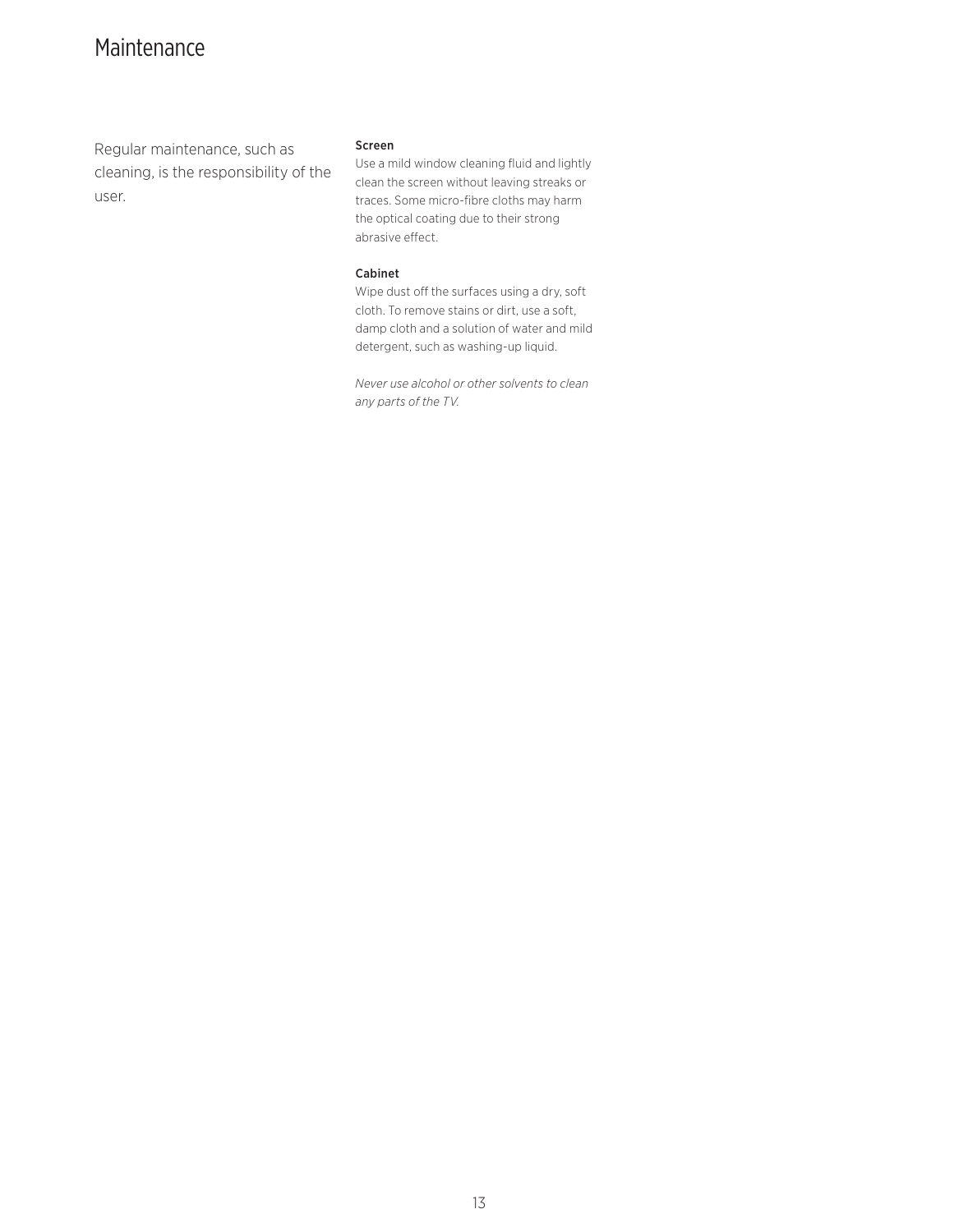## <span id="page-13-0"></span>Connections

The connection panel on your television allows you to connect signal input cables as well as a variety of extra equipment, such as a DVD player or a music system.

Equipment you connect to these sockets can be registered in the SOURCE LIST menu when you press the red button. If the equipment is not in the SOURCE LIST, you must press the green button to add it to the SOURCE LIST first. For more information, [see page 23.](#page-22-0)

Before you connect any equipment to your television, remember to disconnect the television from the mains. Except when connecting a source to the HDMI IN or USB socket.

Depending on the type of equipment you connect to the television, different cables and maybe also adaptors are needed. Cables and adaptors are available from your Bang & Olufsen retailer.



#### Tuner

If you use the hard disk recorder functions in connection with a satellite dish, you must use an LNB head with two outputs. If you have more than one satellite dish, you must also use a multi DISEqC switch. For more information, contact your Bang & Olufsen retailer.

#### Loudspeakers

Use Bang & Olufsen BeoLab speakers. Cables are available from your Bang & Olufsen retailer. You can also connect up to eight speakers wirelessly. [See page 43 for](#page-42-0)  [more information.](#page-42-0)

To obtain the best possible wireless connection, it is recommended to place all wireless speakers within a range of approximately 9 metres (29.5 ft) from the television.

Do not place any obstacles in front of the television or wireless speakers, as this may interfere with the wireless connection. The wireless speakers should be placed in one room and be visible from the television. See the guide for your speaker for information about whether or not your speaker can be connected wirelessly.

#### Equipment with HDMI™ output

Equipment with HDMI output such as a settop box can be connected to any available HDMI socket in the television. However, HDMI 1 is recommended for UHD (Ultra High Definition) sources. For more information on how to set up connected equipment, [see](#page-22-0)  [page 23](#page-22-0).

*A configured source can be selected on the BeoRemote One or in the SOURCE LIST. If the television detects an unconfigured source, you are asked to choose between doing nothing, showing the source or configuring it.* 

*Connected equipment can be operated with its own remote control or you may download a Peripheral Unit Controller (PUC) table, if available, to use the Bang & Olufsen remote control, [see page 58](#page-57-0).* 

*If you need to reset your television to default settings, then bring up the REGIONAL SETTINGS menu and select another country. You will be asked to confirm the reset. All settings will be deleted and you must go through first-time setup, follow the onscreen instructions.*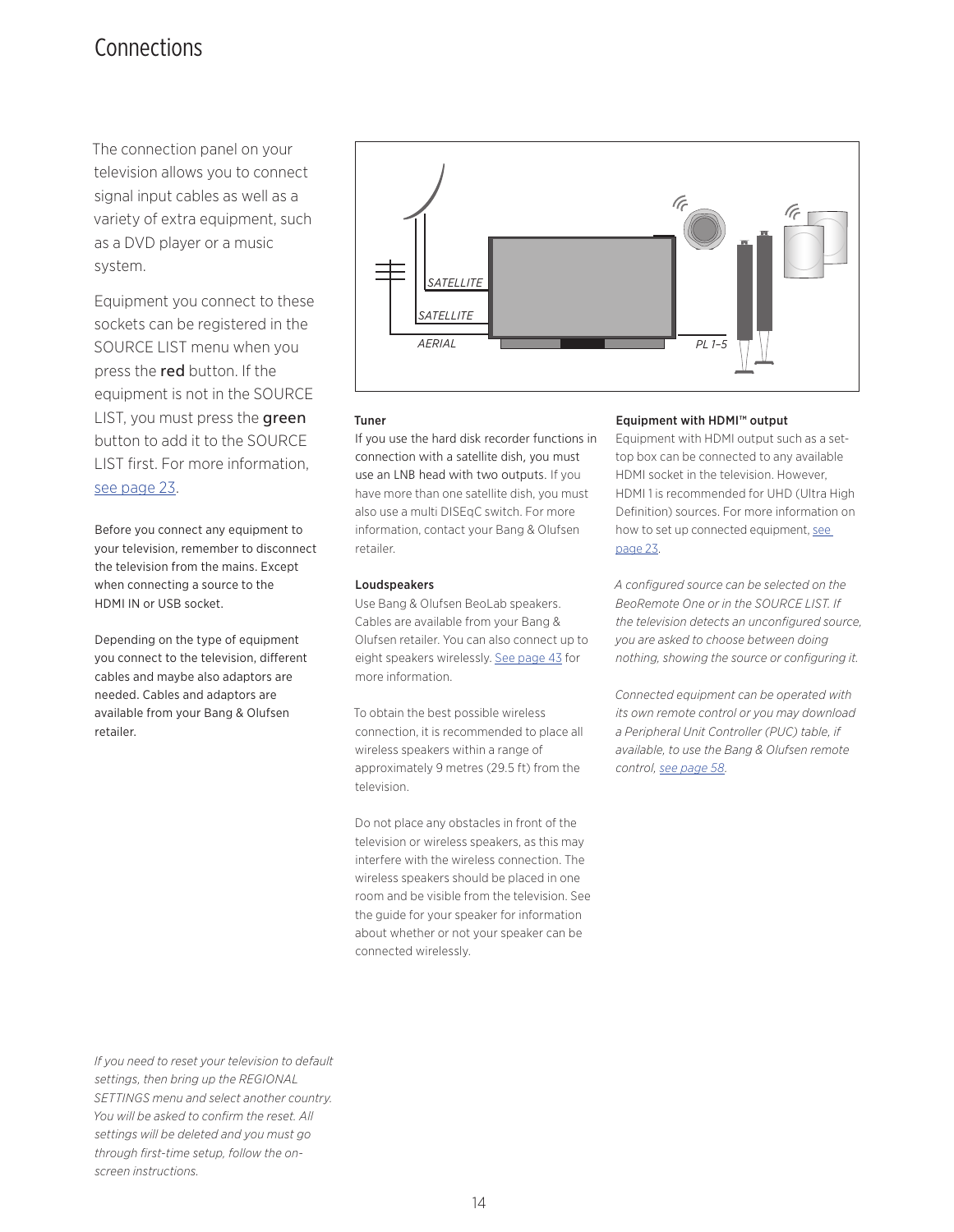#### Connection panels



Equipment you connect permanently to the main connection panel must be registered in the SOURCE LIST menu by pressing the green button and then for each source the red button. Equipment connected to the easy access socket panel can be registered in the SOURCE LIST menu if you press the green button, highlight a source and press the red button. If a source is already configured, you can simply highlight it in the SOURCE LIST and press the red button to change settings. For more information, [see page 23.](#page-22-0)

We recommend that you connect the television to the Internet to be able to receive software updates and to download Peripheral Unit Controller (PUC) tables. PUC tables enable you to operate connected non-Bang & Olufsen products with your Bang & Olufsen remote control.

*Connect the* ~ *socket on the main connection panel of your TV to the wall outlet. The TV is in standby mode and ready to be used.* 

*The supplied plug and mains cord are specially designed for the product. Do not change the plug, and if the mains cord is damaged, you must buy a new one from your Bang & Olufsen retailer.*

#### ~ Mains supply

Connection to the mains supply.

#### PL 1–5 (Power Link)

For connection of external speakers in a surround sound setup. [See page 21 for more](#page-20-0)  [information.](#page-20-0)

#### MONITOR CONTROL

For future use.

#### PUC 1–3 A+B

For IR control signals to external equipment connected to an HDMI IN or AV IN socket. Allows you to control non-Bang & Olufsen equipment with your Bang & Olufsen remote control.

CTRL (1–2) For future use.

#### EXT. IR For future use.

#### HDMI IN (1–5)

The High Definition Multimedia Interface allows you to connect many different sources, such as set-top boxes, multimedia players, Blu-ray players, or a PC. HDMI 1 is recommended for UHD (Ultra High Definition) sources.

#### AV IN

For connection of analogue video or audio equipment. Different adaptors are needed. Adaptors are available from your Bang & Olufsen retailer.

#### S/P-DIF IN

Digital audio input socket, for example, for a PC.

#### $USB$   $(\rightarrow)$

For connection of a USB device to browse digital photos, video or music files. If you connect a USB HDD or SSD, you can use it as an external hard disk recorder.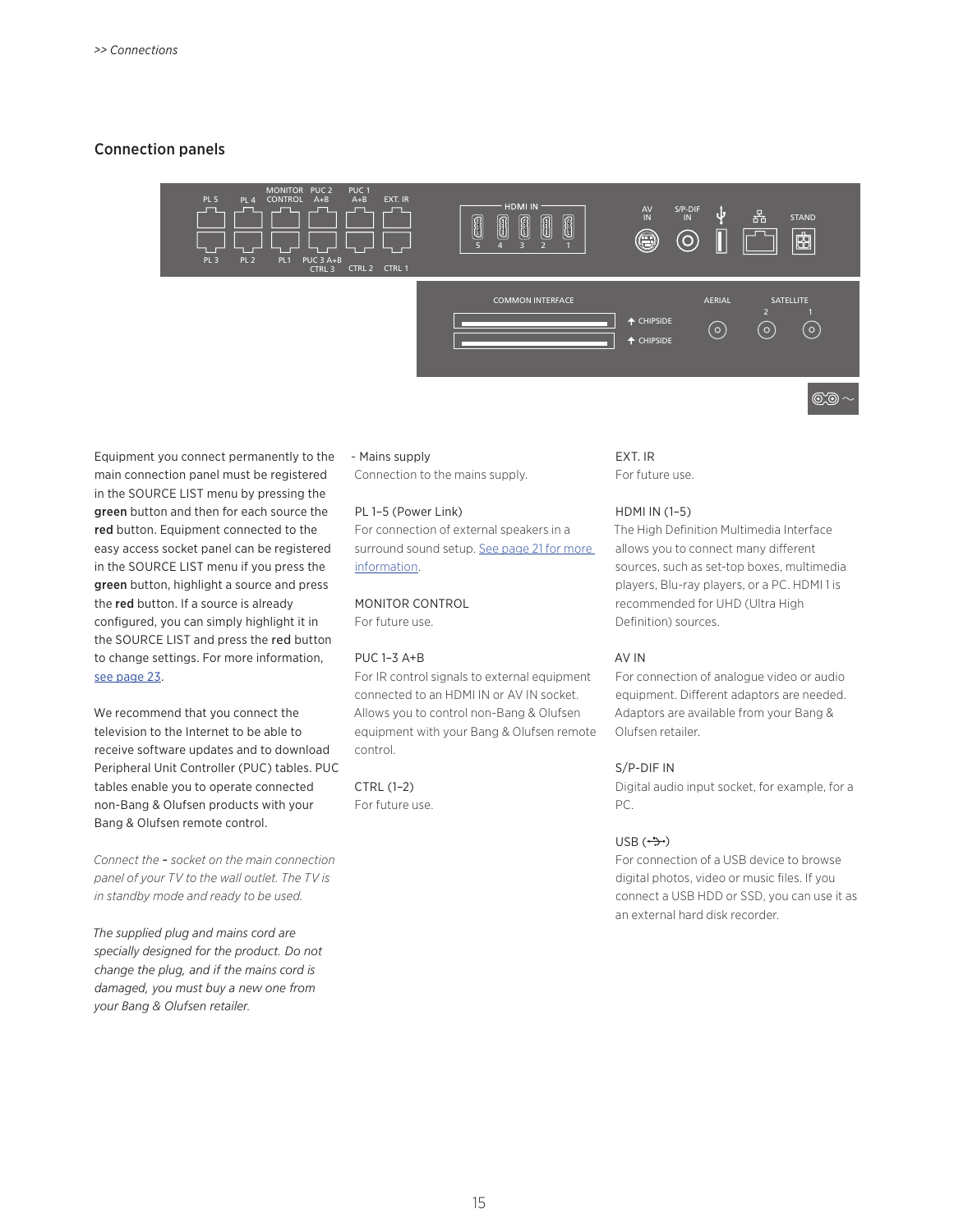#### Ethernet

For connection to the Internet. For software updates, access to WebMedia, NetRadio and PUC downloads.

*Make sure the cable connection between the product and the router does not exit the building to avoid contact with high voltage.* 

*It is strongly recommended that you set your television to update system software automatically, [see page 71](#page-70-0).* 

#### STAND

For connection of a motorised stand or wall bracket. [See page 22 for calibration of floor](#page-21-0)  [stand or wall bracket.](#page-21-0)

#### AERIAL

Aerial input socket for an external aerial/ cable TV network or for an analogue signal.

#### SATELLITE (1–2)

Aerial input sockets for a digital satellite signal.

#### COMMON INTERFACE (2 x PCMCIA)

For insertion of a CA module and card for access to coded digital channels. For more information about compatible card and module combinations, contact your Bang & Olufsen retailer.

#### <span id="page-15-0"></span>Easy access socket panel

#### HDMI IN (6)

HDMI IN connection of additional equipment. You can also connect a camera or a game console.

#### MIC

For connection of a calibration microphone, to be able to calibrate connected speakers automatically.

#### $USB$   $(\rightarrow)$

For connection of a USB device to browse digital photos, video or music files via your media browser (HomeMedia). If you connect a USB HDD or SSD, you can use it to record from the built-in tuners.



*Easily access the HDMI IN, microphone and USB sockets.*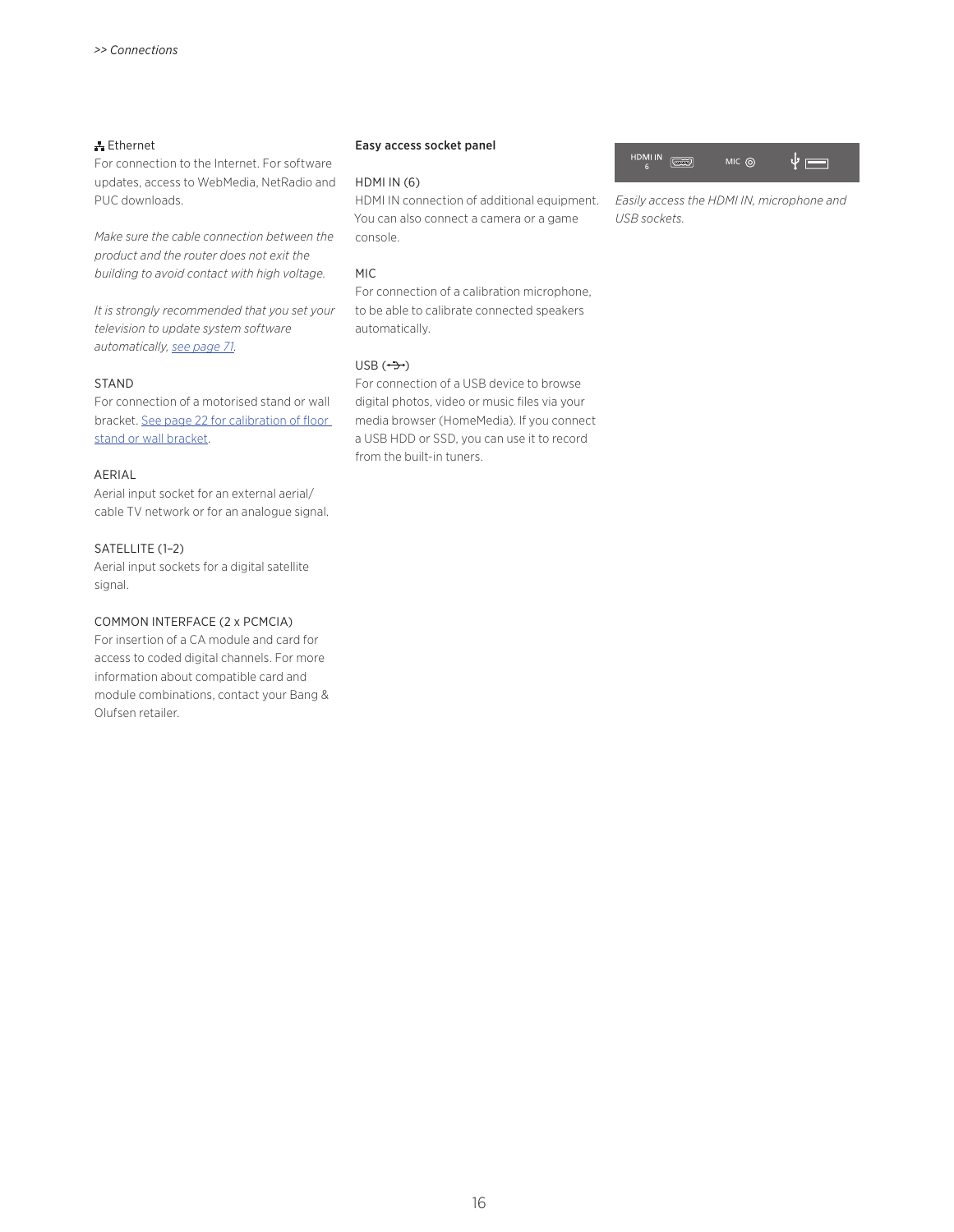#### Connect digital sources

Connect up to six external HDMI sources, such as a set-top box, computer or game console. All equipment connected to the television can be configured, [see page 23.](#page-22-0) HDMI 6 is a socket for temporary connection, [see page 16](#page-15-0).

*Depending on the equipment you connect to the television, different cables and maybe also adaptors are needed. If you have more than two types of equipment that need a PUC socket, you must buy an extra PUC cable. Cables and adaptors are available from your Bang & Olufsen retailer.* 



*Example of connected digital sources.* 

#### Connect a set-top box

- > Connect the cable to the appropriate socket on the set-top box.
- > Run the cable to an HDMI IN socket on the television.
- > To enable operation of the set-top box with your Bang & Olufsen remote control, connect an IR-transmitter to one of the PUC sockets and attach it to the IRreceiver of the set-top box. [See page 19 for](#page-18-0)  [more information on IR-transmitters](#page-18-0).
- > Follow on-screen instructions to configure the source.

#### Connect a DVD/Blu-ray player

- > Connect the cable to the appropriate socket on the DVD/Blu-ray player.
- > Run the cable to an HDMI IN socket on the television.
- > To enable operation of the DVD/Blu-ray player with your Bang & Olufsen remote control, connect an IR-transmitter to one of the PUC sockets and attach it to the IRreceiver of the DVD/Blu-ray player. See [page 19 for more information on IR](#page-18-0)[transmitters](#page-18-0).
- > Follow on-screen instructions to configure the source.

#### Connect a game console

- > Connect the cable to the appropriate socket on the game console.
- > Run the cable to an HDMI IN socket on the television.\*1
- > To enable operation of the game console with your Bang & Olufsen remote control, connect an IR-transmitter to one of the PUC sockets and attach it to the IRreceiver of the game console. [See page 19](#page-18-0)  [for more information on IR-transmitters](#page-18-0).
- > Follow on-screen instructions to configure the source.\*2

#### Connect a camera

- > Connect the cable to the appropriate socket on the camera.
- > Run the cable to an HDMI IN socket on the television.\*1
- > Follow on-screen instructions to configure the source.

*1 \*You can also use HDMI IN 6 to connect temporary sources. [See page 16 for](#page-15-0)  [placement of temporary sockets.](#page-15-0) 2 \*When selecting GAME CONSOLE as source, the picture mode GAME is activated as default setting. You can change this setting temporarily in the PICTURE menu, [see](#page-48-0)* 

*[page 49.](#page-48-0)*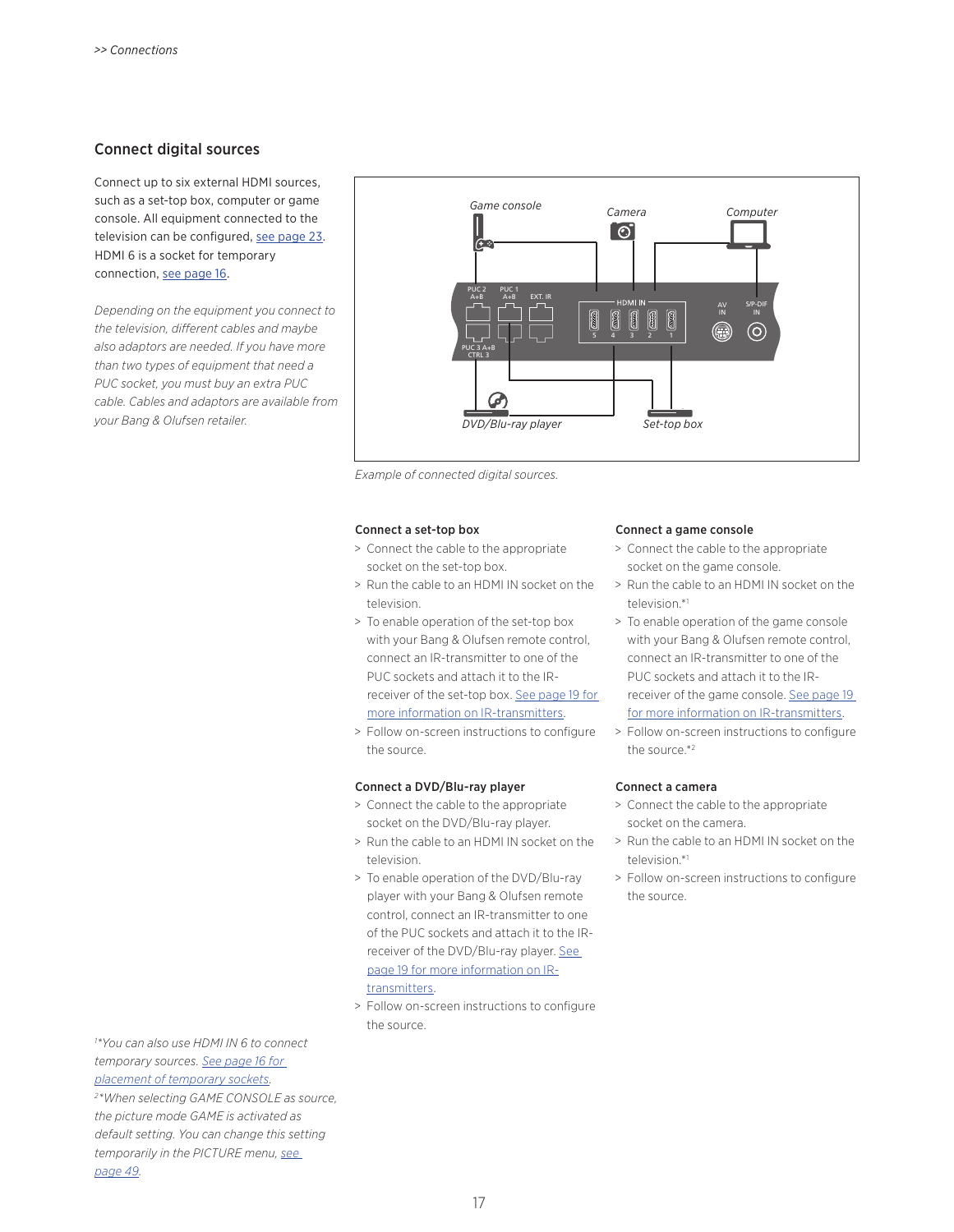#### Connect a computer

Before you connect a computer, you must disconnect the television, the computer and all connected equipment from the mains supply.

#### Connect a computer

- > Using the appropriate type of cable, connect one end to the DVI or HDMI output socket on your computer, and the other end to an HDMI IN socket on the television.
- > If you use the DVI output socket on the computer, use the appropriate cable and connect the digital sound output on the computer to the S/P-DIF IN socket on the television to hear sound from the computer in the speakers connected to the television.
- > Reconnect the television, the computer, and all connected equipment to the mains. Remember, the computer must be connected to a grounded wall outlet as specified in its setting-up instructions.

#### Connect an analogue source

You can connect one analogue source, such as a game console or video tape recorder. To configure equipment connected to the television, [see page 23](#page-22-0).

Disconnect all systems from the mains before you connect additional equipment.

#### Connect an analogue source

- > Connect the cable to the appropriate socket on the equipment you wish to connect.
- > Run the cable to the AV IN socket on the television.
- > Reconnect the television and the connected equipment to the mains.
- > To enable remote control operation of the analogue source, connect an IRtransmitter to one of the PUC sockets and attach it to the IR-receiver of the analogue source. [See page 19 for more information](#page-18-0)  [on IR-transmitters.](#page-18-0)
- > Follow on-screen instructions to configure the source.

*Different adaptors and possibly also cables are needed. Cables and adaptors are available from your Bang & Olufsen retailer.*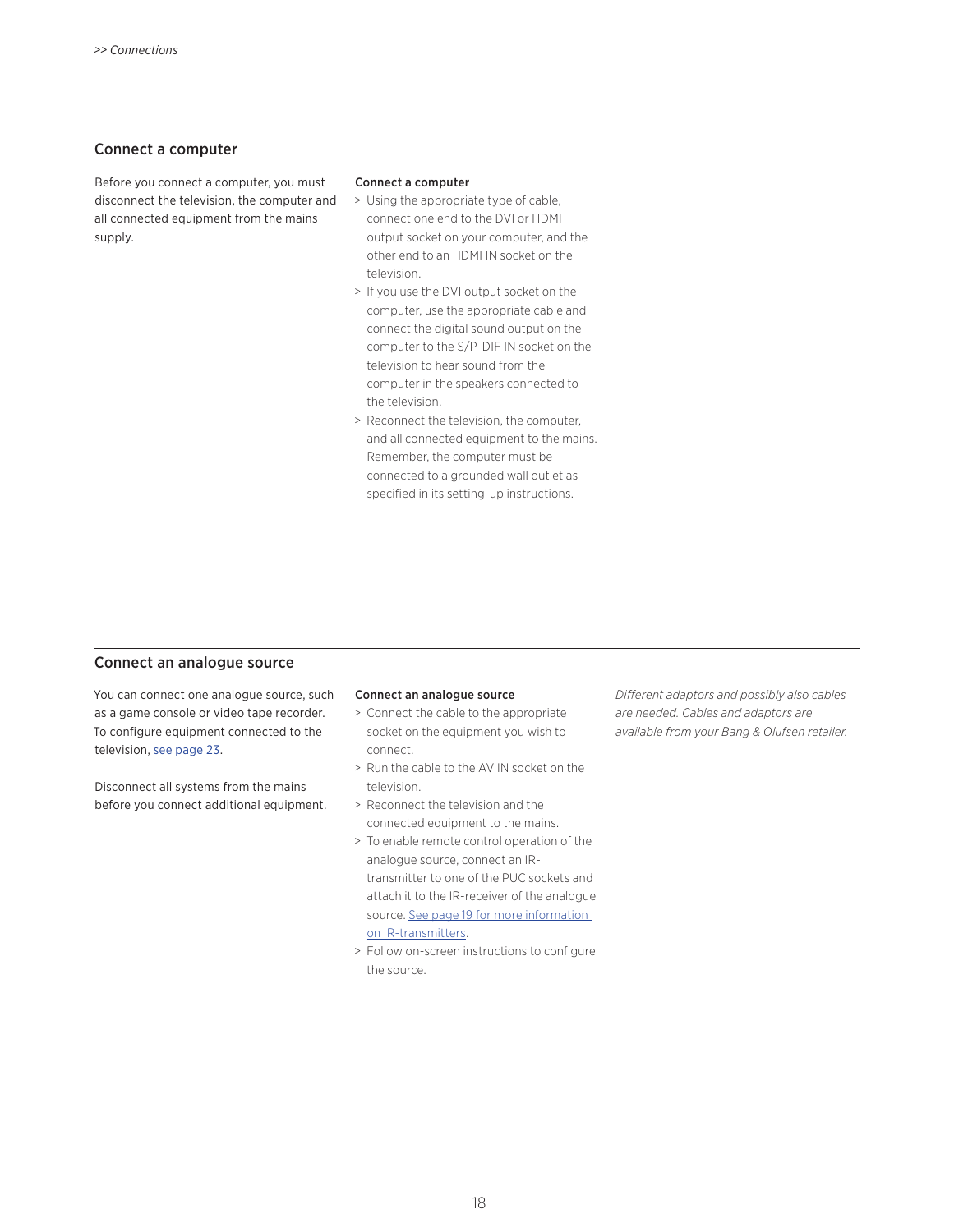#### <span id="page-18-0"></span>IR-transmitters

To operate non-Bang & Olufsen products with a BeoRemote One or the BeoRemote App, attach a Bang & Olufsen IR-transmitter on your non-Bang & Olufsen product and then connect it to one of the sockets marked PUC on the connection panel. Attach the transmitter near the IR-receiver on the connected equipment to ensure remote control operation. Before attaching the transmitter permanently, check that you can operate the equipment menus on the television screen using BeoRemote One or BeoRemote App.

When you set up the transmitter to a selected PUC socket in the SOURCE LIST menu, settings for the IR-transmitter are made automatically. However, it is possible to perform a manual setup of the socket if alternative settings are required.

*For an extra PUC cable, contact your Bang & Olufsen retailer.* 

*For information about download of Peripheral Unit Controller (PUC) tables for set-top boxes, [see page 23.](#page-22-0)* 

#### Smart Card for digital channels

If you want to watch coded channels, contact your service provider. The service provider will register you as an authorised viewer, usually requiring payment. You will then be provided with a Smart Card and a CA Module. Note that these will only be valid for one service provider and therefore only work with certain channels.

The CA module is a 'card reader' for your Smart Card which decodes the coded signals sent out by the service provider. Only uncoded digital channels, also known as 'free-to-air' channels, are available without Smart Cards and CA Modules. *Contact your Bang & Olufsen retailer for* 



*information about compatible CA Modules.* 

*The Smart Cards must remain in the CA Modules, unless your service provider asks you to remove it. This is important in case your service provider wishes to send new information to your Smart Card.*

*Insert a Smart Card carefully into a CA Module. The CA Module has one protruding edge on one side and two protruding edges on the other side. If the television does not receive any signal, check that the Smart Card and CA Modules are inserted correctly.*

*Smart Cards and CA Modules may also give access to special menus which are not described here. If this is the case, follow the instructions from your service provider.* 

*Continues …*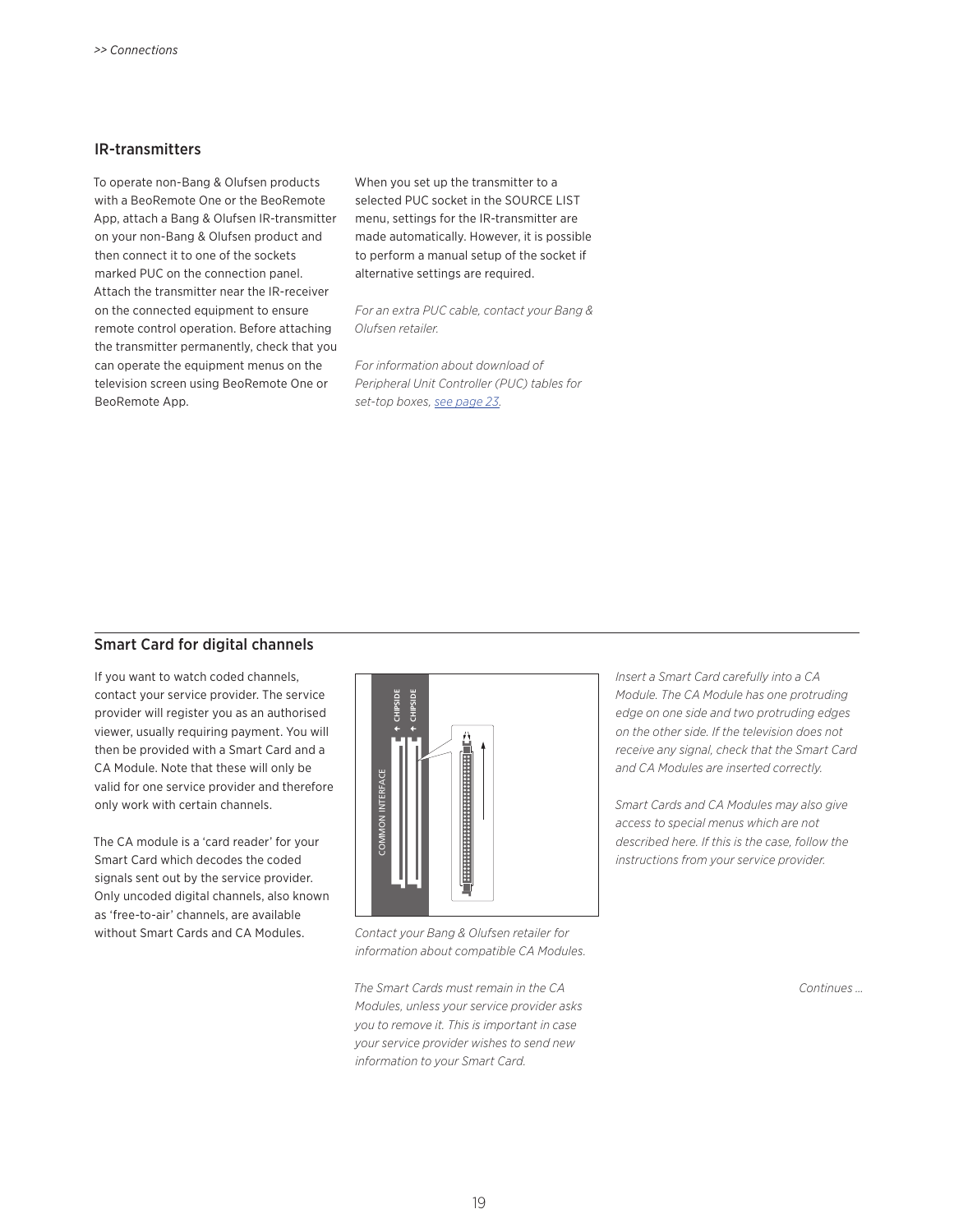#### Activate the CA modules

In the CA MODULES menu, you can activate or deactivate the CA modules for terrestrial, cable or satellite. In some countries, it may be useful to disable the CA module for satellite to get an optimal performance from the terrestrial CA module.

 $MENU$ 

SETUP ●  $\checkmark$ CA MODULES  $\bullet \checkmark$  $\ldots \bullet \vee$ 

*You can also access the CA modules from the main menu when the TV tuner is the current source.*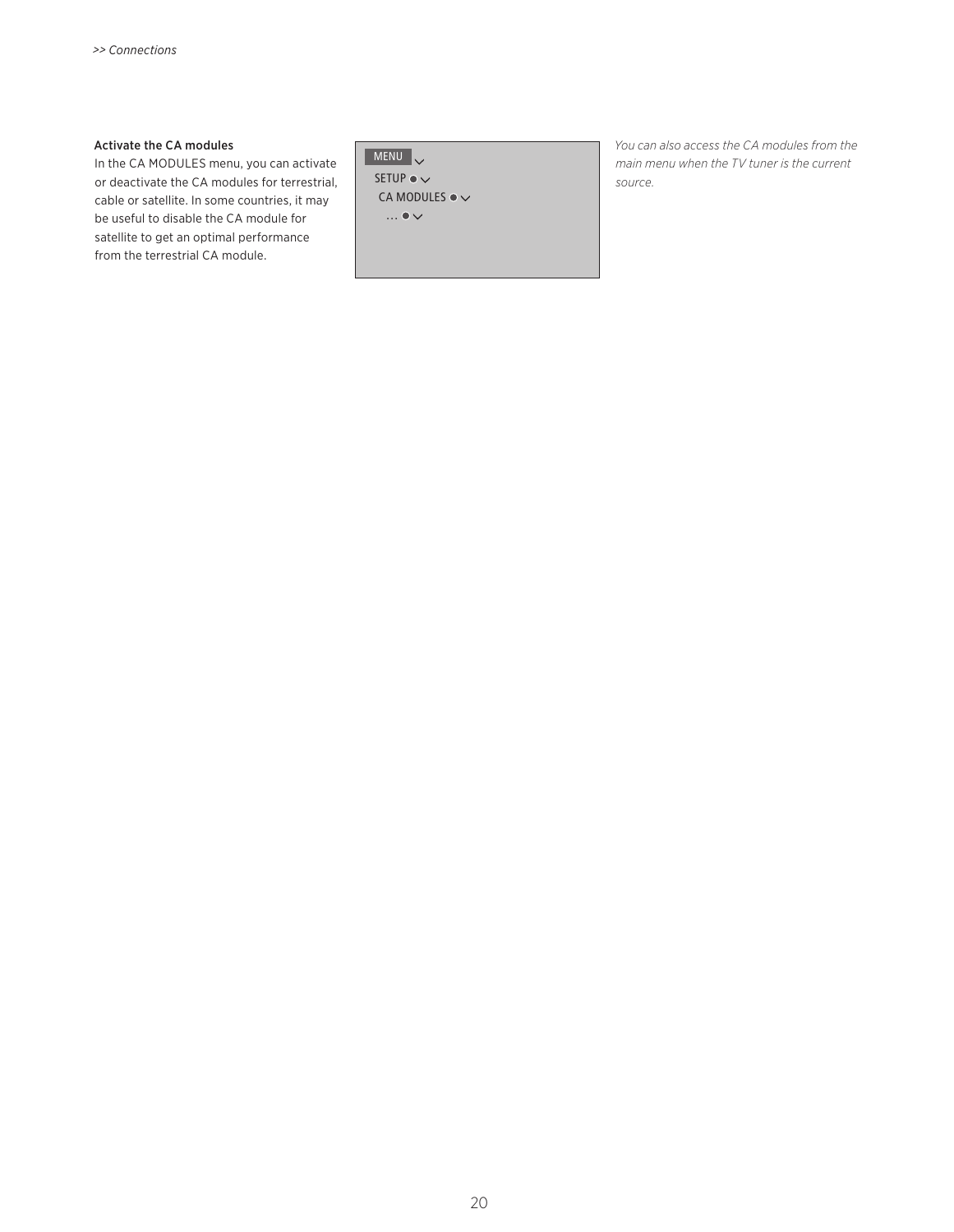#### <span id="page-20-0"></span>Connect speakers to the television

You can connect up to ten wired speakers and subwoofers to the television using Power Link cables.

In addition, you can connect up to eight speakers wirelessly, including subwoofers. For more information about setting up wireless speakers, [see page 43.](#page-42-0)

Disconnect all systems from the mains before you connect additional equipment.

*Depending on the type of speakers you connect to the television, different cables and maybe also adaptors are needed. Cables and adaptors are available from your Bang & Olufsen retailer.* 



*Example of a speaker setup.* 

#### Connect speakers

- > Connect a Power Link cable to the appropriate socket on the speakers you wish to connect to the television.\*1
- > Run the cables to available sockets marked PL 1–5 on the television.
- > Connect a Power Link cable to the appropriate sockets on a subwoofer.
- > Run the cable to an available socket marked PL 1–5 on the television.
- > Reconnect the television and the connected speakers to the mains.

*1 \*Remember to set the switch for left and right position on the speakers depending on whether your speaker is positioned to the left or right of your listening position.* 

*If you want to connect two speakers to one PL socket on the television and it is not possible to loop the cable between the speakers, an extra splitter is needed, contact your Bang & Olufsen retailer for more information.*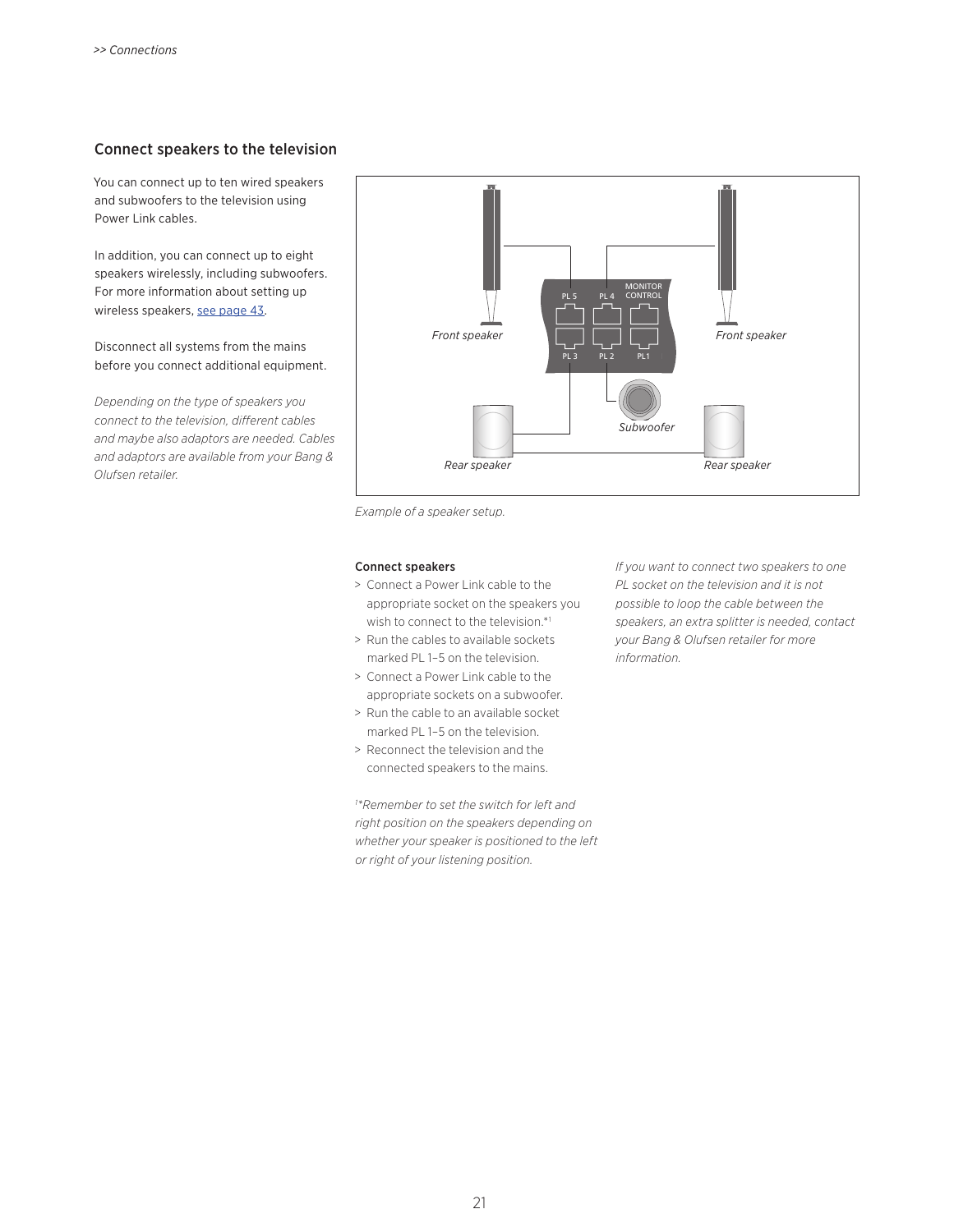<span id="page-21-0"></span>If your television is equipped with the optional motorised floor stand or wall bracket, you can turn it using the remote control.

Furthermore, you can set the television to turn automatically to face your favourite viewing position when you switch on the television. It can turn to a different position when you listen to, for example, a connected radio, and turn away to a standby position when you switch it off. You can also set up other stand positions for other listening or viewing positions.

If your television is equipped with the optional motorised table stand, you can set it to tilt slightly in the STAND ADJUSTMENT menu, found in the STAND menu, for example, to avoid disturbing reflections.

#### Preset stand positions

If your television is equipped with a motorised floor stand or wall bracket, choose one position for video mode, one for audio mode, and one for standby. You can also preset stand positions of your own choice, for example, when you sit in an armchair reading or when you sit at the dining table.



Bring up the STAND POSITIONS menu to store, name or delete a stand position.

*If you wish to store the current stand position in an empty stand position field, you just press the centre button when you have selected the field. Then you can name the stand position.*

*You cannot rename or delete the STANDBY, VIDEO and AUDIO stand positions. Also you cannot name fields where no stand positions are set. Empty fields are shown by <…>. In some languages, you must choose between predefined names.* 

#### Calibrate the motorised movement

If your setup includes a motorised floor stand or wall bracket, you will during firsttime setup be prompted to calibrate the outer positions of the motorised movement. For the floor stand this is done by entering the distance from the stand to the wall, follow on-screen instructions. The motorised movement of the television will not work until the calibration process has been completed. If the television is placed differently later on, for example, in a corner, it is necessary to calibrate the motorised movement again. [See page 11 for](#page-10-0)  [information about moving your television](#page-10-0).



Depending on your setup, you can bring up a menu for stand positions or wall bracket positions.





 STAND ADJUSTMENT *The calibration process allows you to set the maximum angle the television will turn – left and right.*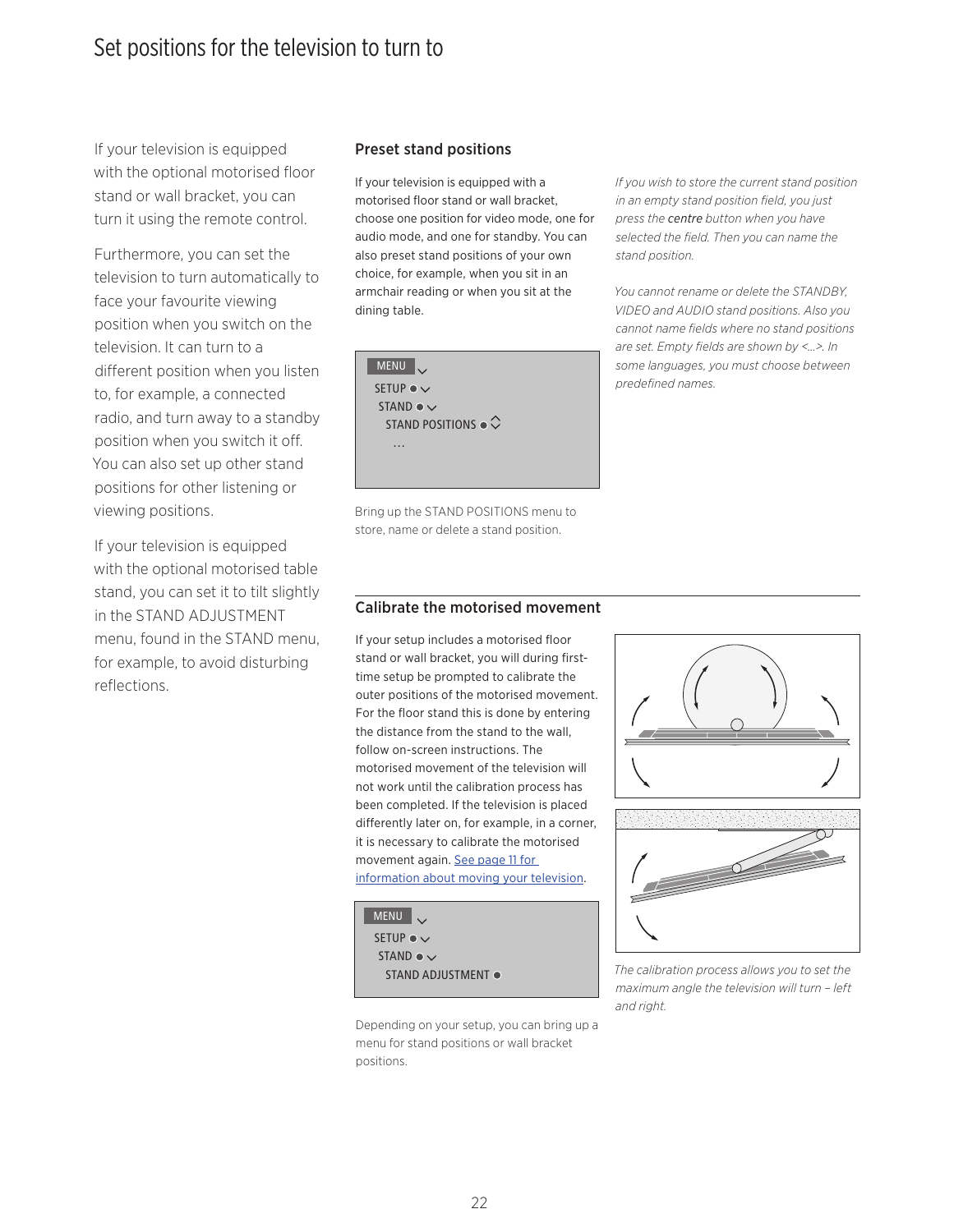## <span id="page-22-0"></span>Set up additional equipment

If you connect additional video equipment to your television, you can set up the equipment in the SOURCE LIST menu when you find the source and press the red button.\*1

When the television is switched on and you connect additional equipment to an HDMI IN socket, the television will detect an unconfigured source. A message appears on the screen and you can follow on-screen instructions to configure the source.

Sources have default settings, for example, sound and picture that suit most situations but you can change these settings if you wish. Select the source, press the red button and select the ADVANCED SETTINGS menu.\*1 Here, you can also set a speaker group to be activated when you select the source.

*1 \*If the source is not in the SOURCE LIST, it is not in use, and you must press the green button first to bring up a complete list of sources.* 

Registering the equipment connected to the television enables you to operate it with your BeoRemote One.



Highlight a source and press the red button to set it up.\*1 Here, you can also name the source.\*2 You can also set a source to be activated directly from standby with the TV or MUSIC button on BeoRemote One. You can now operate the source.

*2 \* For information about naming the source in the BeoRemote One display, see the guide for BeoRemote One.*

#### What is connected? Download or remove PUC tables

With an Internet connection you can download Peripheral Unit Controller (PUC) tables enabling you to operate connected equipment, such as a set-top box, with BeoRemote One.

PUC tables are available for many other brand products, such as projectors, DVD players, set-top boxes, and game consoles. The list of PUC tables on the Internet is updated and expanded on a regular basis.

#### Download a PUC table

During the configuration procedure, you are asked if you want to be able to control the connected equipment with your BeoRemote One. Follow on-screen instructions to download a Peripheral Unit Controller (PUC) table if available. The television must be connected to the Internet.

If your connected equipment is not in the download list, there is currently no control solution for it and you must select UNSUPPORTED SOURCE. You will not be able to operate your equipment with your BeoRemote One. You can contact your Bang & Olufsen retailer to request a PUC table for an unsupported source.

*Continues …*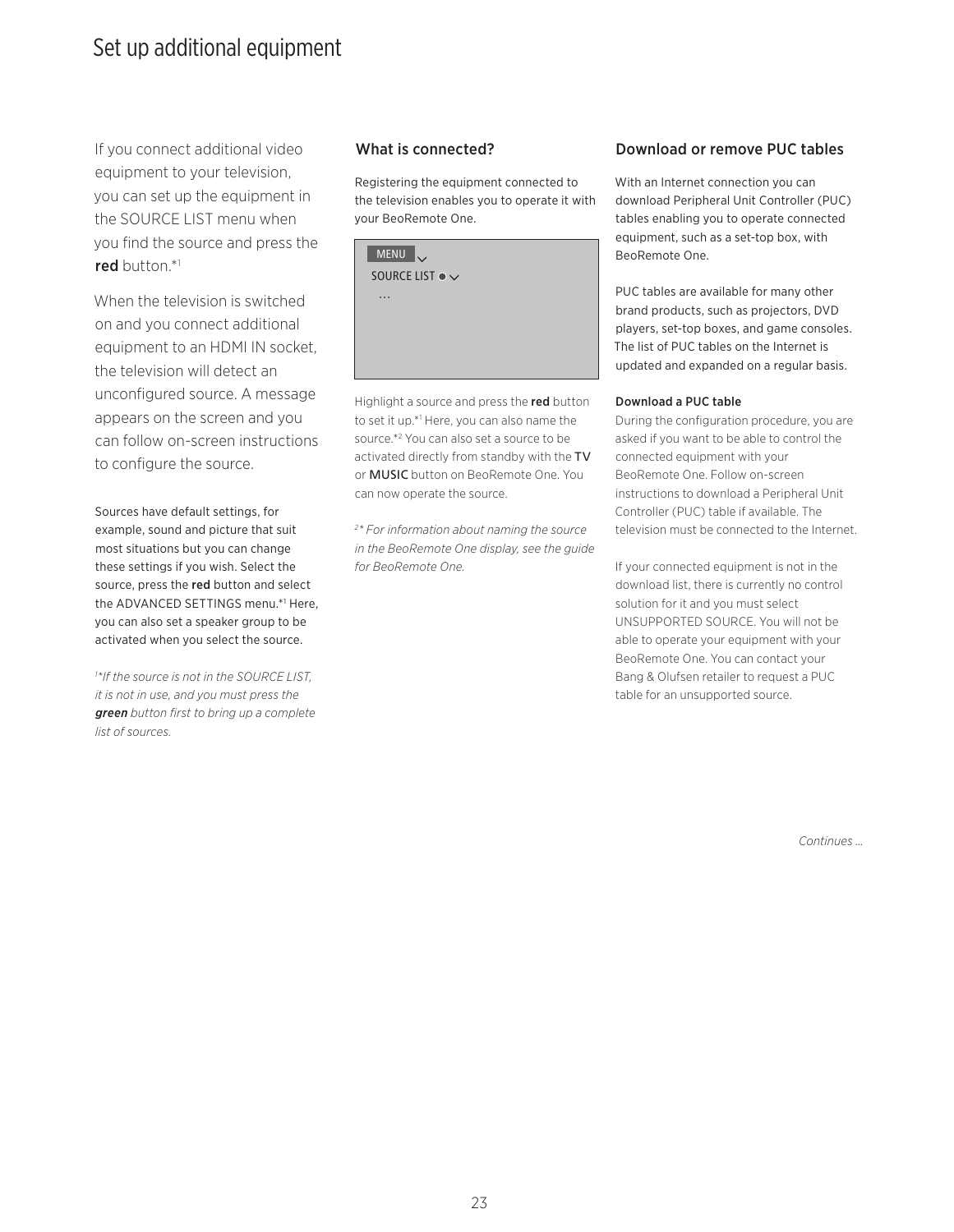#### MENU

SETUP  $\bullet \vee$ SERVICE ●  $\checkmark$ PUC MANAGEMENT  $\bullet \checkmark$  PUC DOWNLOAD PUC CLEAN-UP PUC UPDATES

*You can search with latin characters and numbers. For equipment names with nonlatin characters you can search for a part of the name that includes latin characters. You can also use the browse functions to locate the correct PUC table.* 

You can download PUC tables at any time.

If you need more information about PUC tables in general, contact your Bang & Olufsen retailer.

#### Update PUC table software

In the PUC UPDATES menu, you can select a PUC table and press the centre button to update software for the table if new software is available for update. You can press the **green** button to check for updates, the red button to see details about a table, and the yellow button to see the history of a table.

#### Unconfigure a source

If you have connected and configured a source to a specific socket on the television and then disconnect the source permanently, you must reset the source settings. Highlight the source in the SOURCE LIST menu, press the red button and select RESET TO DEFAULT. When you select YES, the source is no longer configured to this socket. Next time you connect a source to the socket, you are asked to configure the source.

You can also select RESET TO DEFAULT in the ADVANCED SETTINGS menu to reset to default values only for this menu.

#### Remove a PUC table

To remove downloaded, unused PUC tables, bring up the PUC CLEAN-UP menu. Note that you must unconfigure the connected product belonging to a PUC table, before you can remove the table.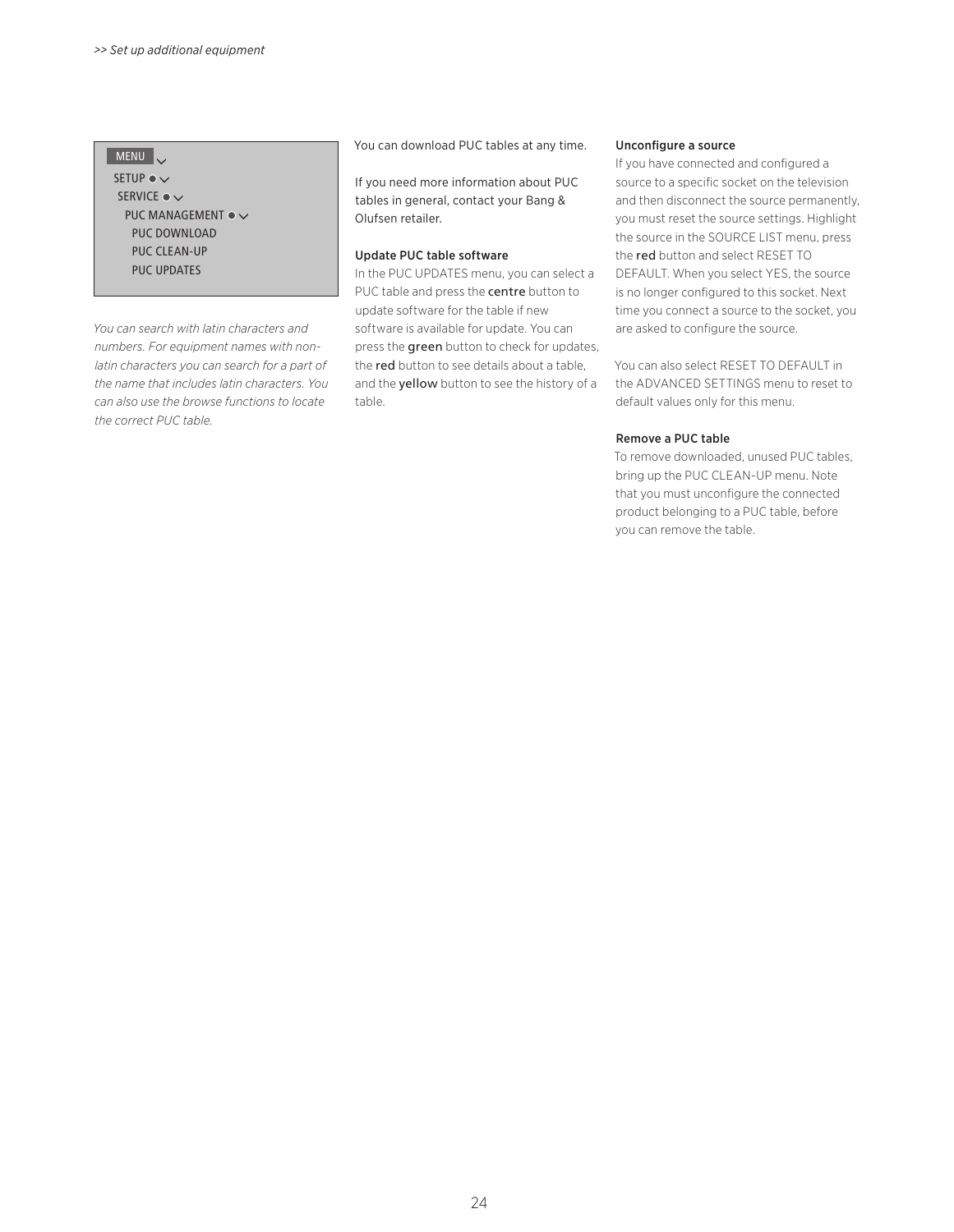#### <span id="page-24-0"></span>USB mass storage devices

You can connect two USB mass storage devices to your television and browse the contents of supported formats. A USB HDD (Hard Disk Drive) or SSD (Solid State Drive) can also be used as a hard disk recorder, which enables you to pause, replay and record programmes, make Timer recordings, watch recordings and edit them. For more information about hard disk recorder functions, [see pages 26](#page-25-0) and 33-40. Depending on the USB device, you must, upon connection, select to browse the contents, use the device for recording or do nothing. Only a USB HDD or SSD supporting USB 2.0 or higher can be used for recording. The minimum storage capacity required of a USB HDD is 32 GB, however, it is recommended to use a USB HDD or SSD of at least 500 GB.

The USB HDD or SSD must be set up in the television to be used as a hard disk recorder and it is recommended that it is kept connected to avoid data corruption. This implies that recordings made on a USB HDD or SSD are locked to the television and cannot be removed or used by another television. Only one USB HDD or SSD can be used for recording at any time.

*Connecting your USB HDD or SSD to your television via a USB hub, may cause hard disk recorder operations to fail.* 

*If the television for some reason needs to be reset to factory settings, the connection of a USB HDD or SSD is still remembered.*

*Recording on a USB HDD or SSD may not be supported by all programme providers.* 

#### Use a USB HDD or SSD as a hard disk recorder

To use a USB HDD or SSD as your hard disk recorder, you must set it up in your television. Note that during setup the disk is formatted and all existing data is deleted.

 $\Diamond$ 

#### *Use a disk for recording …*

Upon auto detection of a USB HDD or SSD, select USE FOR RECORDING\*1

Select YES to accept formatting the disk.

When formatting has completed, all hard disk recorder related options will be available in the menus.

*1 \*In the USB DISKS menu, you can also highlight a USB HDD or SSD and press the green button to use it for recording.* 

*You can connect a second USB HDD or SSD to the television, but as long as the already connected hard disk is set up for recording, the second hard disk cannot be used as a hard disk recorder.* 

*If you connect a USB HDD or SSD to your television as the only hard disk connected, but another USB HDD or SSD has previously been set up for recording, you can set up the new USB HDD or SSD. However, the television will forget the previous hard disk setting and the contents on the old USB HDD or SSD becomes unaccessible, as setting it up for recording later will format the disk. You are asked to accept this, before you can proceed. If setting up the new USB HDD or SSD is cancelled or fails, the setup of the previous USB HDD or SSD is, however, restored.* 

| MENU | J SETUP  $\bullet \checkmark$ USB DISKS  $\bullet \checkmark$ 

#### Browse the content of a USB device

Upon auto detection of a USB device, select BROWSE CONTENT\*2



Browse in and select from the content



*2 \*In the USB DISKS menu, you can also select a USB HDD or SSD and browse the content.* 

#### Remove a USB device safely

In the USB DISKS menu, highlight a USB device and press the red button to be able to remove the device safely and thereby avoid loss or corruption of data. A message on the television screen informs you when you can remove the device safely.

When you choose to remove a USB HDD or SSD set up for recording, you are asked to confirm disabling of all hard disk recorder related functions and all contents become inaccessible.

*When recording, replay or playback of a recording is in progress, the USB HDD or SSD is considered to be in use, and thus, it cannot be removed safely.*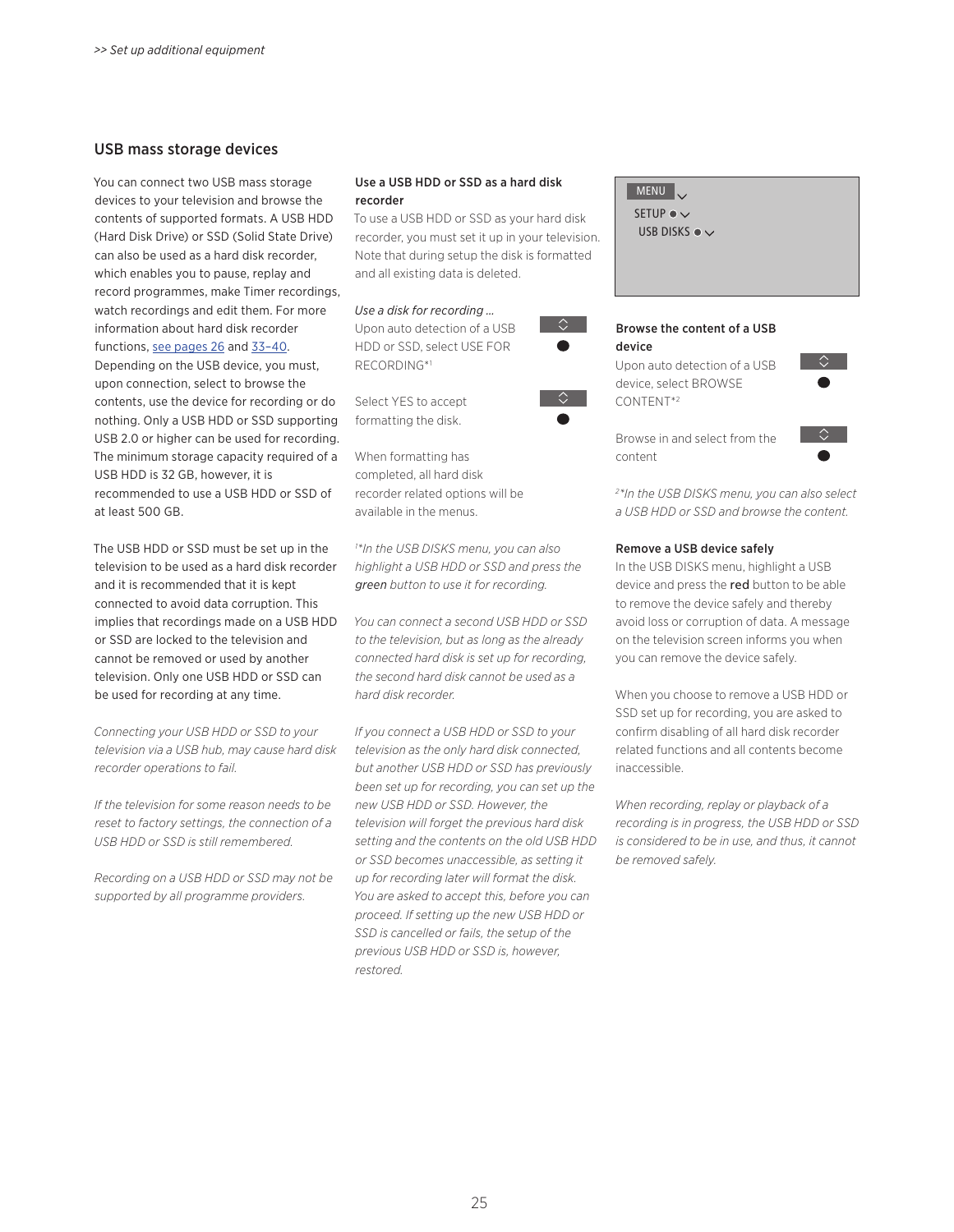## <span id="page-25-0"></span>Watch television

Watch analogue and digital terrestrial, cable and satellite channels depending on your tuner options. Make channel groups, and turn the television. Make a recording if you have connected and set up a USB HDD or SSD for recording, [see](#page-24-0)  [also page 25.](#page-24-0)

*To access RADIO mode, radio stations must be tuned in first. [See page 41](#page-40-0).* 

*For information about Programme Guide and information, [see page 29](#page-28-0).* 

*To bring up a favourite source quickly, you can save the source on one of the MyButtons on BeoRemote One. For more information, [see page 51](#page-50-0).*

*Recording on a USB HDD or SSD may not be supported by all programme providers.* 





#### *Bring up and use the menu overlay …*

Bring up the main menu

Activate a function\*3



*or* 0–9

TV

 $\Diamond$ 

TV

*or*

⇔

 $\Diamond$ 

*1 \*You can set the television tuner to be activated directly with the BeoRemote One TV button from standby. Highlight TV TUNER in SOURCE LIST, press the red button, highlight FROM STANDBY and press or to bring up TV, then press the centre button.* 

*2 \*This is only possible if Digital Text/HbbTV is disabled.* 

*3 \*You can also activate coloured functions without pressing MENU first if Digital Text/ HbbTV is disabled.* 



*Example of a menu overlay.* 

#### *Record here and now …*

Recording requires that a USB HDD or SSD has been connected and set up for recording. While recording, you can also watch another recording, source or TV channel.\*4

| Press to bring up RECORD in |  |
|-----------------------------|--|
| the BeoRemote One display   |  |

Press to start a recording

Press to stop recording\*5



Press to start a recording





*4 \*It is only possible to record from digital channels. The TV has two tuners so you can record one programme while watching another. However, if the recorded channel is coded, you cannot switch to another channel. You can also record two programmes at the same time. You cannot start a new recording if the USB HDD or SSD set up for recording is full of protected recordings. [See page 36](#page-35-0) for information about space management of recordings.* 

*5 \*If two recordings are in progress, you must choose which recording to stop.*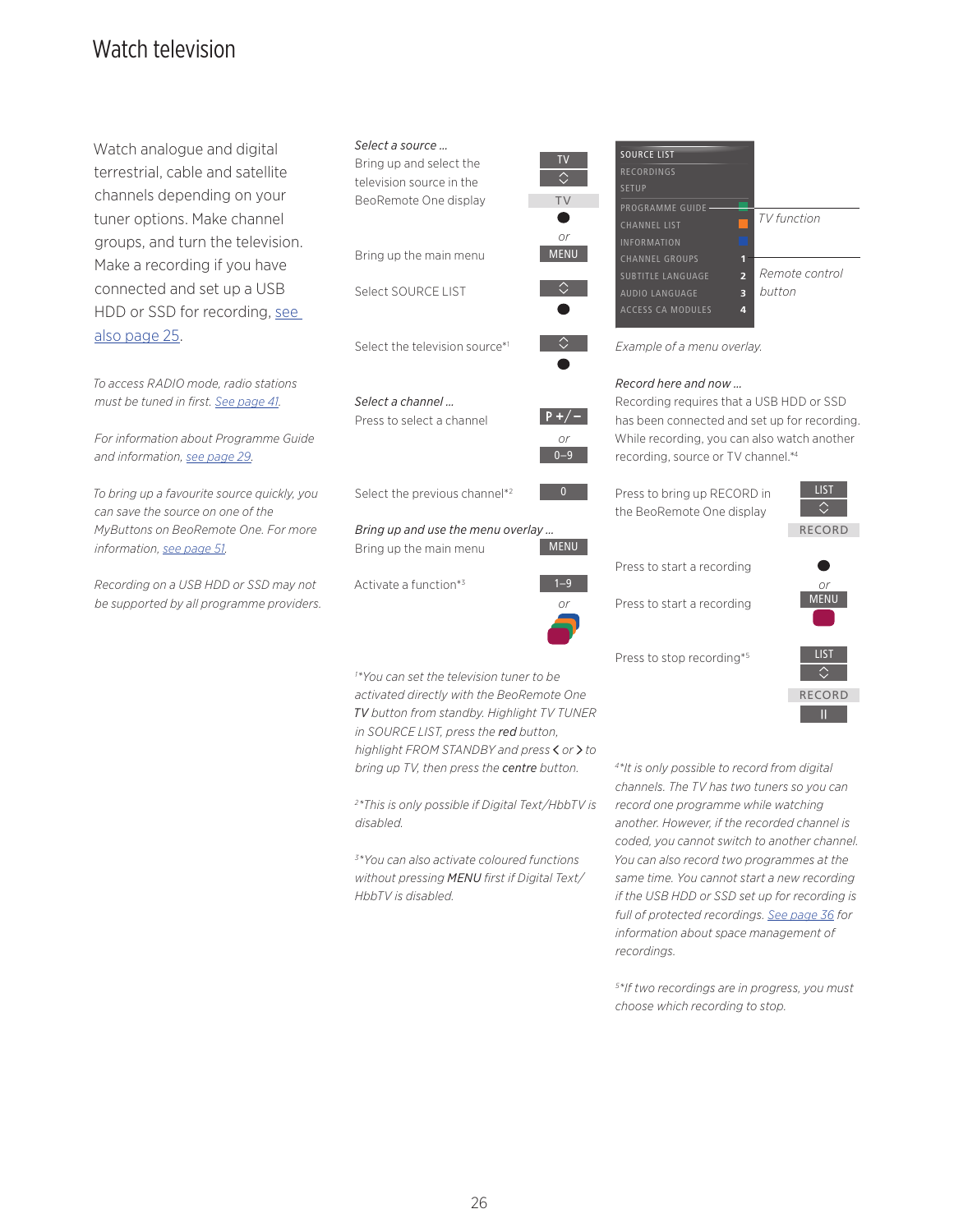#### *Turn the television mounted on a floor stand …*  **LIST**

Press to bring up STAND in the BeoRemote One display

Turn the television by the pipe of the floor stand

*or*  $0 - 9$ 

STAND

 $\Diamond$ 

Turn the television by the base of the floor stand

Select a position for the television to turn to

#### *Turn the television mounted on a wall bracket …*

Press to bring up STAND in the BeoRemote One display



*or*  $0-9$ 



Select a position for the television to turn to

*To use the motorised floor stand or wall bracket function, you have to calibrate the floor stand or wall bracket first. To preset positions for the TV to turn to, [see page 22.](#page-21-0)* 

#### *Tilt the television mounted on a table stand …*  Press to bring up STAND in the

BeoRemote One display

Tilt the television



**LIST** 

 $\overline{\Diamond}$ 

#### *Use teletext…*

If available from your programme provider, you can bring up teletext for the selected channel.

Press repeatedly to change screen mode

Step up or down in pages

Move to PAGE and step in



TEXT

Enter a page number

pages

Press shortly to go to the previous page or press and hold to leave teletext



BACK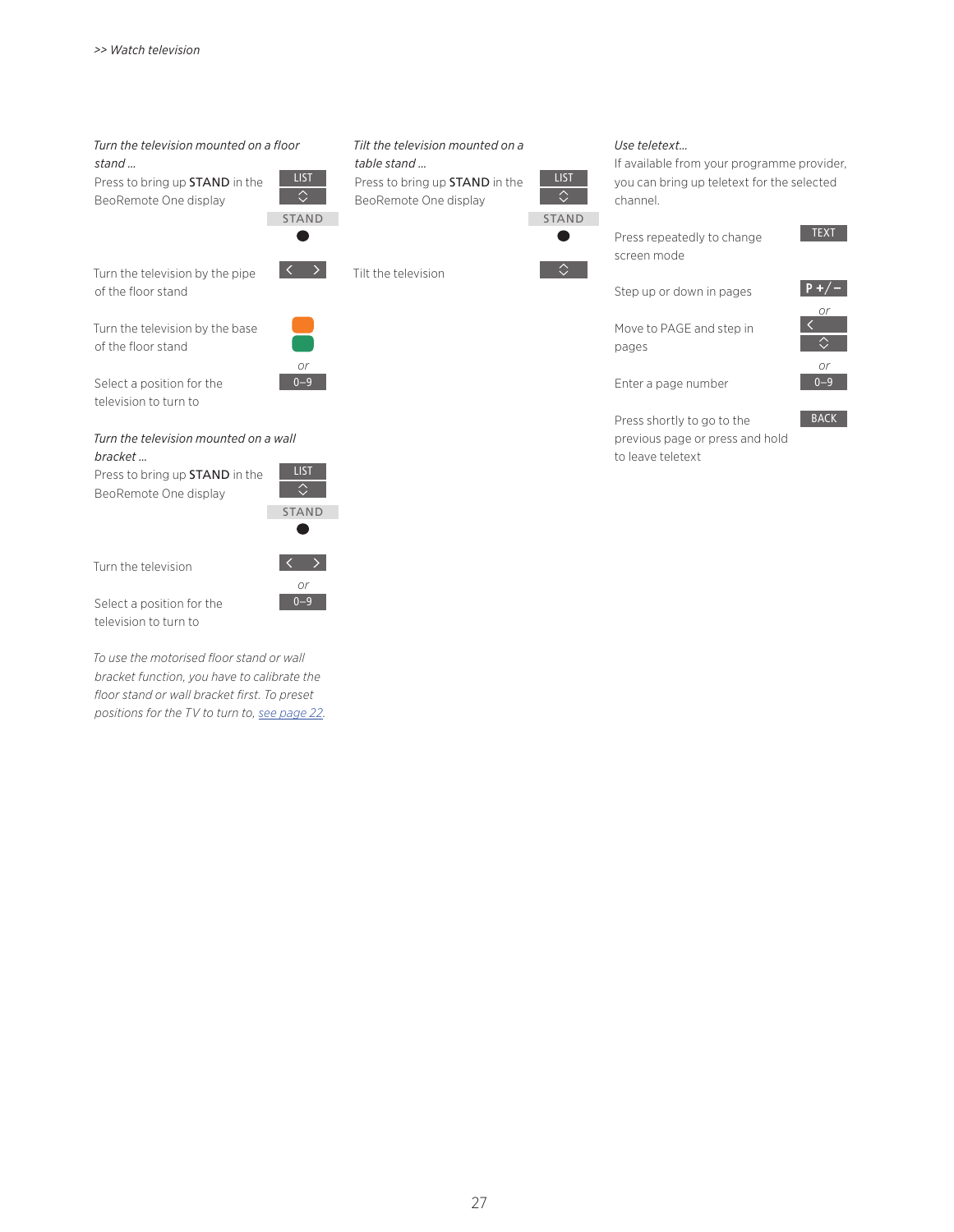#### Programme information

You can bring up information on the current programme, or bring up a Programme Guide. You can also change audio and subtitle language or bring up interactive information via HbbTV.

An information display appears briefly on the screen every time you change channel or station. You can also bring up a display manually by pressing INFO to see programme information.

*HbbTV may not be available on all markets.* 

*Note that you cannot show a preview of a* 



*source that shows a UHD signal. To see more programme information, press INFO while the television display is shown. Use , , and to navigate back and forth in time and channels and the centre button to select the current channel. Press BACK to leave programme information.* 



*When the extended display is shown on the screen and the information exceeds one page, you can scroll down the page pressing*  $\vee$ .

*Subtitles and additional Audio options are shown by the icons at the top. Note: This service is not offered by all channels.* 

*1 \*Maturity rating is only visible if available from your service provider.*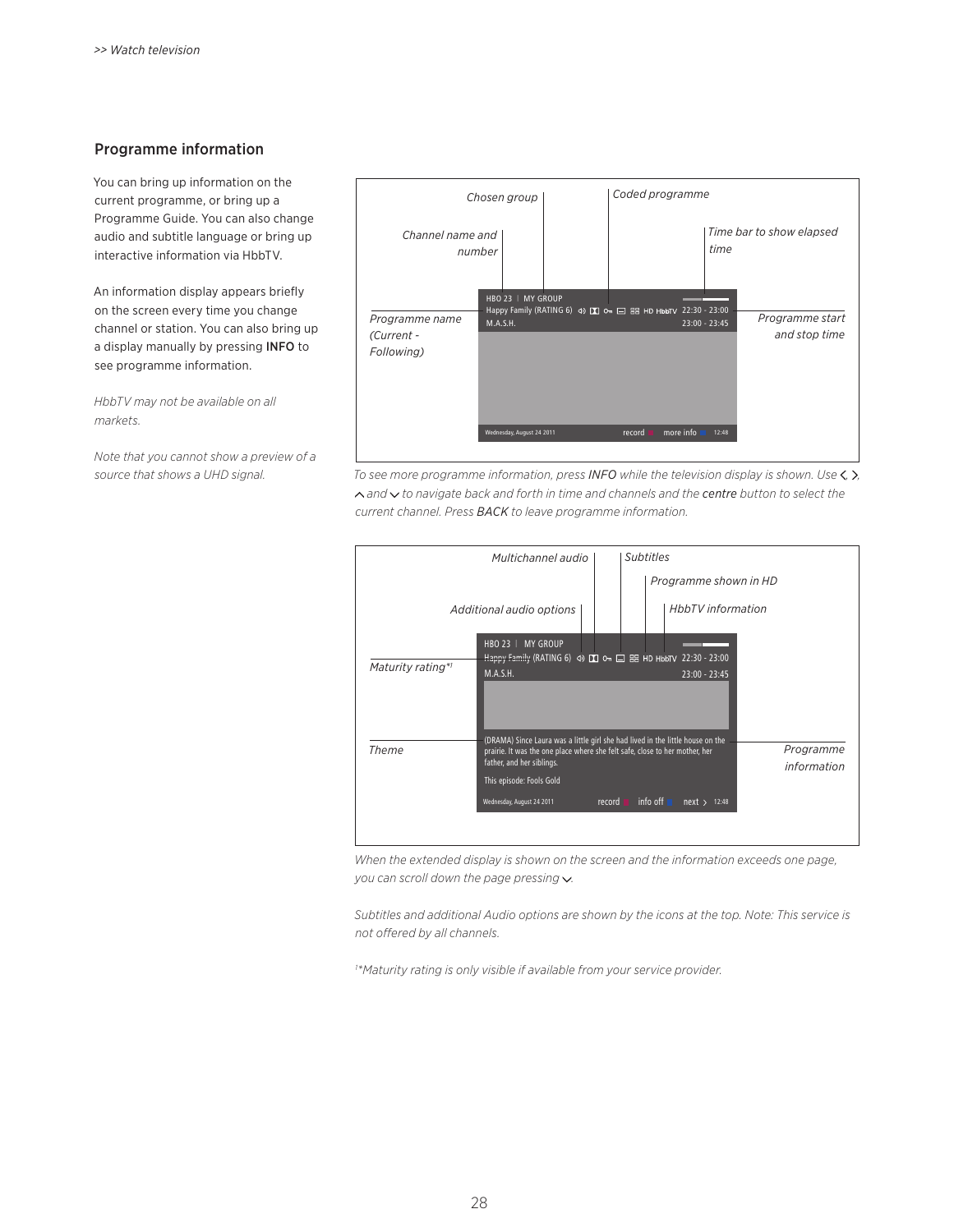#### <span id="page-28-0"></span>Programme Guide

You can bring up a Programme Guide that contains information about current and coming programmes on channels and stations for up to two weeks. You can also change to a different channel or station via the Programme Guide. You cannot bring up a Programme Guide for analogue channels and stations.

Press GUIDE to bring up the Programme Guide.

*Note that sound may be muted while the Programme Guide is updated.* 

*The Programme Guide language will be the selected menu language if available. Otherwise it will be the language available through the TV signal.* 



*Pressing the yellow button while a channel is highlighted in the Programme Guide allows you to select another group.* 

*You can also make a recording via the Programme Guide, [see page 36.](#page-35-0)* 

*Note that you cannot show a preview of a source that shows a UHD signal.*

#### Subtitles and audio options

The icons  $\Phi$  and  $\Box$  indicate that either additional audio or subtitle options are available.

*Operation when no menu is shown on the screen …*

Press to bring up the SUBTITLE LANGUAGE menu, or …

MENU 2

… press to bring up the AUDIO LANGUAGE menu



Also, the audio options may have the extension AC3 or AAC, for example, English AC3, which indicates different sound systems. *AUDIO LEFT and AUDIO RIGHT allow you to direct left or right audio to the front speakers.*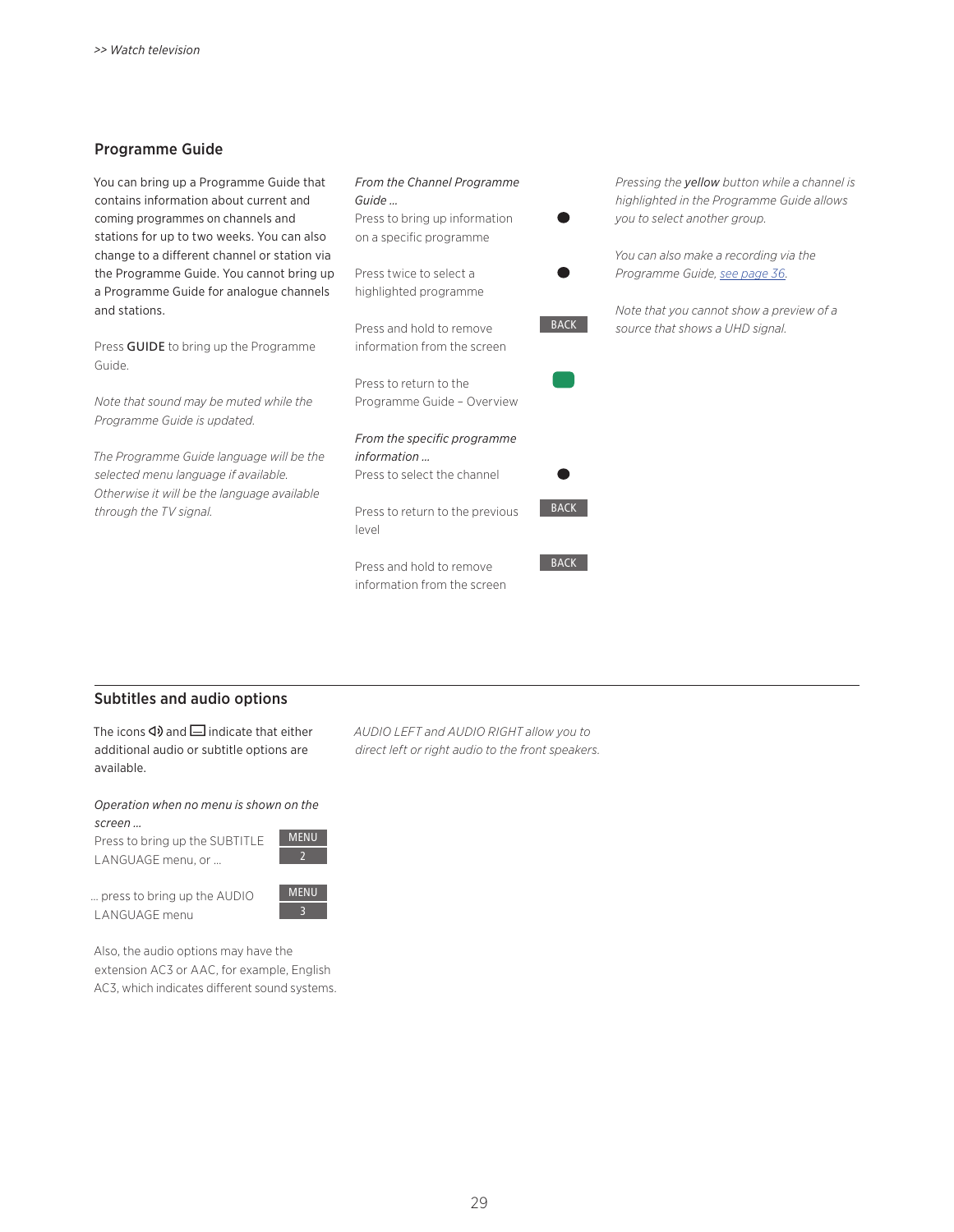## <span id="page-29-0"></span>Use channels, groups and lists

You can make, edit and use groups to make it easier to find your favourite television channels and radio stations.

If automatic tuning of all channels and stations has not stored the channels and stations in your preferred order, you can rearrange the order in which they appear in a channel or station list. You can also remove or delete channels and stations you no longer wish to have or restore channels and stations you wish to have anyway.

If your service provider supports Pay Per View channels, you can also order a programme you wish to watch.

*When in Radio mode, the word CHANNEL in menus is replaced with the word STATION. If you want to edit radio station groups, you must switch to a radio source and select EDIT RADIO GROUPS instead.* 

*Note that radio stations received through the tuner are not the same as NetRadio stations described on [page 59.](#page-58-0)*

#### Use and edit channel groups

In the FAVOURITES menu, you can make up to 22 channel groups to find your favourite channels fast without having to go through all tuned channels. For example, you can make a group for each member of the family. You can also name the channel or station groups you have created and delete any group you no longer want. You can also clear a group for channels or stations.

MENU SETUP  $\bullet \checkmark$ CHANNELS ●  $\checkmark$ EDIT TV GROUPS ●  $\smallsmile$  FAVOURITES …

*In a favourites group, you can move a channel to a different position in the list. See the menu on the television screen for instructions.*

*To name and create a favourite group …*  Open the FAVOURITES menu  $\Diamond$ Highlight a named or unnamed group Press to name/rename the group, for example 'Sports' and follow on-screen instructions Press to store name Select the now named group Press to add channels  $\sim$   $\sim$ Select a group to copy from, for example 'News' Press to select a channel Press to step in list Press when you have finished adding channels Press to store settings

#### Channel and station groups

Select a channel group. Channel groups can be groups that you have made yourself or a channel list. Channel lists are sent out by some service providers. They appear and function in much the same way as groups and can be brought up and seen just like groups.

*Bring up an overview of* 

*channel groups …*  Press to bring up an overview of the channel groups

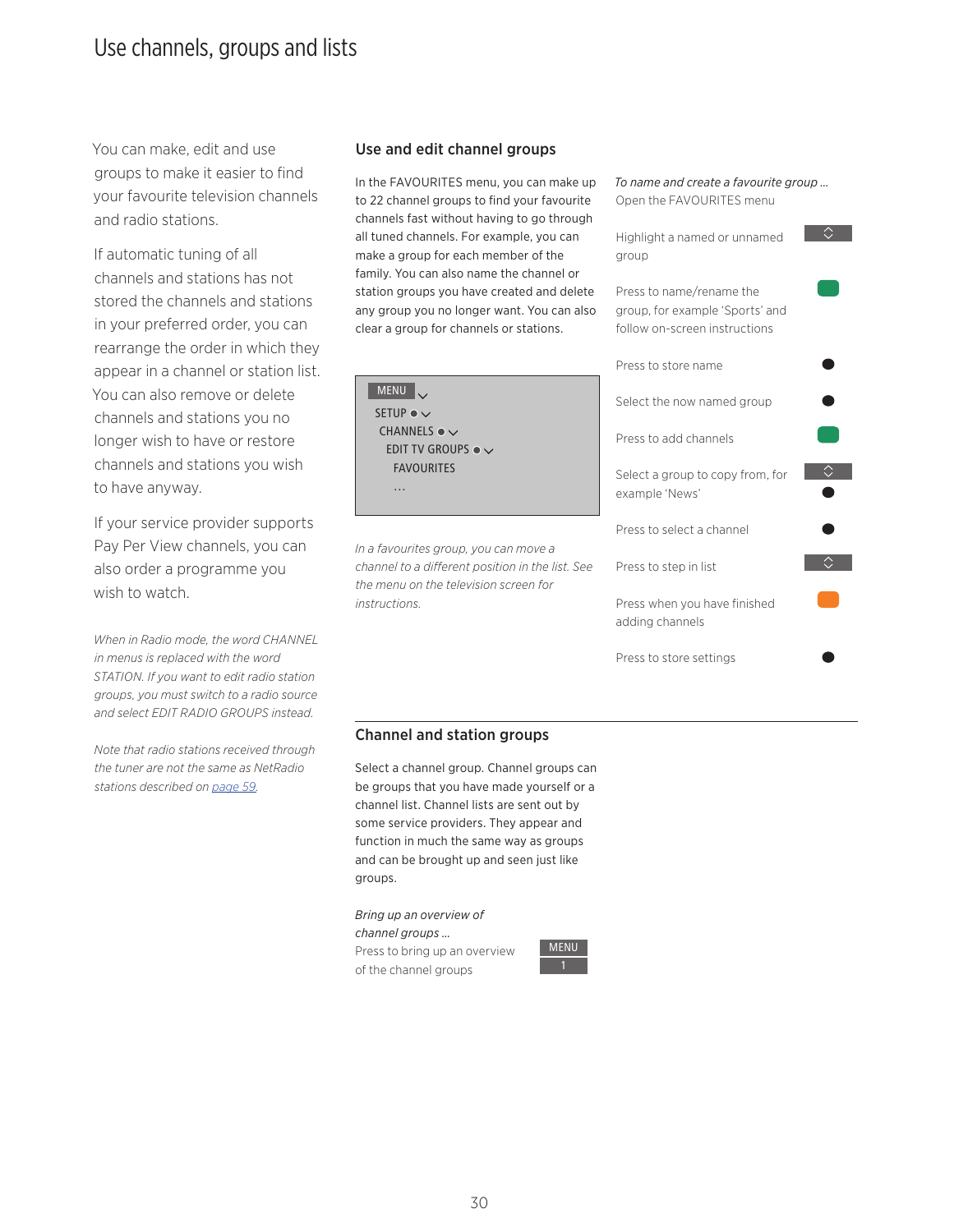| <b>MENU</b>                            |  |
|----------------------------------------|--|
| SETUP $\bullet \vee$                   |  |
| CHANNELS $\bullet \vee$                |  |
| FDIT TV GROUPS $\bullet$ $\smallsmile$ |  |
| <b>FAVOURITES</b>                      |  |
| <b>TV LIST</b>                         |  |
| <b>REMOVED CHANNELS</b>                |  |

#### Channel and station lists

Display a channel list and select a channel.

Press to select a channel group

Press to step between the channels in the group, or …



 $0 - 9$ 

… press to bring up the channel positioned at the chosen number in the group

#### Edit channels

You can remove any tuned channel or station you do not want in your channel list or restore selected channels that you have removed from your channel list. Only analogue channels can be renamed. This function is not available on all markets.

In the TV LIST menu, you can remove a channel from the channel list. Removed channels can be restored again in the REMOVED CHANNELS menu.

*If you want to edit radio stations, you must switch to a radio source and select EDIT RADIO GROUPS instead.* 

*When editing the TV LIST or adding channels to a favourites group, you can press the green button to switch between alphabetical and numerical sorting of the channels.* 

*Channels that have been removed from the channel list do not reappear when searching for new channels, but are stored in the REMOVED CHANNELS list.*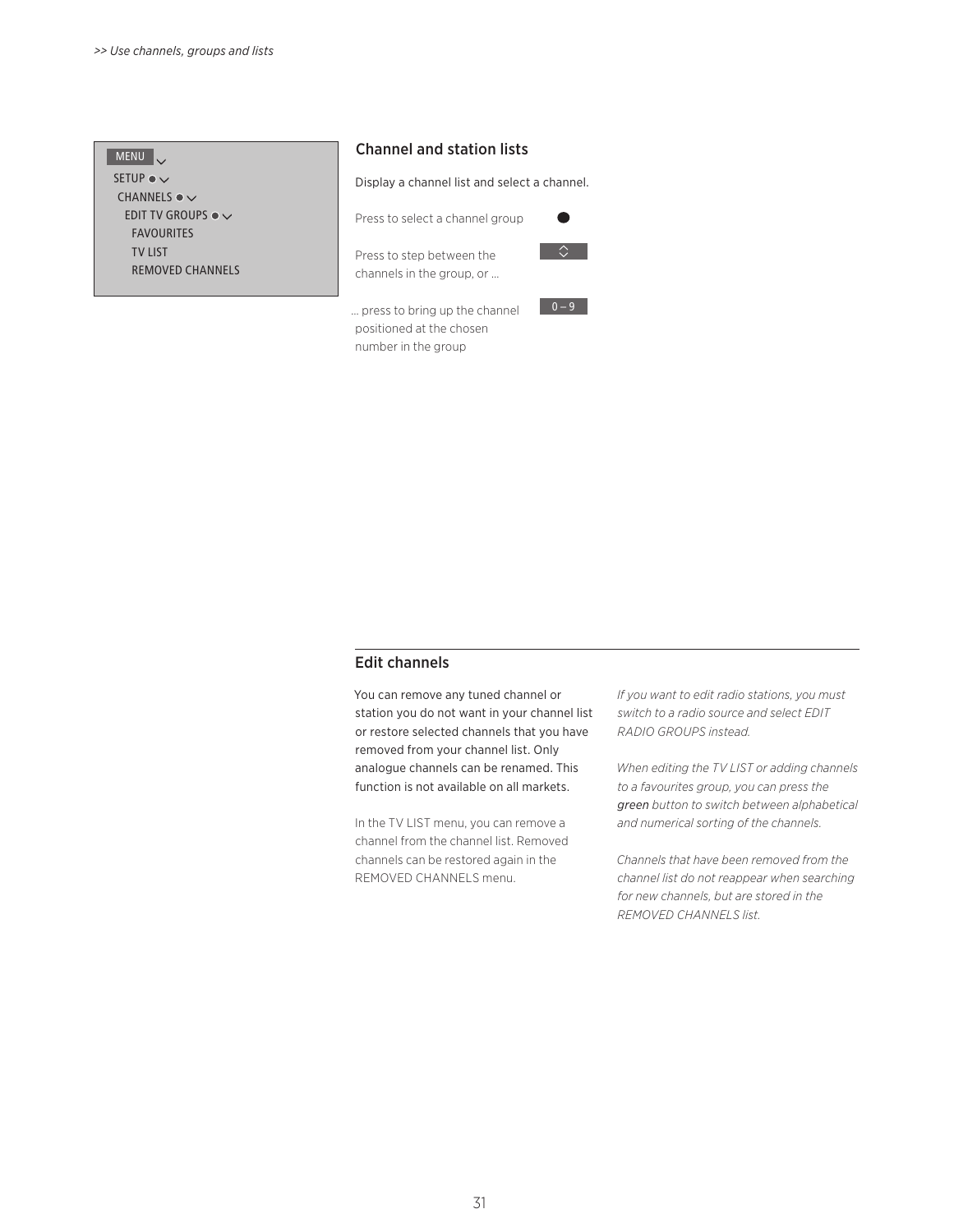#### MENU

SETUP  $\bullet \checkmark$ CHANNELS  $\bullet \checkmark$ EDIT TV GROUPS  $\bullet \checkmark$  FAVOURITES TV LIST …

#### See channel details

In the TV LIST menu, you can highlight a channel and press the red button to see channel details. PARENTAL LOCK is only available if you have enabled ACCESS CONTROL in the SETUP menu, [see page 69](#page-68-0). Channels that have a parental lock will be skipped when stepping through channels.

*If the highlighted channel is an analogue channel, you can also rename the channel by means of the green button and*  $\langle$ ,  $\rangle$ ,  $\land$  and  $\lor$ . *For some languages, you cannot rename channels.* 

*In the TV LIST menu, you can press the green button to switch between alphabetical and numerical sorting of the channels.* 

*If you want to see details about radio stations or make station groups, you must switch to a radio source and select EDIT RADIO GROUPS instead.* 

#### Watch Pay Per View channels

You can watch Pay Per View channels if supported by your service provider, however, a subscription is required. The Programme Guide offers information about the channels and programmes. Use this information to order a programme. Contact your service provider for a Customer ID.

*Order a programme …* 

Press to select a channel



Follow the on-screen information to get access to a programme. For more information, contact your service provider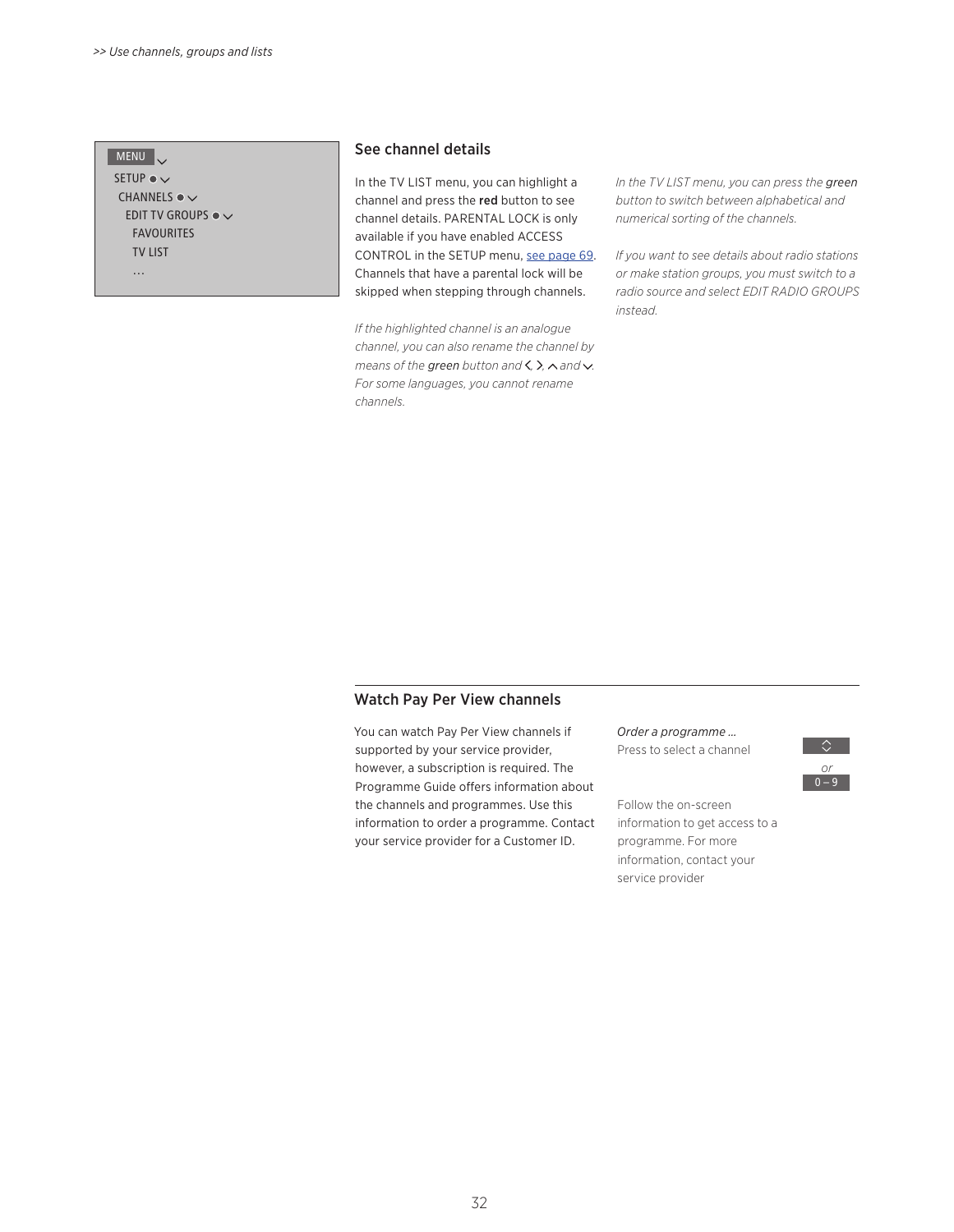## <span id="page-32-0"></span>Pause and play back a programme

With a connected USB HDD or SSD set up for recording you can pause, resume and repeat a digital programme in progress. The television continues saving during timeshift, so you are sure to see the entire programme. For information about USB HDDs or SSDs, [see page 25.](#page-24-0)

*To find out how to copy content from the timeshift buffer to a permanent recording, [see page 37](#page-36-0).*

*You cannot activate MHEG or HbbTV during timeshift mode.* 

*Using a USB HDD or SSD for timeshifting may not be supported by all programme providers.* 



#### *Pause and resume a programme …*

Pause the programme on the current channel and resume the programme after a while.

*To return to the live signal, select the source* 

Press to pause a programme

Press to resume the programme

*again, for example, TV.* 



Ш

*Go to a specific point in time …* 

Enter a specific time to go to in the timeshift buffer content.

Select a point in time



*Step or cue backwards or forwards …* 

Step backwards or forwards minute by minute.

Press to step backwards or forwards



 $0 - 9$ 

Press and hold to cue



backwards or forwards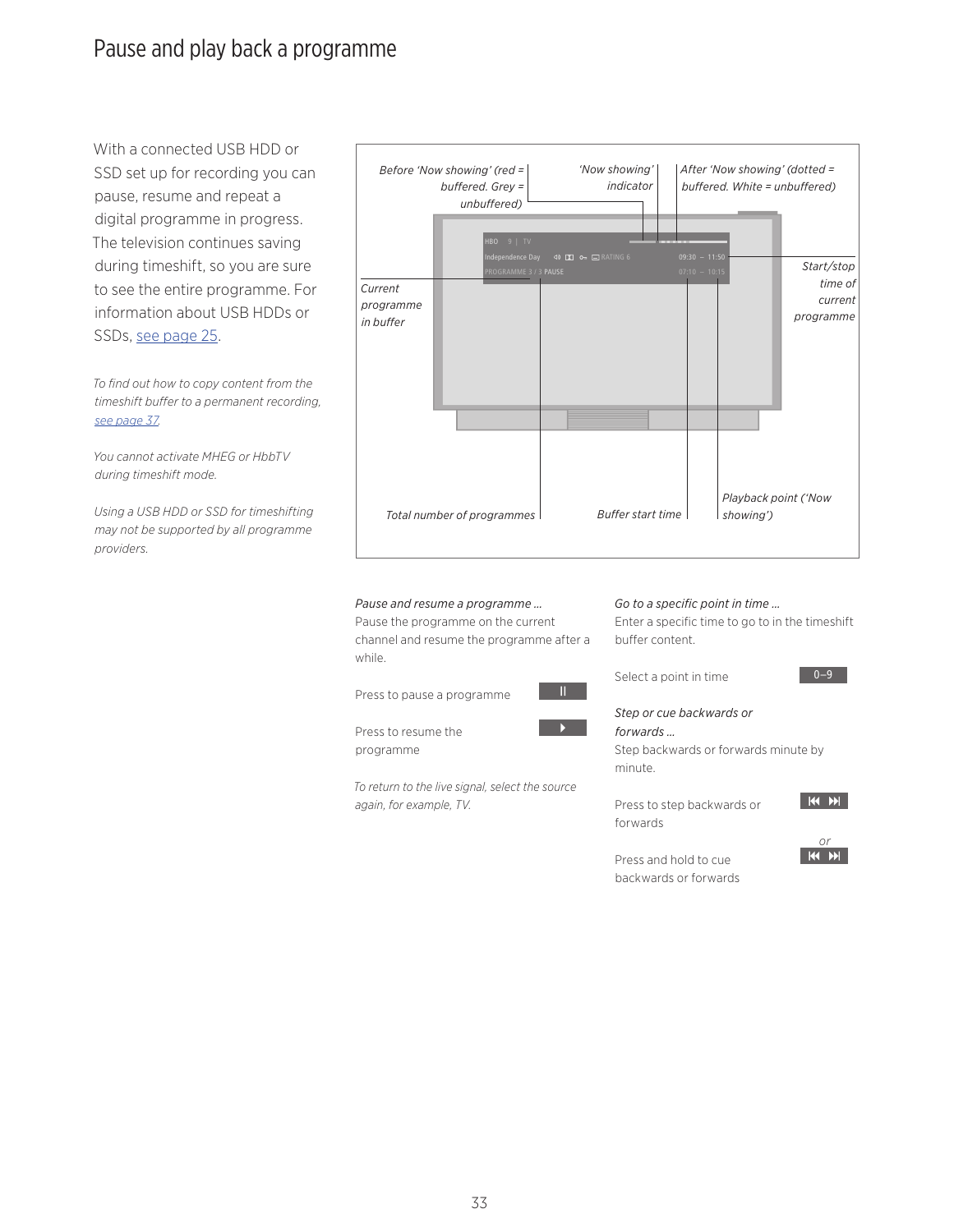#### *Step between programmes …*

Go to the previous or next programme in the timeshift buffer.

Press to go to the previous or next programme



#### *Pause playback …*

Pause playback of the timeshift buffer content.\*1

Press to pause playback



Play back slowly, press again to change speed

*1 \*The timeshift buffer memory is 4 hours. If a programme remains paused until the buffer is full, you must press* ▶ to continue saving to *the buffer and thereby delete the oldest content. If you change source, channel or station, or if you switch off the TV, the buffer content is deleted. For more information about the timeshift buffer, [see page 37](#page-36-0).* 

#### *Switch to the live signal …*

Switch from timeshift mode to the live signal.

Press twice to go to the live signal

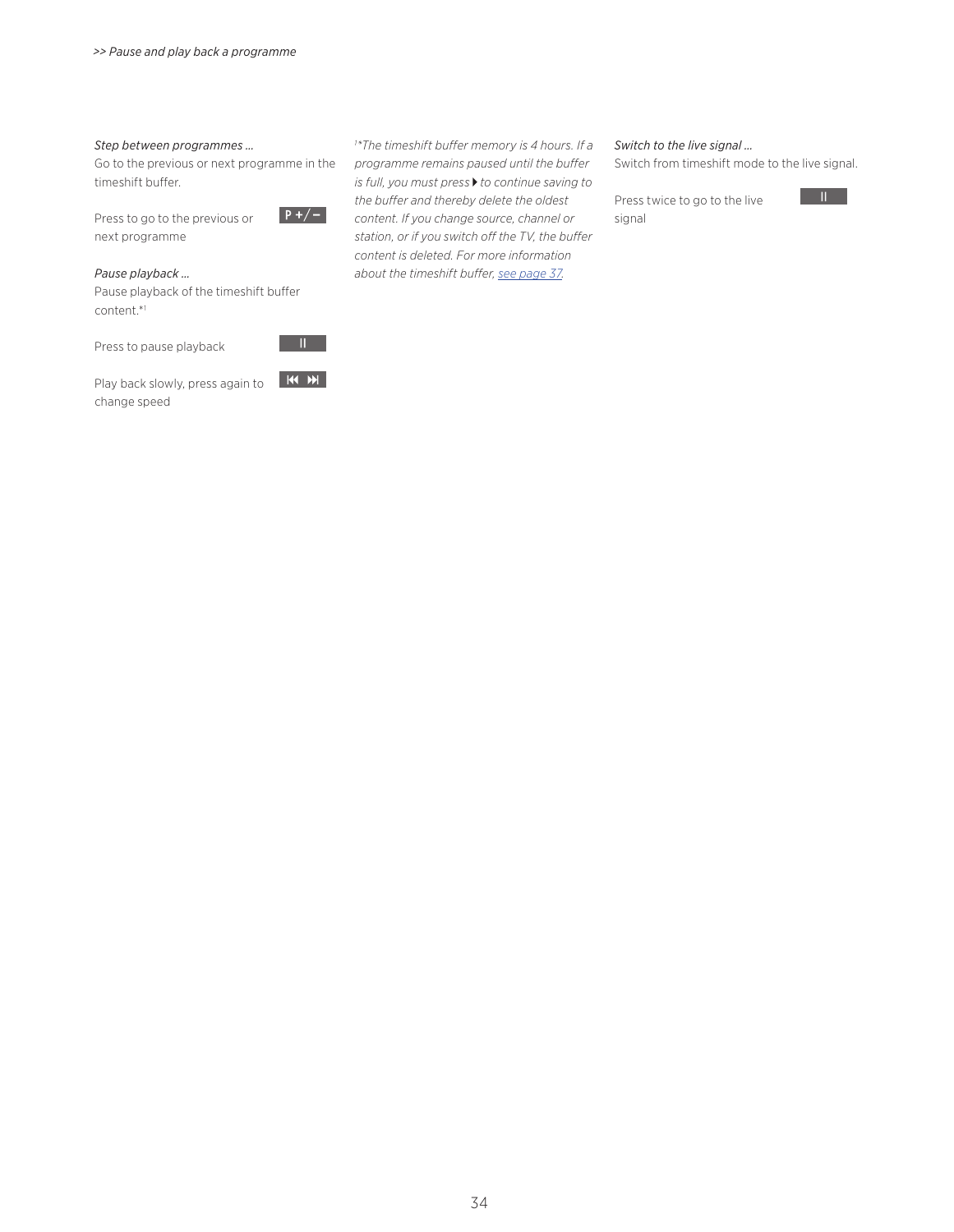## <span id="page-34-0"></span>Record a programme

A connected USB HDD or SSD set up for recording allows you to make Timer recordings and execute two Timers simultaneously. Your stored Timers are listed in the TIMER INDEX. Here you can edit or delete your Timers.

You can also copy a programme from the timeshift buffer to the USB HDD or SSD to keep it.

To ensure that your Timers are executed correctly, set the built-in clock to the correct time and date.

The menus enabled for the USB HDD or SSD set up for recording offer options for settings and adjustments. Bring up the RECORDING SETTINGS menu and follow on-screen instructions. Also press INFO to bring up help texts.

For information about USB HDDs or SSDs, [see page 25.](#page-24-0)

#### It is only possible to record from digital channels.

*Recording on a USB HDD or SSD may not be supported by all programme providers.* 

*You cannot record a programme from a radio station.* 

*In some countries, it is not possible to record a CI+ programme while watching another programme.*

#### Make a Timer recording

Set a Timer in the TIMER PROGRAMMING menu. Here you select the source to be recorded, the programme's start time, the stop time and the date or days of the week that the programme is shown.

MENU V RECORDINGS ●  $\checkmark$ TIMER PROGRAMMING  $\bullet$   $\heartsuit$ 

To set a Timer, bring up the TIMER PROGRAMMING menu.

You can record from one of the television tuners while playing a recording. You can also record a programme to the hard disk and at the same time save a programme to the timeshift buffer. There are some limitations regarding recording and timeshift. For more information, see the following pages and [pages 33–34](#page-32-0).

You can also start to play a recorded programme even though recording of the specific programme is still in progress. Note that you cannot record copy-protected programmes. For information about making a manual recording here and now, [see page](#page-25-0)  [26](#page-25-0).

*KEEP EPISODES is only available when DATE is set to WEEKDAYS and PROTECTION is set to OFF.* 

*If the Timer index is full, the TIMER PROGRAMMING menu is inaccessible.* 

*If a Timer recording, for some reason, is not successfully completed, you are notified if the same programme is found in the Programme Guide for you to make a new Timer.* 

*If a Timer recording is programmed from the Programme Guide or the information display, it is only possible to change the protection, category and parental lock status.* 

*If a recorded programme is split into two events, for example, due to a news programme, both events are recorded. However, this requires that there is less than three hours between the start and stop time of the recordings and that the Programme Guide recognises that the two programmes are related.*

*Continues …*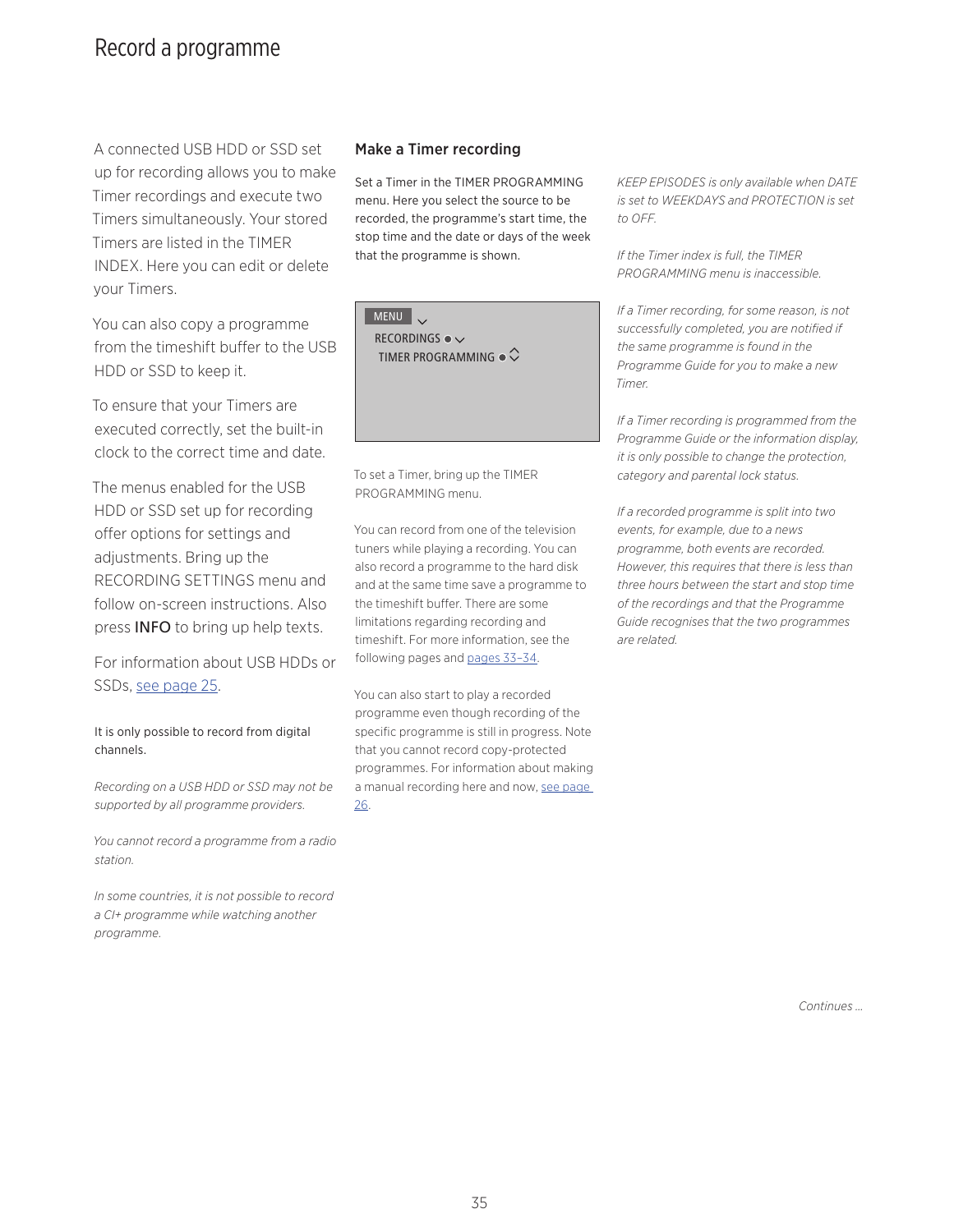#### *Record using the Programme Guide…*

Press to bring up the Programme Guide and select the programme you want to record

Press to be able to start a recording

Press to start recording of the selected programme. The programme is now underlined. Or, …

… press to programme a repeated Timer recording, such as a weekly Timer recording

The Timer PROGRAMMING menu is shown, and you can use the arrow and number buttons to edit the Timer recording

Press to save the Timer recording. The programme is now underlined

Highlight the programme again and press to bring up recording options (delete or cancel)

After the recording has finished, it is saved in the HARD DISK CONTENT menu.

*Two recordings can be made at the same time.*

# GUIDE

*and*  $0 - 9$ 

 $\langle \Diamond \rangle$ 

#### <span id="page-35-0"></span>About space management and protection

The television has a space management feature which, when necessary, automatically makes space for manual and timed recordings. It does so by deleting the required amount of content from the USB HDD or SSD. The following principles apply:

- Protected recordings are never deleted.
- Recordings that have been viewed or edited are deleted before recordings that have not been viewed or edited.
- The oldest recordings are deleted first.
- A recording is not deleted automatically when it is in playback mode.
- Timed recordings are not executed if the hard disk is full and all recordings are protected, and any recordings in progress are stopped automatically when the hard disk capacity is reached.

*Recordings with a limited lifetime, such as rented recordings, are deleted automatically, when they expire. These recordings are indicated by |EXPIRES after the recording name. If time information for a recording that will expire is not valid, it is not possible to play back this recording. When you watch a recording and it expires, you are informed by an on-screen message that can be removed by pressing the centre button.* 

*You are notified if there is no more space or too little space left for a Timer recording on the USB HDD or SSD.* 

*Continues …*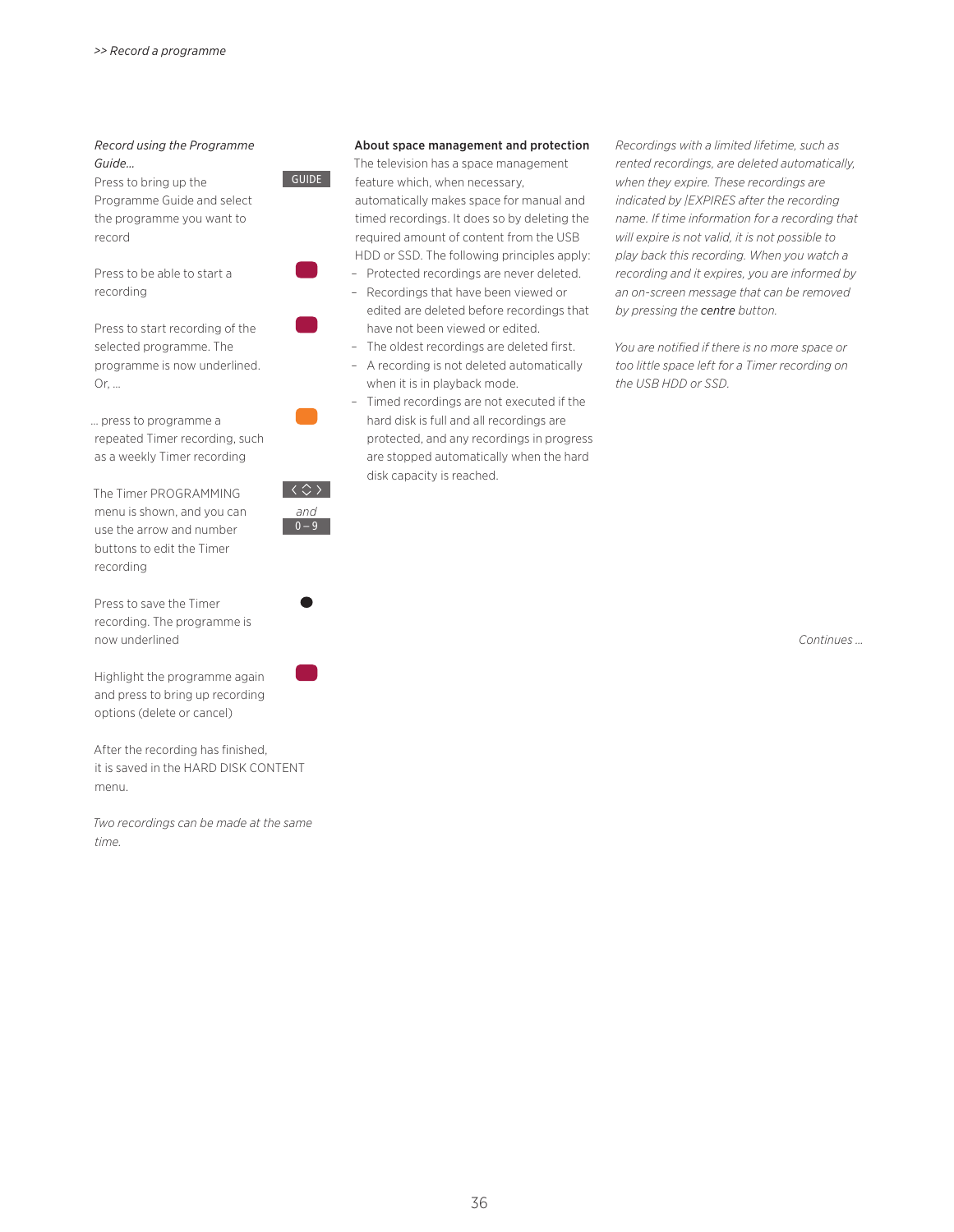### Check the Timers already set

You can check the Timers that are waiting to be executed, as well as edit or delete them. You can also disable a Timer either once or indefinitely if a repeating Timer overlaps with another Timer.

| <b>MENU</b><br>RECORDINGS $\bullet \checkmark$<br>TIMER INDEX $\bullet$<br>$\cdots$ | Tecorumy. Il you start a manuar<br>during timeshift, the recording s<br>start time of the programme. If<br>channel after a programme has<br>recording will start from there. F<br>information, see pages 33-34. |
|-------------------------------------------------------------------------------------|-----------------------------------------------------------------------------------------------------------------------------------------------------------------------------------------------------------------|
|                                                                                     | Copy to the hard disk<br>Press to pause timeshift                                                                                                                                                               |
| If you edit a disabled Timer, it is automatically<br>enabled again.                 | Press to start playback                                                                                                                                                                                         |
|                                                                                     |                                                                                                                                                                                                                 |

*When creating Timer recordings and the maximum capacity of Timer recordings approaches, you are notified in the menus.* 

### Copy from the timeshift buffer

The timeshift buffer is a temporary storage. If you change source, channel or station, or if you switch off the TV, the buffer content is deleted. To keep a recording, you can copy it from the timeshift buffer to the HARD DISK CONTENT menu by making a manual recording. If you start a manual recording starts from the you switch started, the For more

| Copy to the hard disk<br>Press to pause timeshift |
|---------------------------------------------------|
| Press to start playback                           |
| Press to cue backwards to the                     |

programme you want to record

Press to start recording to the hard disk.\*1

*1 \*If you start a manual recording during timeshift, the part of the programme already stored in the timeshift buffer will also be included in the recording.* 

MENU

KIN

H.

*After copying from timeshift to the HARD DISK CONTENT menu, you can edit the new recording, as you can edit any other recordings.* 



*NOTE! The programme provider may have some restrictions on what can be recorded or timeshifted. The recorded programme may also be available for a limited time period. Contact your programme provider for information about recording policy.*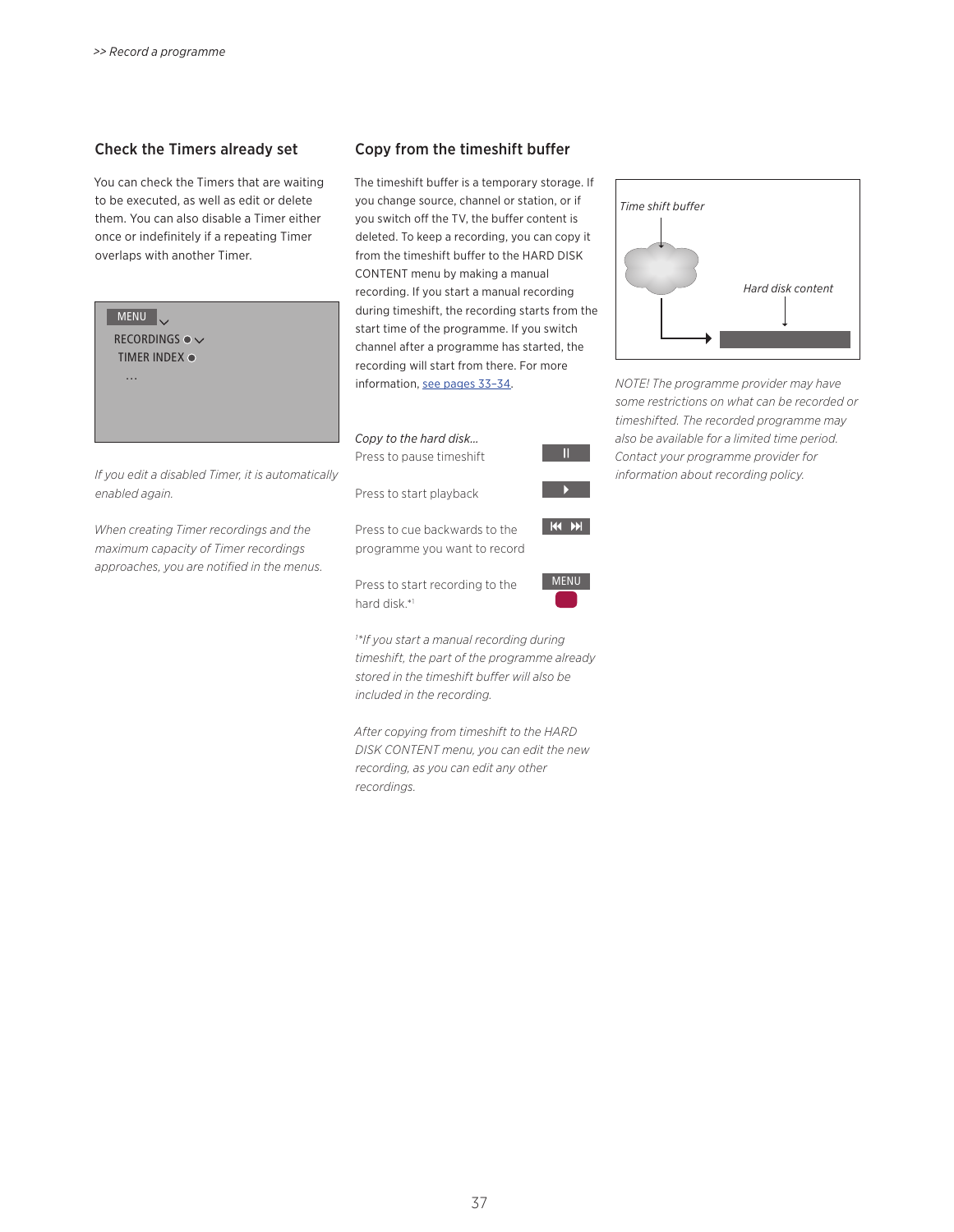With a connected USB HDD or SSD set up for recording you can play and browse through recordings of digital programmes.



### *Switch on a hard disk and play back a recording …*

It takes some time to start up the hard disk.



*You also bring up the HARD DISK CONTENT menu if you press MENU and select RECORDINGS.* 

*When you select a recording to play, an information banner appears. The banner is removed automatically or if you press BACK. All recordings are lossless, and to bring up information on a highlighted recording in the HARD DISK CONTENT menu, you must press INFO. Press INFO again to remove the information. To stop a recording in progress, highlight the recording and press the yellow button.* 

*When you select a recording to play, the TV resumes playback from where you left off the last time the same recording was played. If you have viewed the recording to its end, playback starts from the beginning.* 

*When you want to play back a recording for which a Parental Lock has been activated, you must enter a four-digit access code. No preview is shown of this recording. [See page](#page-68-0)  [69 for information about setting a Parental](#page-68-0)  [Lock](#page-68-0).*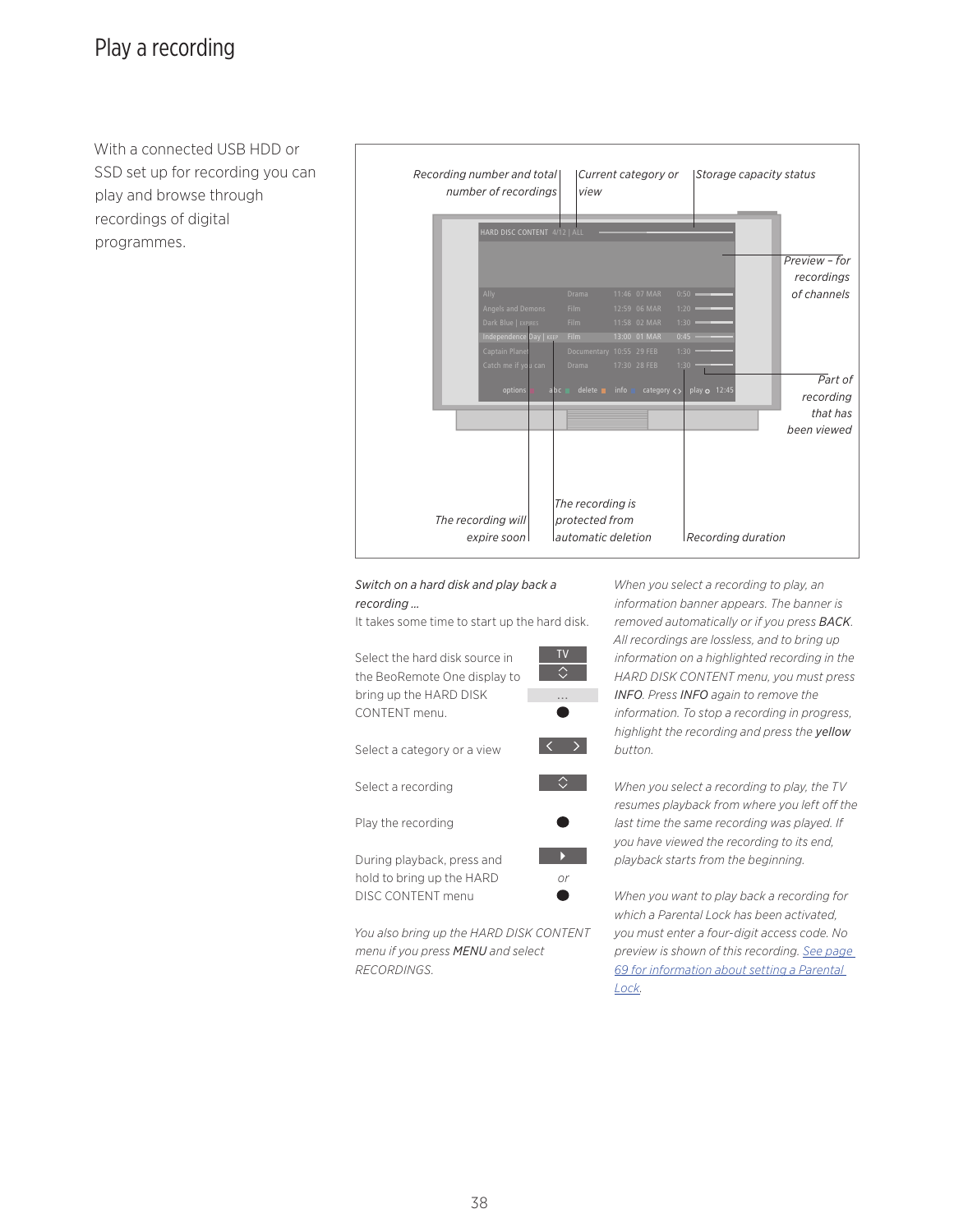### *Pause or stop playback …*

Pause or stop playback of a recording.

Press to pause playback

Play back slowly, press again to KI DH change speed

Press to stop playback



 $\mathbf{H}$ 

*When the picture remains unchanged for 8 minutes, the TV screen dims automatically.* 

*Stopping a recording brings up the HARD DISK CONTENT menu. The bar at the top indicates how full the hard disk is. A protected recording is indicated by |KEEP. [For information about protection, see page](#page-39-0)  [40](#page-39-0).* 

#### *Step between recordings …*

Go to the previous or next recording within a category.

Press to go to the previous or next recording

*Go to a specific point in time …* 

Enter a specific time to go to in a recording.

Select a point in time



 $\langle \quad \rangle$ 

*Step or cue backwards or forwards …*  Step backwards or forwards minute by minute.

Press to step backwards or forwards



Press and hold to cue backwards or forwards

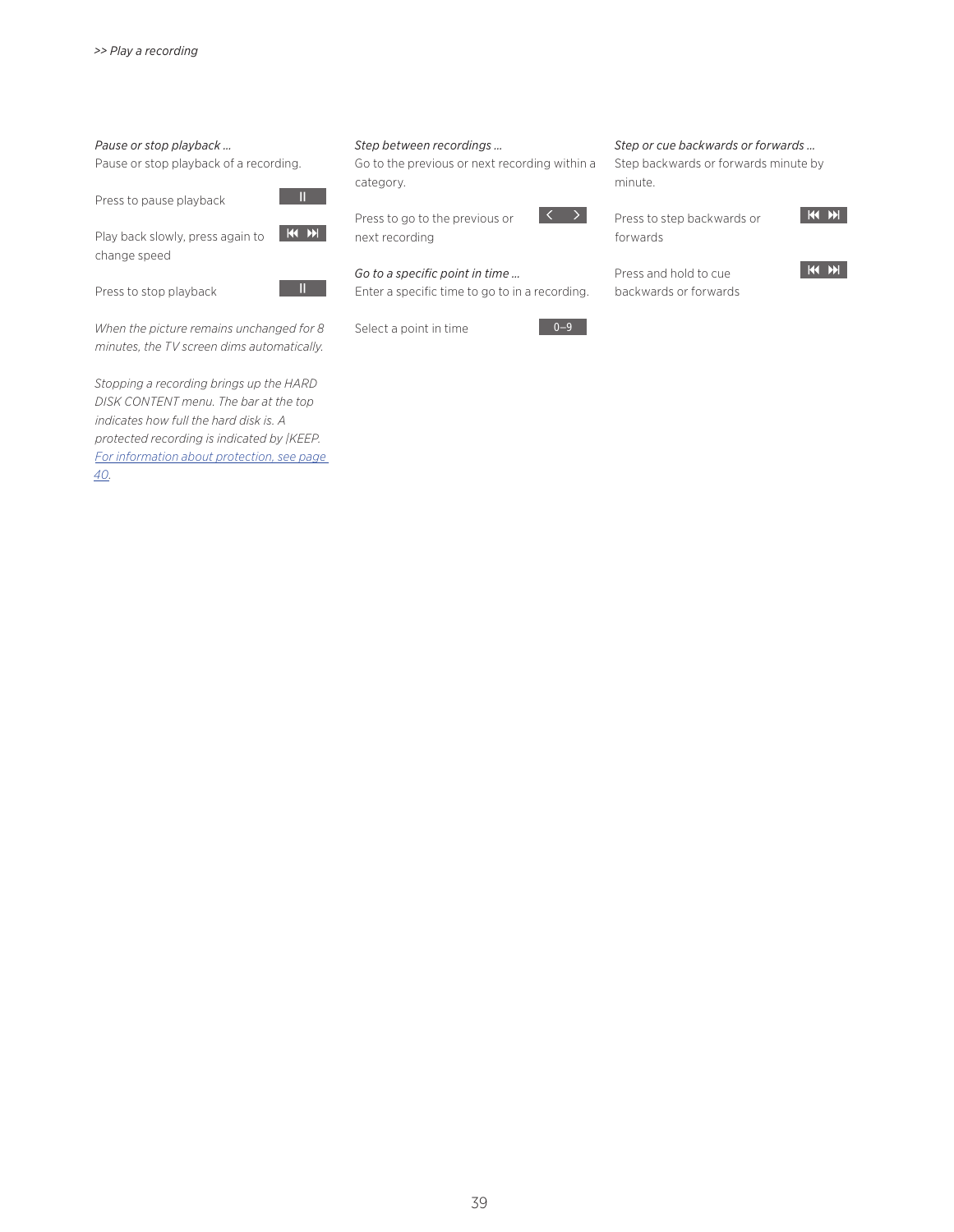### <span id="page-39-0"></span>Edit recordings

A connected USB HDD or SSD set up for recording allows you to edit the hard disk content to your liking. For example, you can change category of a recording or delete, shorten, or split it into two separate recordings.

In addition, you can protect any recording you wish to keep or activate a Parental Lock.

Bring up the main menu and select RECORDINGS to bring up the HARD DISK CONTENT menu. Here, among other things, you can sort your recordings alphabetically or by date using the green button and you can bring up the OPTIONS menu using the red button to be able to edit a recording.

If Parental Lock is activated for a recording, you must enter the Access Code before you can bring up the OPTIONS menu and edit the recording.

MENU V

…

RECORDINGS  $\bullet$ HARD DISK CONTENT .

You can prevent access to your recordings by activating the Parental Lock function. This requires that you first enter a Parental Lock code. The ACCESS CONTROL menu allows you to set a code that limits access to your recordings. To set the Parental Lock code, [see page 69.](#page-68-0)

### *Protect a recording …*

In the OPTIONS menu, you can protect a recording to prevent it from being deleted from the hard disk. Follow on-screen instructions.

### *Change name of a recording …*

If you wish to change the name of a recording, for example, if you have made a manual recording, you can give it a new name in the HARD DISK CONTENT menu. Follow on-screen instructions.

*Note: For some languages, you cannot set a name.*

### *Divide a recording …*

You can divide a single recording into two. This can make it easier for you to find, for example, a particular scene when browsing through a long recording. Follow on-screen instructions.

#### *Trim a recording …*

You can trim away a section of a recording. Simply select a point in the recording and specify whether you wish to delete the section of the recording before or after this point. You cannot delete a section in the middle of the recording. Follow on-screen instructions.

#### *Delete a recording …*

At any time, you can delete a recording you do not want, including protected recordings. You can also delete all recordings within a category or a view. Follow on-screen instructions.

*A protected recording will be indicated by |KEEP after the name.* 

*All recordings that have an expiration date are automatically protected until they expire. These recordings are indicated by |EXPIRE after the name, and it is not possible to deactivate protection for these recordings.* 

*If you split or protect a recording which is part of the KEEP EPISODES feature, this specific recording will no longer be a part of this feature.* 

*.*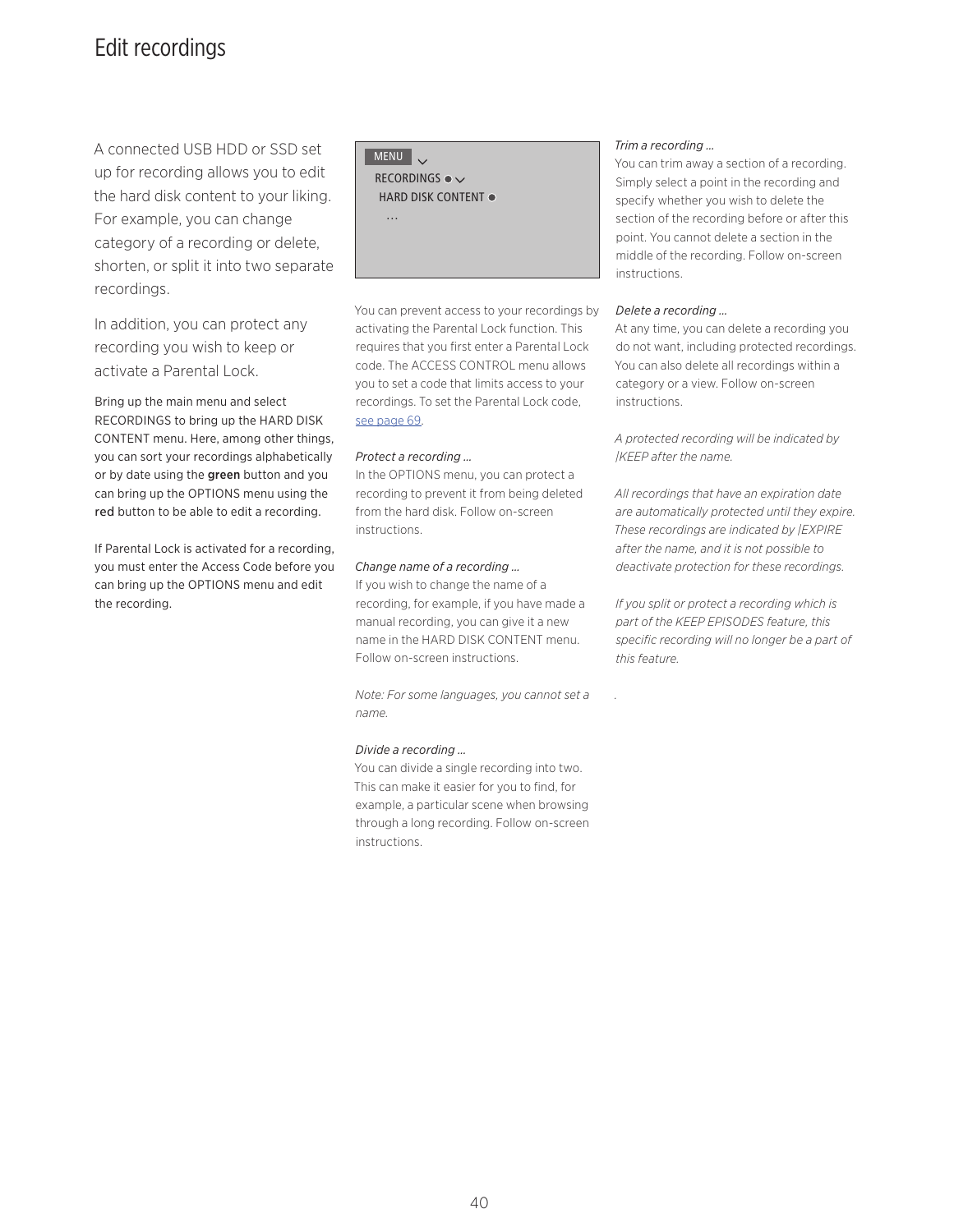# Re-tune channels

You can make your television find your TV channels and radio stations for you. Channels and stations are updated automatically, but it is also possible to update manually.

Depending on your service provider, some settings are made automatically.

### Update channels

You can update tuned channels which, for example, have been moved by the broadcaster.

| <b>MENU</b>             |  |
|-------------------------|--|
| SETUP $\bullet \vee$    |  |
| CHANNELS $\bullet \vee$ |  |
| TUNING $\bullet \vee$   |  |
| $\ldots \bullet \vee$   |  |
|                         |  |

*If you have tuned in terrestrial channels and more than one network is available, you must also select a preferred network to use.* 

*The CABLE, TERRESTRIAL, SATELLITE, and ANALOGUE menu items are only available if they have been activated in the INPUTS menu under the CHANNELS menu. If only one input has been activated, the TUNING menu is skipped and the setup menu for the input is opened directly.* 

*Note that when you enter a different service provider or search mode for an input, all lists are deleted.*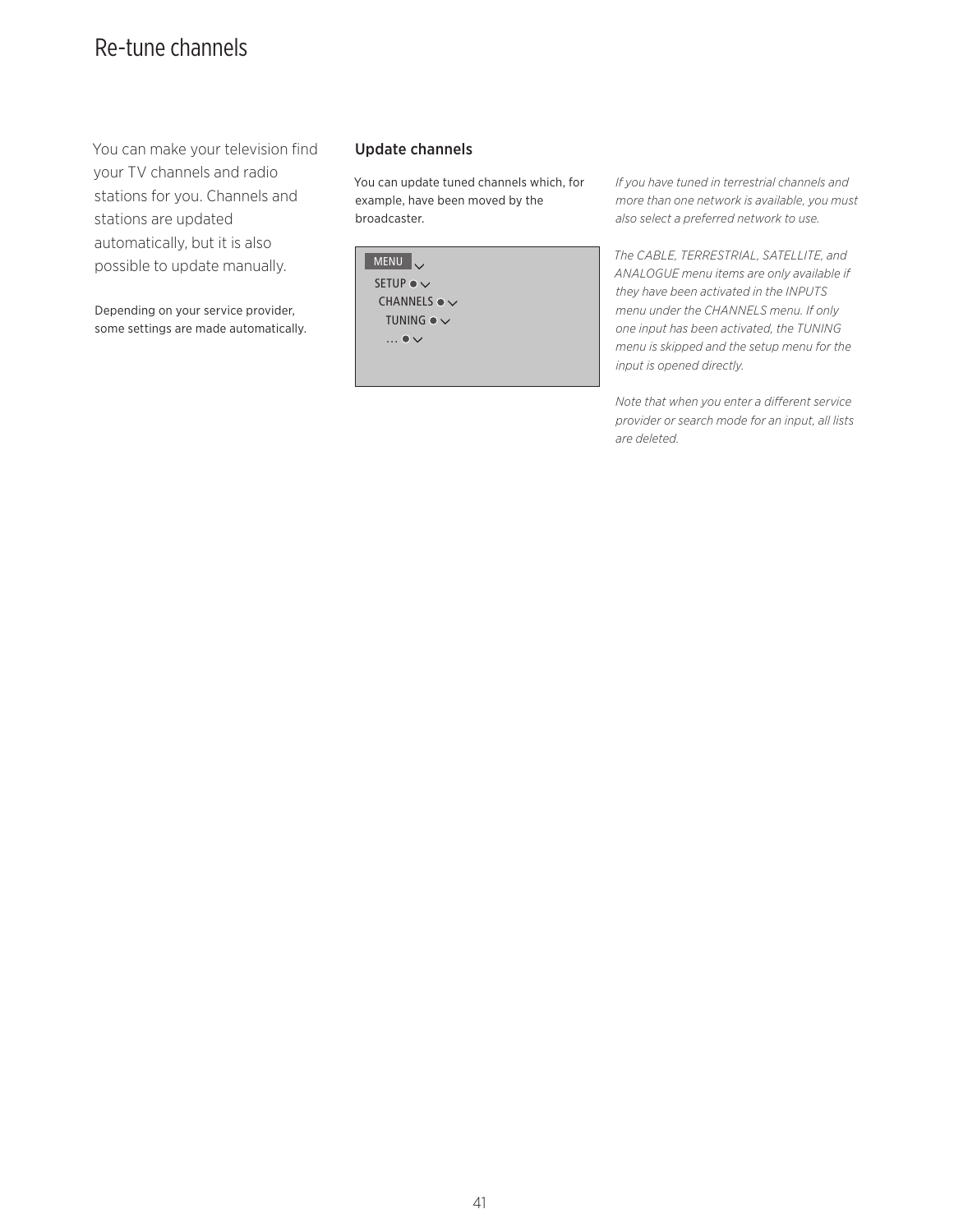### Change channel input settings

Change channel input by enabling or disabling the cable, terrestrial, satellite and analogue inputs, the active antenna and the line length compensation.

You can reinstall all your TV channels by letting the television tune in all the channels automatically.

If you switch to a different network, the channels in your lists may change as well. Only possible if several networks are available when tuning terrestrial channels.

### MENU SETUP  $\bullet \checkmark$ CHANNELS ●  $\checkmark$  TUNING INPUTS REINSTALL CHANNELS EDIT TV GROUPS PREFERRED NETWORK

To change a channel input, bring up the INPUTS menu.

To reinstall all channels, bring up the REINSTALL CHANNELS menu.

To select a network, bring up the PREFERRED NETWORK menu.

*NOTE! If you reinstall all your TV channels, all the channel settings you have made disappear!* 

*For information about the access code, [see](#page-68-0)  [page 69](#page-68-0).*

*If you disable an input, all channels and configuration regarding this input are deleted.* 

*The PREFERRED NETWORK menu may also appear when tuning in terrestrial channels.*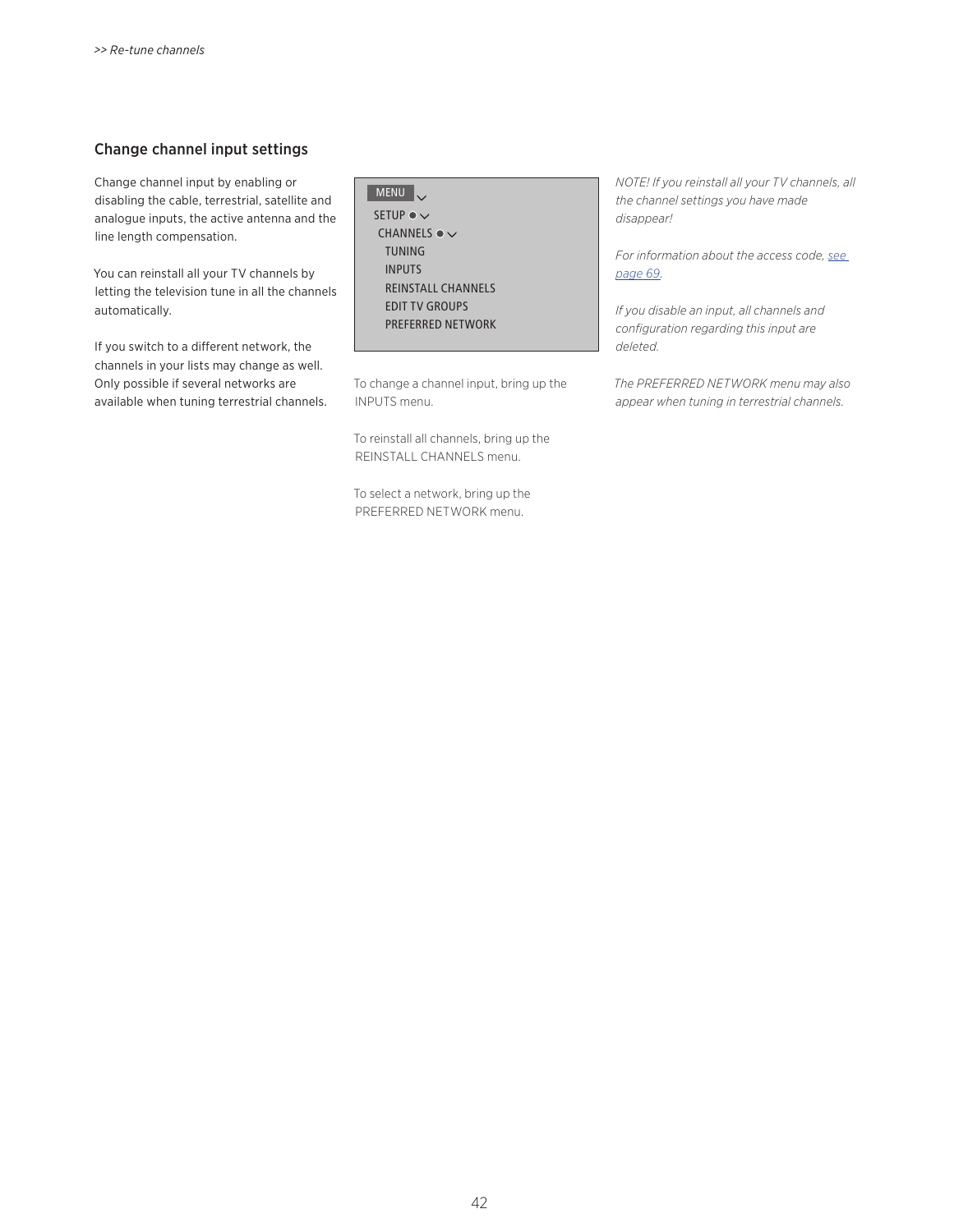### Loudspeaker setup – surround sound

Add BeoLab speakers and BeoLab subwoofers to your television wired or wirelessly and you can have a surround sound system which fits easily into your living room. You get the best sound experience in the area bounded by the speakers.

You can also create speaker groups to customise the speaker setup for listening positions other than the one in front of the television, for example, at the dining table or in an armchair.

This guide describes how to make a basic loudspeaker setup. For more advanced sound settings and adjustments, see the Technical Sound Guide on [www.bang-olufsen.com/guides.](http://www.bang-olufsen.com/guides)

For information about daily use of speaker groups, [see page 47](#page-46-0).

*Your content provider may have prohibited distribution of digital wireless sound to your speakers. You must then use wired Power Link connected speakers instead.*

### Set up the speakers

Set up both wired and wireless speakers in the television.

| <b>MENU</b><br>$\overline{\phantom{0}}$  |
|------------------------------------------|
| SFTUP $\bullet \vee$                     |
| SOLUTION                                 |
| SPEAKER CONNECTIONS $\bullet \checkmark$ |
| $\ldots \bullet \vee$                    |
|                                          |

#### Wired speakers

When setting up wired speakers, you must select which speakers you have connected to each Power Link socket in the SPEAKER CONNECTIONS menu.\*1

*1 \*If all Power Link sockets with connected speakers are not shown in the SPEAKER CONNECTIONS menu, you can press the green button to show all Power Link sockets.* 

*Important! If you select LINE as speaker type in the SPEAKER CONNECTIONS list, the volume will be very loud and you cannot adjust volume with your BeoRemote One. You must use the product's own remote control. LINE is used for, for example, non-Bang & Olufsen amplifiers.*

#### Wireless speakers

If you have wireless speakers in your setup, the television automatically scans for wireless speakers and associate the detected speakers with wireless Power Link channels during first-time setup. However, you can also scan for wireless speakers and associate the detected speakers with the television's wireless Power Link channels manually in the SPEAKER CONNECTIONS menu.

### *Scan for and associate wireless speakers …*

In the SPEAKER CONNECTIONS menu press to rescan

When the scanning is completed, press to associate the detected speakers with the television

### *Disassociate a speaker from the television …*

Select a speaker in the SPEAKER CONNECTIONS menu



Press once to be able to disassociate the speaker. Press again to confirm disassociation

*If the state of a speaker is MISSING in the SPEAKER CONNECTIONS menu, the speaker has been associated with a wireless channel, and will automatically be detected again when possible.* 

*Continues …*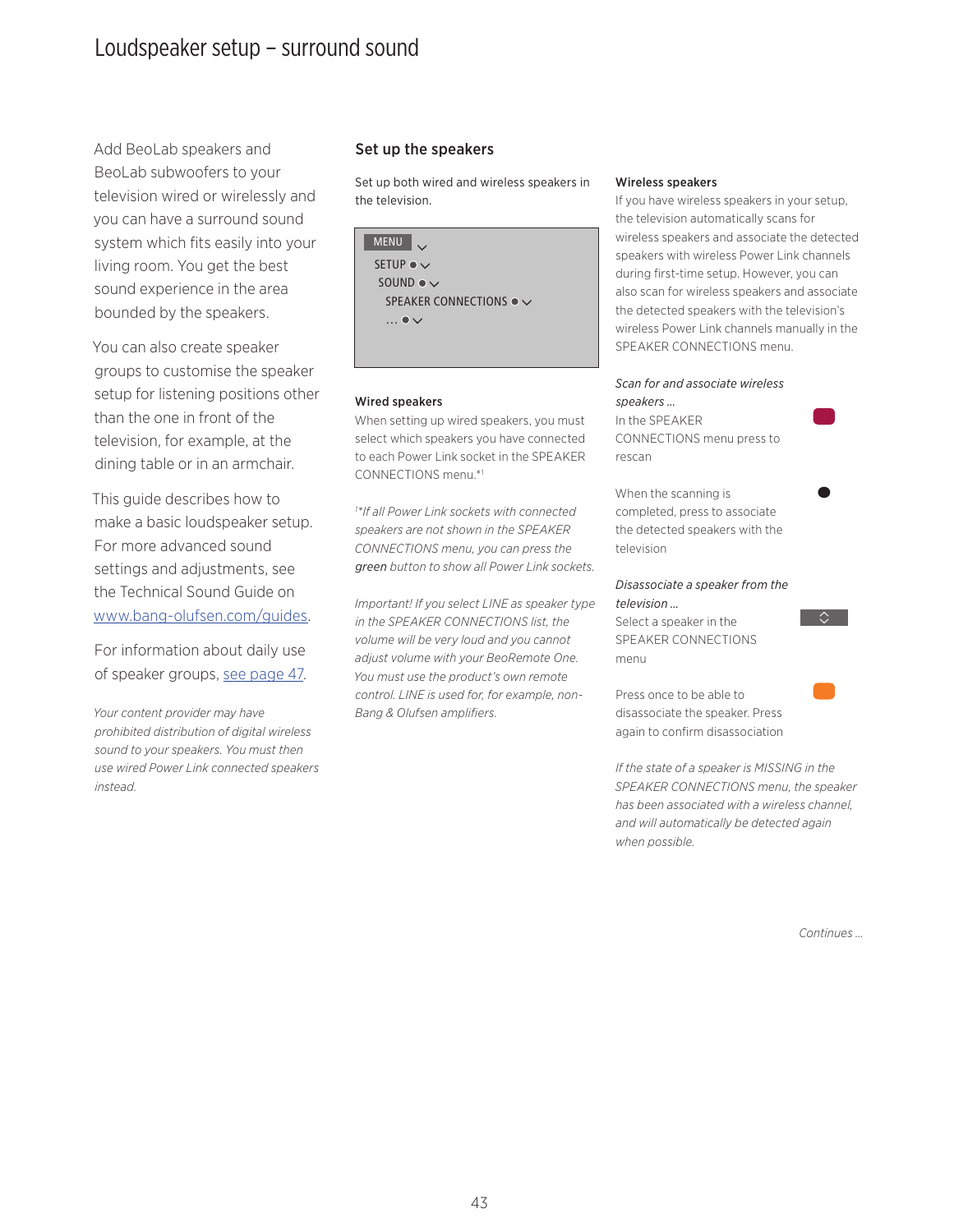#### Reset sound settings

If you for some reason need to reset sound settings to default values, for example, if you change your sound setup, you can do so in the SOUND menu. Resetting to default values deletes speaker type and speaker group settings and disassociates all the registered wireless speakers.

### MENU V

SETUP  $\bullet \checkmark$ SOUND  $\bullet \checkmark$ RESET TO DEFAULT ●  $\smallsmile$  $\ldots \bullet \vee$ 

When you select RESET TO DEFAULT, you are asked for a confirmation, after which firsttime setup of sound settings is initiated.

*To be able to reconfigure disassociated wireless speakers, remember to reset the speakers. See the guide for the speakers.*

### <span id="page-43-0"></span>Create speaker groups

```
MENU .
SETUP \bullet \checkmarkSOUND \bullet \checkmarkSPEAKER GROUPS \bullet \checkmark… ● \vee
```
You can make different speaker groups for different listening positions or loudspeaker combinations. For each group you must assign roles to the speakers, set the distance between the speakers and your listening position and calibrate the speaker level. It is possible to set distances and speaker levels for each speaker group either manually via the SPEAKER GROUPS menu or automatically through a setup wizard if you connect the enclosed calibration microphone and external speakers. You can also perform a speaker adjustment with just the calibration microphone where distances and levels are set automatically.

You can also name the speaker groups or delete groups you do not want to keep. The TV speaker group has a predefined name and you can set up the group for when you sit in front of the television.

*Assigning roles to the connected loudspeakers allows you to specify the speakers' function in a surround sound system and the number of speakers to be used.* 



### *Example of TV viewing illustrated …*

| Speaker A: | Left front     |
|------------|----------------|
| Speaker B: | Subwoofer      |
| Speaker C: | Centre         |
| Speaker D: | Right front    |
| Speaker E: | Right surround |
| Speaker F: | Right back     |
| Speaker G: | Left back      |
| Speaker H: | Left surround  |

*Press the red button to activate the speaker group if you have highlighted TV or an existing group.* 

*You cannot rename or delete the TV speaker group. [See page 47 on daily use of speaker](#page-46-0)  [groups](#page-46-0).*

*To make more advanced settings for a speaker group setup, see the Technical Sound Guide on [www.bang-olufsen.com/](http://www.bang-olufsen.com/guides) [guides](http://www.bang-olufsen.com/guides).* 

*Continues …*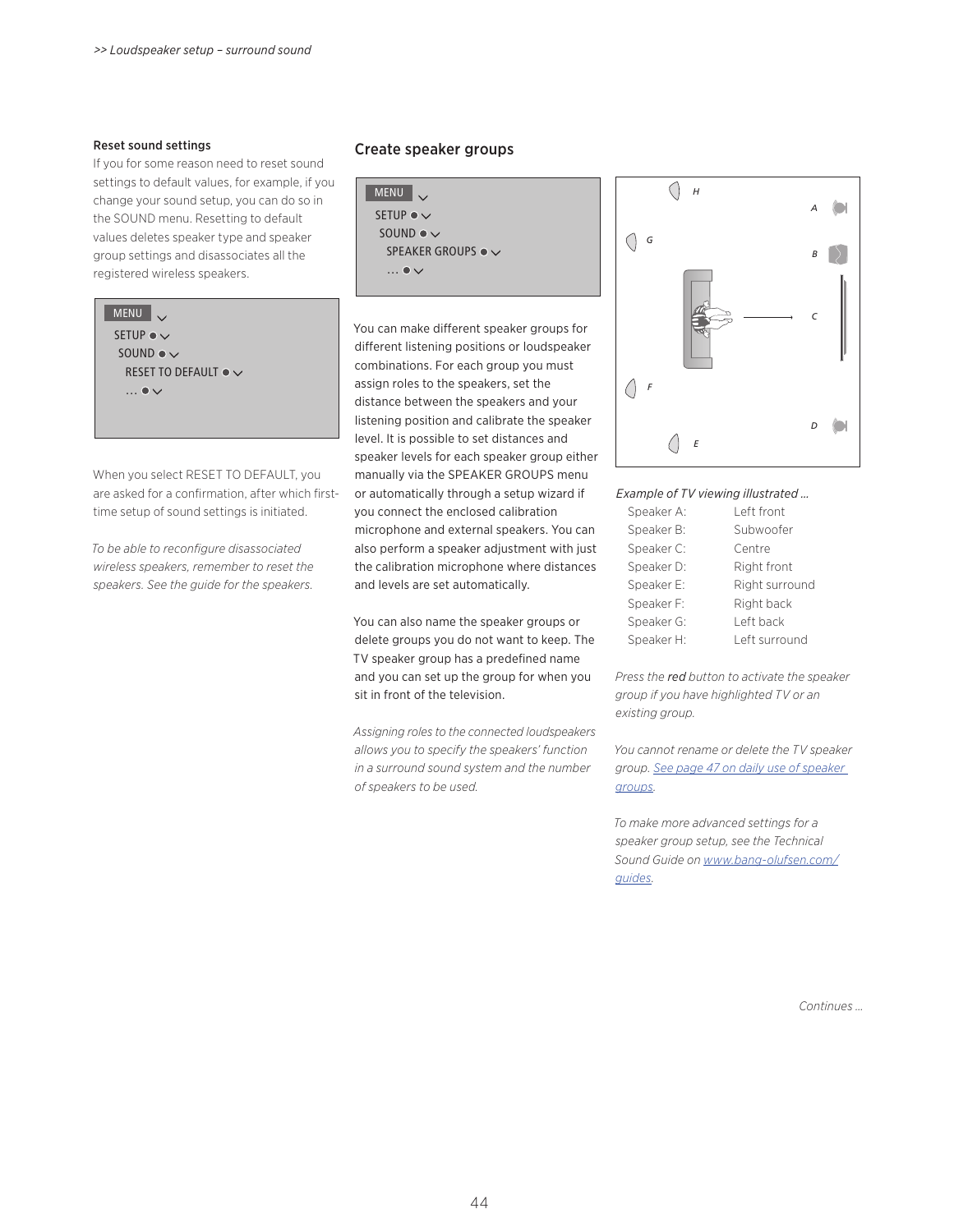*Adjust distances and levels automatically …*  Place the connected microphone in the primary listening position for the current speaker group

Upon auto detection of the microphone, select MICROPHONE CALIBRATION\*1

Press to begin the calibration

Select YES, if you wish to

 $\Diamond$ 

 $\bullet$ 

measure for an additional listening position for the speaker group and repeat the procedure

*1 \*In the pop-up menu, you can also choose to create a new speaker group, optimise another speaker group than the current, configure speaker connections or do nothing. Follow on-screen instructions.* 

*You can also access the MICROPHONE CALIBRATION menu if you press MENU and select SETUP, SOUND, SPEAKER GROUP and then select a speaker group.* 

*It is recommended that background noise is kept to a minimum during calibration.*

### *Set distances and levels through a setup wizard …*

Place the connected microphone in the primary listening position for the current speaker group

Select a speaker group in the SPEAKER GROUPS menu and bring it up

Select SETUP WIZARD and bring up the wizard function

A confirmation message is shown. Select YES and start automatic setting of distances and levels, or NO to cancel the wizard function. You can repeat the measuring for an additional listening position for the speaker group if desired

Press when the calibration has completed

*Also roles for internal speakers and a subwoofer are set up through the setup wizard.* 

45

*When you confirm a calibration or a setup wizard procedure, any previous settings for a speaker group are deleted.* 

*For information about connection of the calibration microphone, [see page 16](#page-15-0).* 



 $\Diamond$ 



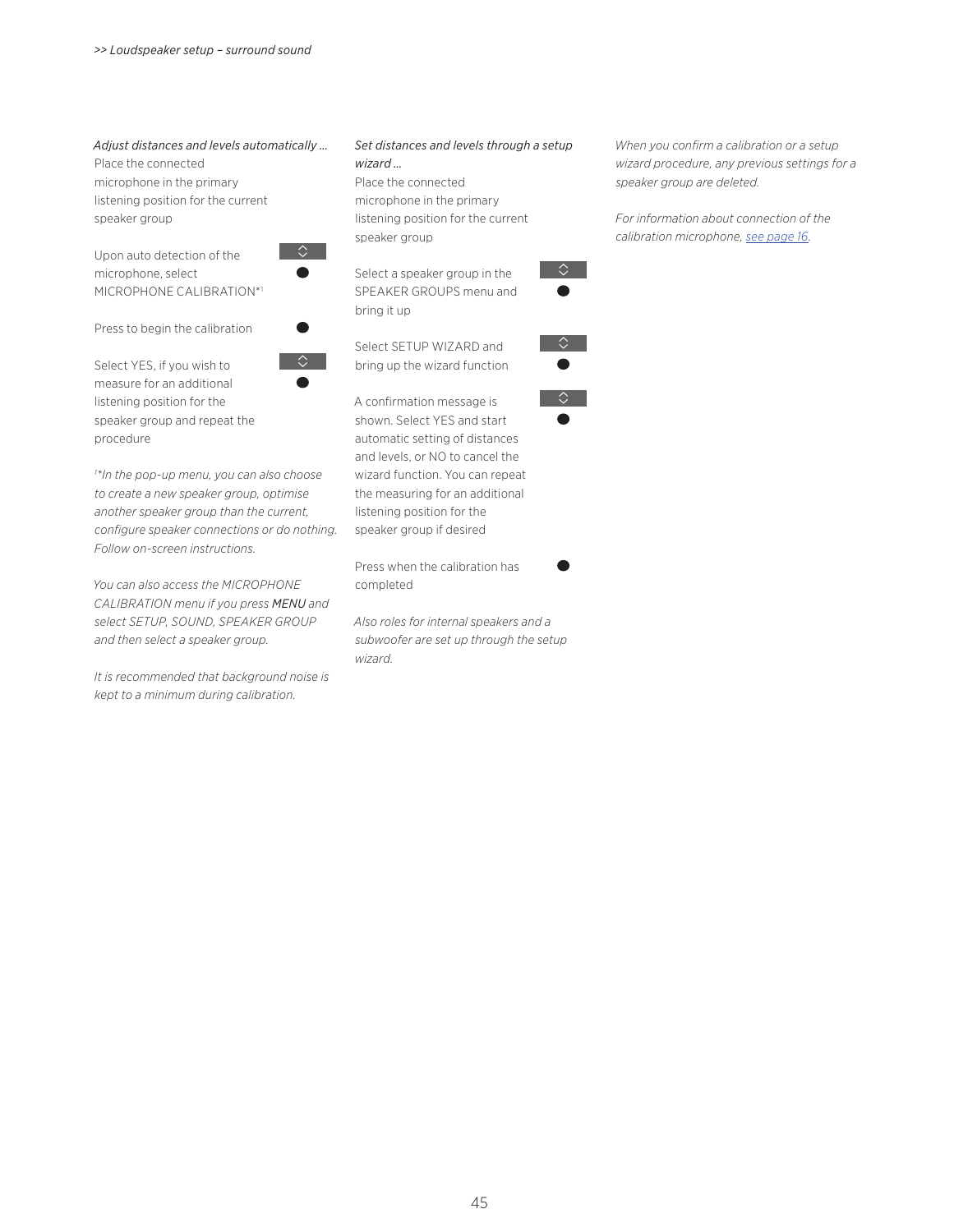### Set up sound modes

The television has several sound modes optimised for different types of programmes and sources. However, if you wish, you can adjust the values in the sound modes to your liking. The sound modes have predefined names. For example, use MOVIE when watching from a DVD or Bluray or use GAME to enhance the sound when using a game console. The CUSTOM sound mode can be set up if you wish to define a new type of use and settings. It is the only mode you can rename. The ADAPTIVE sound mode is not a mode in itself but adapts to the selected source or the content by selecting between the other sound modes.

*For more details or to make more advanced settings for sound modes, see the Technical Sound Guide on [www.bang-olufsen.com/](http://www.bang-olufsen.com/guides) [guides.](http://www.bang-olufsen.com/guides)* 

```
MENUSETUP \bullet \checkmarkSOUND \bullet \checkmarkSOUND MODES ● \checkmark\ldots \bullet \smile
```
*If you wish to reset a sound mode to default values, you must select RESET TO DEFAULT in the specific sound mode's setup menu and confirm that you wish to reset the values.* 

*You can bring up a list of sound modes on the television screen by finding SOUND in the BeoRemote One LIST menu and pressing the centre button. From here, you can select a sound mode with the number buttons. [See](#page-46-0)  [page 47 on daily use of sound modes.](#page-46-0)*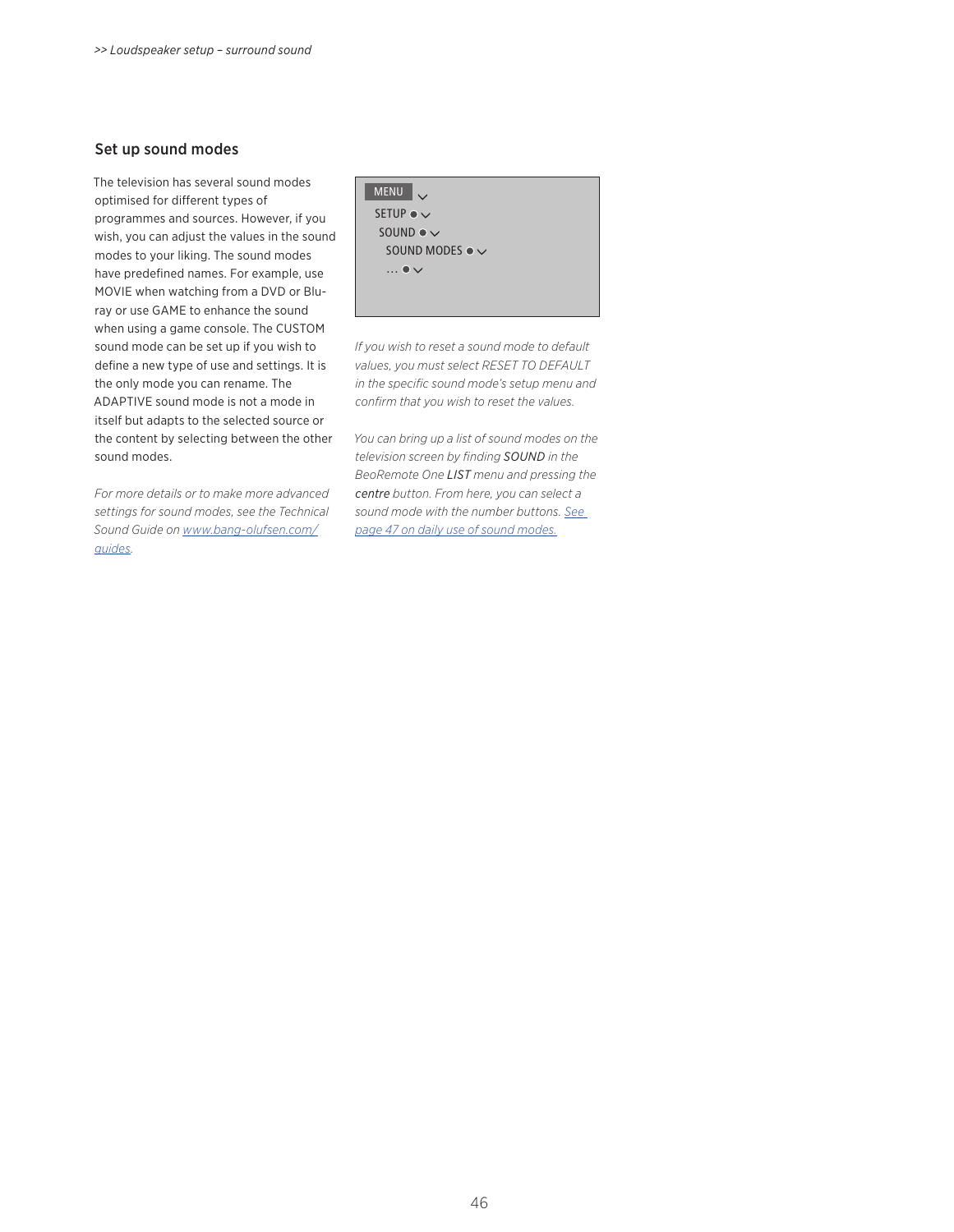### <span id="page-46-0"></span>Daily use of sound modes and speaker groups

You can extend your television into a surround sound system by adding BeoLab loudspeakers and subwoofers.

When you switch on one of the sources, the television automatically selects the appropriate sound mode for the source you are using. However, you can select another sound mode at any time.

Also when you switch on the television, the TV speaker group is selected automatically. However, you can always select another group of activated speakers if you want to listen to music without having to sit in front of the television, for example, when you sit at the dining table or in an armchair.

You can adjust the settings of the sound modes and set up speaker groups. For information about setting up sound modes and creating speaker groups, [see](#page-43-0)  [pages 44–46.](#page-43-0)

### Select a sound mode Select a speaker group

You can select the sound mode that suits the source you are using.

LIST

**BACK** 

### *To select a sound mode …* Press to bring up SOUND in the BeoRemote One display SOUND

Press to select the sound mode you want

Step between modes

Press to remove SOUND from the display

Select the speaker group that suits your listening position.

| To select a speaker group<br>Press to bring up <b>SPEAKER</b> in<br>the BeoRemote One display | <b>LIST</b>    |
|-----------------------------------------------------------------------------------------------|----------------|
|                                                                                               | <b>SPEAKER</b> |
| Press to select the speaker<br>group you want. The selected<br>speakers cut in automatically  | – 9            |
| Step between groups                                                                           |                |
| Press to remove <b>SPFAKFR</b><br>from the display                                            | <b>BACK</b>    |

*When you configure a source, you can set both a sound mode and a speaker group to be selected automatically each time you switch on the source. The settings are made in the ADVANCED SETTINGS menu which is found when you highlight a source and press the red button in the SOURCE LIST menu. If the source is not in the SOURCE LIST, press the green button to find the source first.*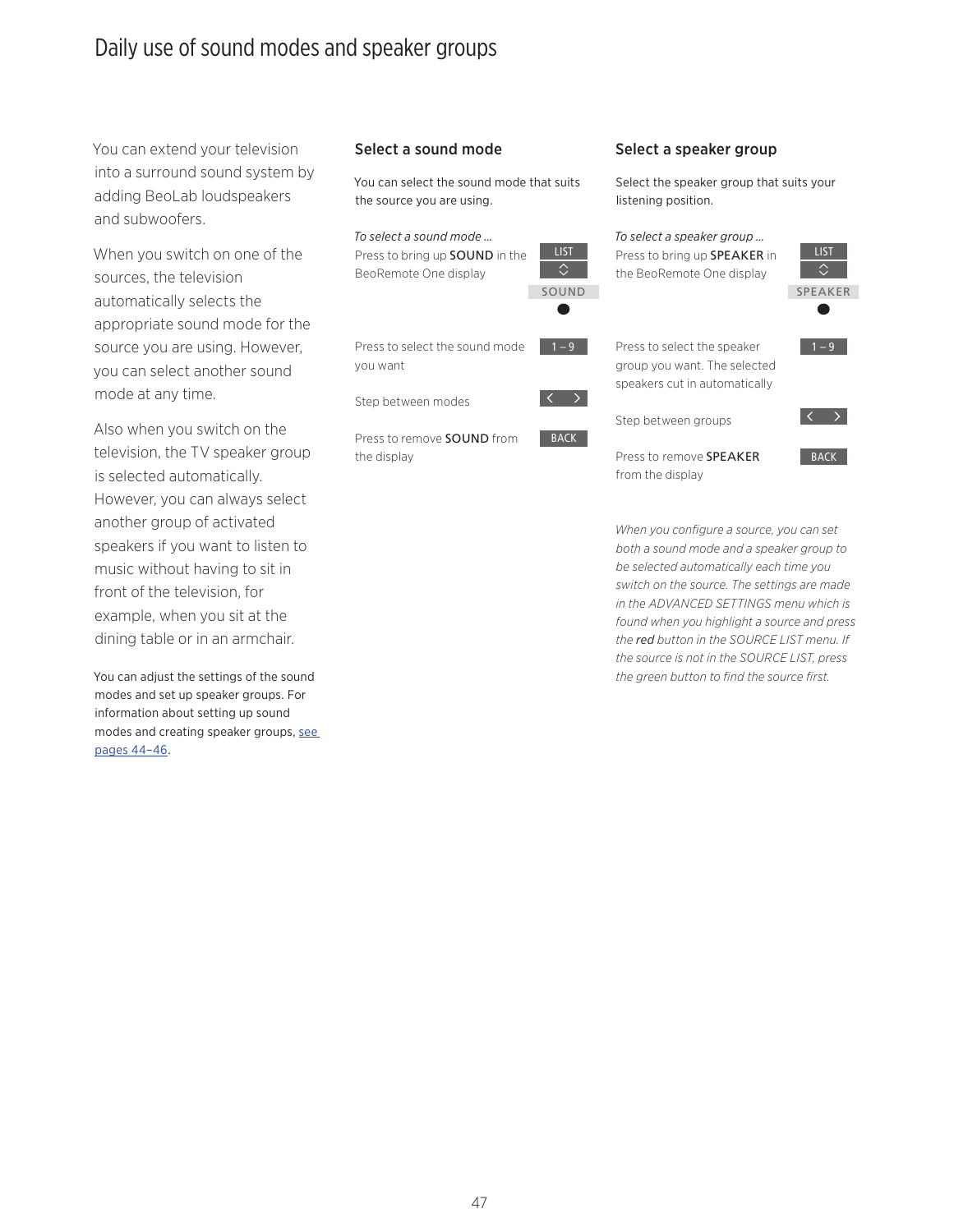### Adjust sound and picture settings

Sound and picture settings are preset from the factory to neutral values which suit most types of programmes. However, if you wish, you can adjust these settings to your liking.

Adjust sound settings such as volume, bass and treble and, for wired speakers, enable eco mode. Picture settings include, for example, contrast, brightness, colour, and viewing distance.

Change your sound and picture settings temporarily – until your television is switched off – or store them permanently.

Activate different picture modes, for example, game mode if you connect a game console to your television.

For information about how to change the picture format, [see page 50](#page-49-0).

### Adjust sound settings

Adjust sound settings via the SOUND menu. Temporary settings are cancelled when you switch off the television.

If you choose to enable eco mode, all wired speakers in a speaker group that do not receive a signal will switch off and save power.



*In the AUDIO DESCRIPTION menu, you can set the television to describe what happens on the television screen by means of sound. Remember to enable the VISUALLY IMPAIRED menu field in the LANGUAGES menu under REGIONAL SETTINGS.* 

### Adjust picture settings

Adjust the picture settings via the PICTURE menu. Temporary settings are cancelled when you switch off the television.

| <b>MENU</b>                       |
|-----------------------------------|
| SETUP $\bullet \vee$              |
| PICTURE $\bullet \vee$            |
| PICTURE ADJUSTMENT $\bullet \vee$ |
| $\ldots \bullet \vee$             |
|                                   |

*In the PICTURE ADJUSTMENT menu, you can bring up an ADVANCED SETTINGS menu where you can make different settings for the selected source. For example, you can reset picture settings. Press INFO to bring up help texts for the menus.* 

*To temporarily remove the picture from the screen, press LIST then ∧ or*  $∨$  *to bring up PICTURE OFF in the BeoRemote One display and press the centre button. To restore the picture, press TV.*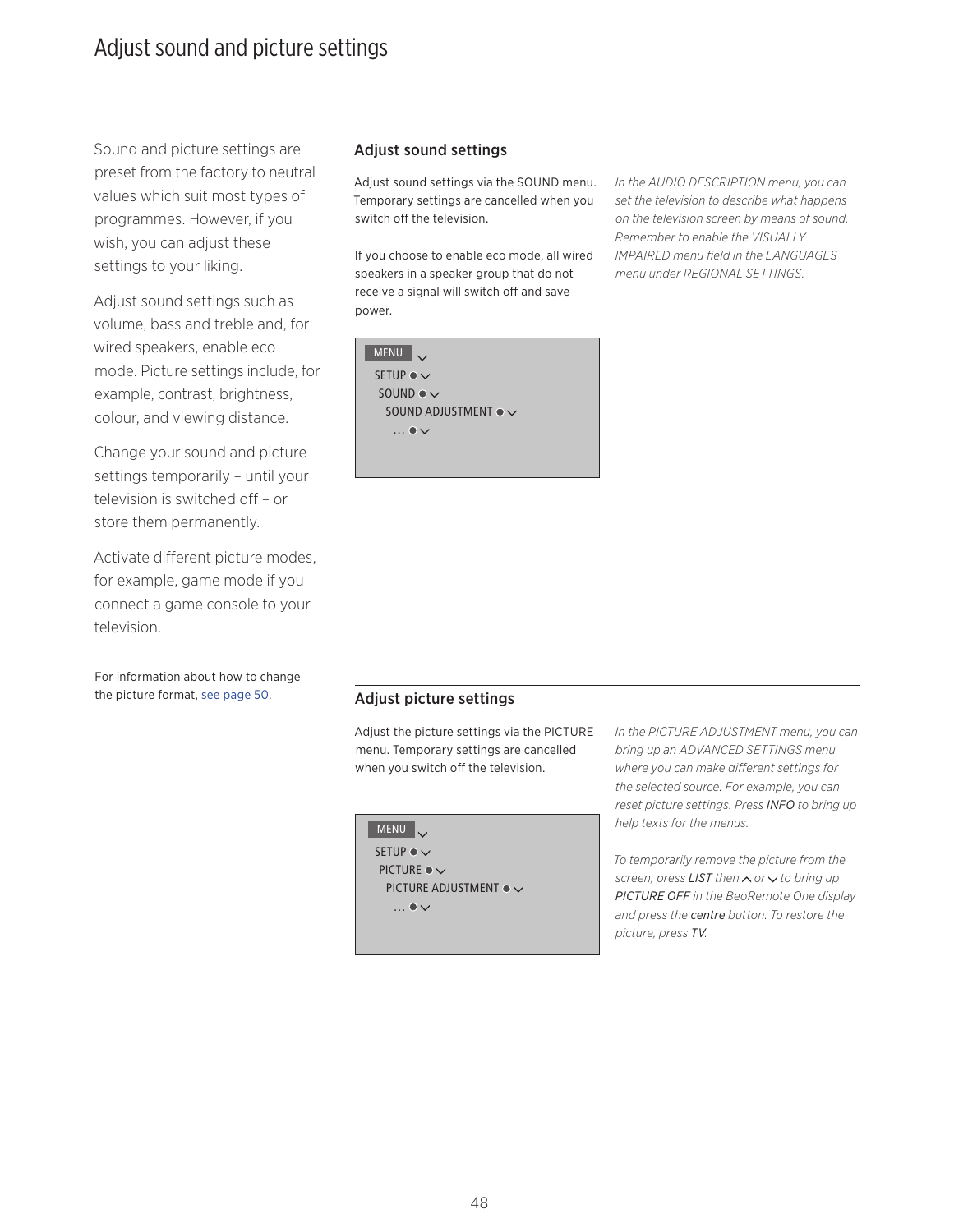### Picture modes

You can activate different picture modes to use for different types of programmes. If you, for example, connect a game console or play a PC game using the television as a monitor, you can activate GAME mode. GAME mode minimises the delay caused by signal processing. Other available picture modes are MOVIE, MONITOR and ADAPTIVE. When you select a picture mode for a source through the PICTURE menu, it is only saved until you switch off the television or switch to a different source.

When you configure a source, you can set a picture mode to be selected automatically each time you switch on the source. The setting is made in the ADVANCED SETTINGS menu which is found by highlighting the desired source and pressing the red button in the SOURCE LIST menu. [For information about setting up](#page-22-0)  [additional equipment, see page 23.](#page-22-0)

### *To activate picture modes*

*directly …*  Press to bring up PICTURE in

the BeoRemote One display

Press to select a picture mode

Step between modes

Press to remove PICTURE from the display

**BACK** 

 $\langle \rangle$ 

 $\Diamond$ 

 $\bullet$ 

*To select picture modes via the television menu …* 

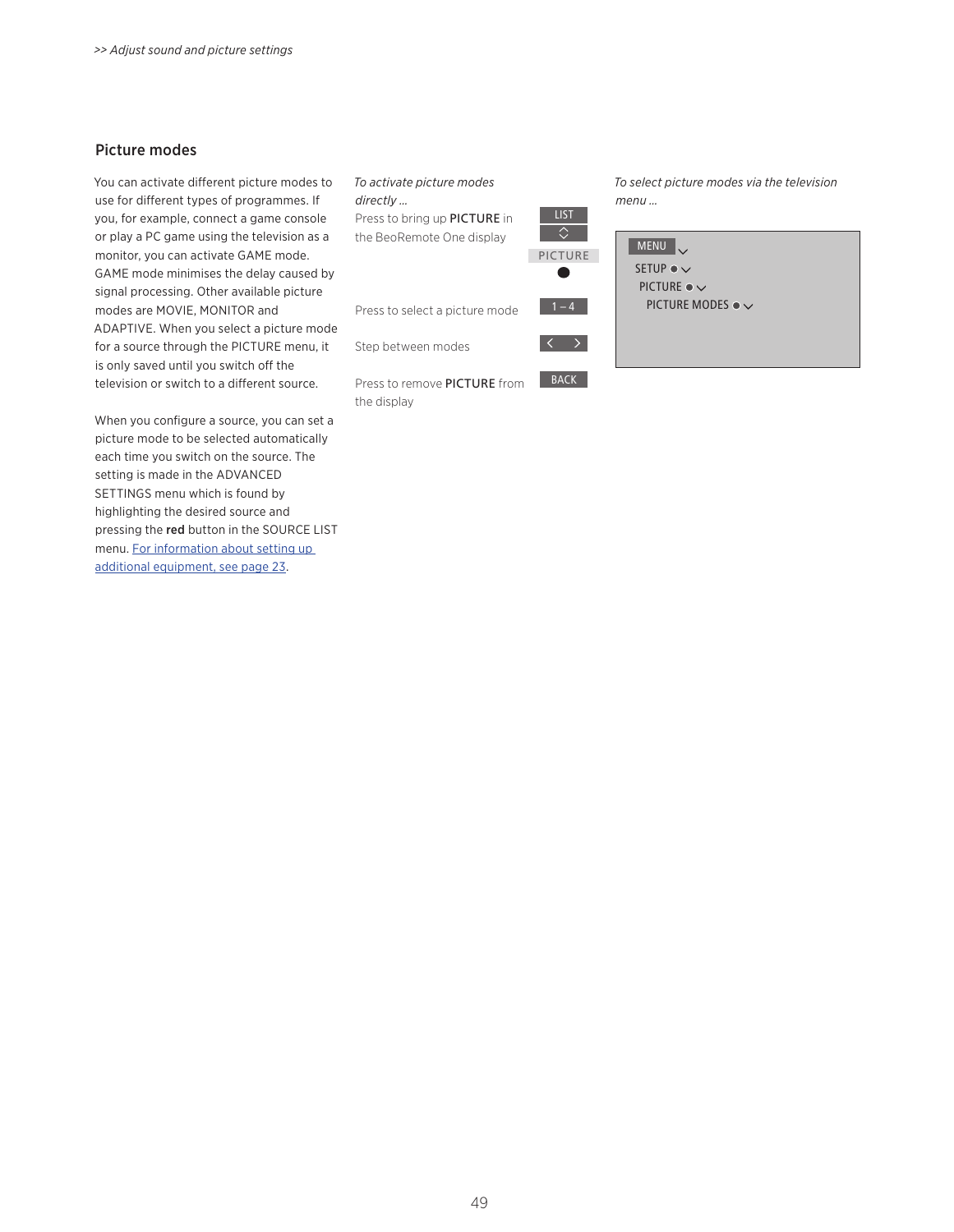### <span id="page-49-0"></span>Picture format

In the SOURCE LIST menu, you can, for each source, press the red button and set up a picture format to be used each time you activate this source. You can also select a different picture format temporarily.

[For information about setting up additional](#page-22-0)  [equipment, see page 23](#page-22-0).

*To activate picture formats directly …* 

Press to bring up FORMAT in the BeoRemote One display

|          | <b>FORMAT</b> |
|----------|---------------|
|          |               |
| e format | $1 - 6$       |

**LIST** 

 $\overline{\Omega}$ 

**BACK** 

 $\vert \langle \ \rangle$ 

 $\sim$   $\sim$ 

Press to select a picture format

Step between formats

Move the picture, if possible

Press to remove FORMAT from the display

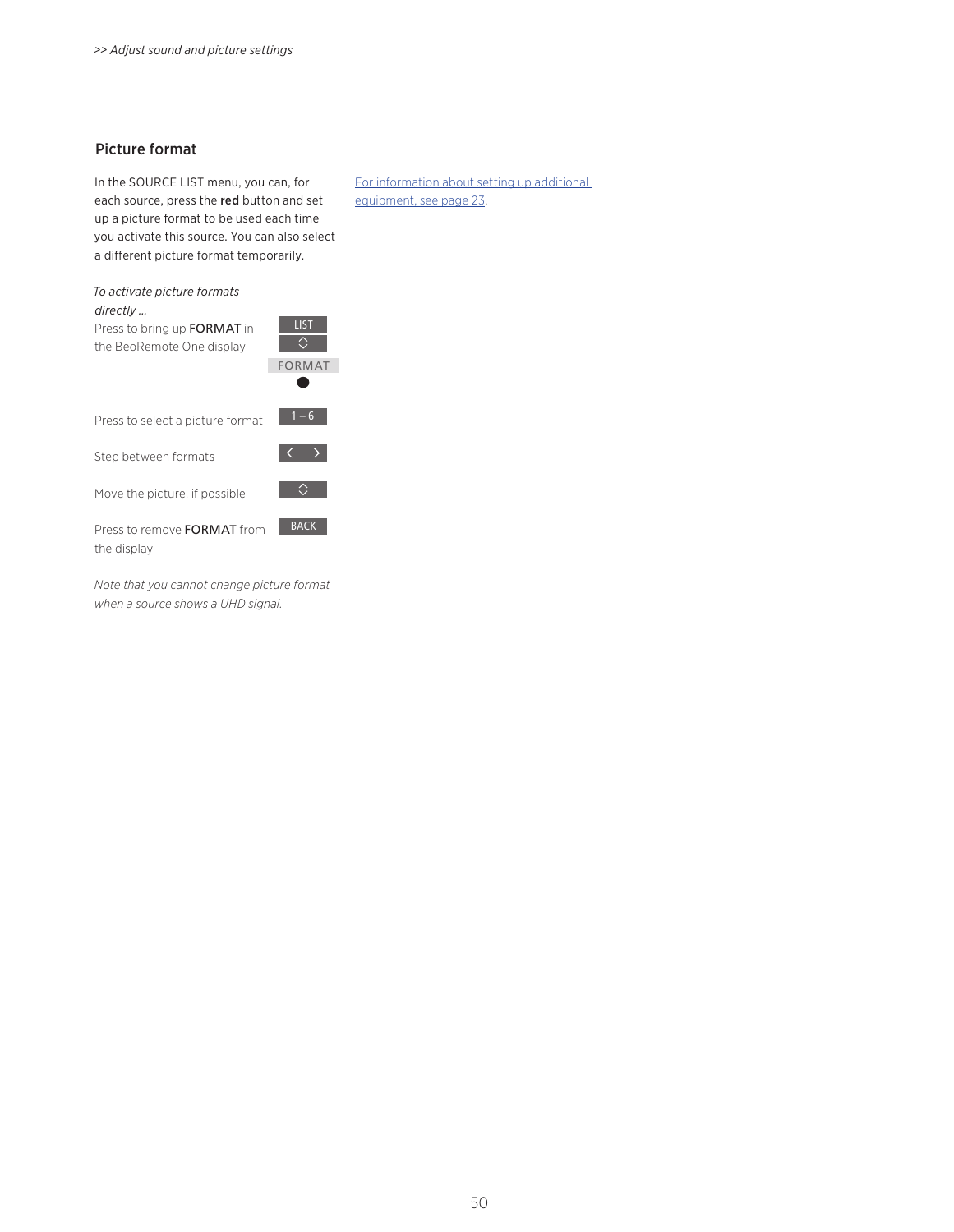### <span id="page-50-0"></span>Personalise the TV experience

You can save a "snapshot" of a current viewing experience and thereby personalise that experience to be able to restore it quickly with just one touch of a button. A snapshot includes the stand position, the selected source and the selected settings for speaker group, sound and picture adjustment, and sound and picture mode. For internal sources, which could be a built-in tuner, the playing item, such as channel, may also be saved.

### Save a snapshot

You can save up to three snapshots which can be activated by three dedicated remote control buttons. The television must be switched on and a source must be selected.

*To save a snapshot …*  Press and hold one of the MyButtons to save the current viewing experience



### Use a snapshot

Use a desired snapshot when you watch television.

#### *To use a snapshot …*

Press the button dedicated for the desired snapshot



*When you restore a saved snapshot, the settings are temporary and will be in effect until you adjust the settings, select another source, or switch the television to standby.* 

*If the item to play as saved in a snapshot is no longer available, the snapshot will still be restored, but the item played will follow normal source behaviour for the selected source. For example, if a channel saved in the restored snapshot is no longer available, the last played channel will be played instead when the television source is selected.* 

*If you try to use a snapshot with a button where no snapshot has been saved, the PERSONALISATION feature is opened in the NICE TO KNOW menu.*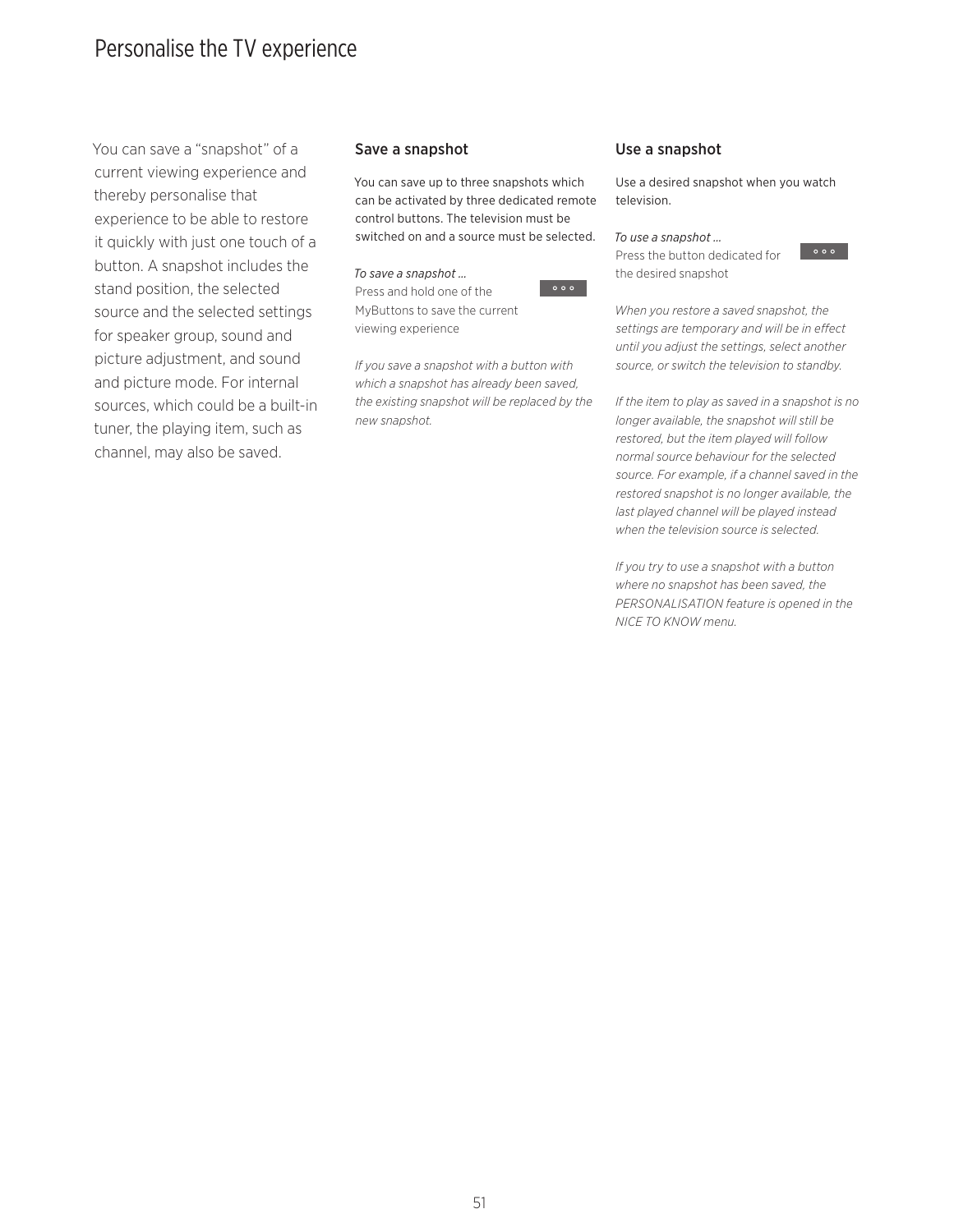### Set up 3D television

You can set up preferences for watching 3D television. Select if the television should switch to 3D mode automatically, when automatic 3D signalling is available.

### Activate 3D and adjust settings

You can select if the television should activate 3D mode automatically, manually or by prompt, when it detects 3D signalling the first time after source or channel change. The default setting is PROMPT.

MENU SETUP  $\bullet \checkmark$ PICTURE  $\bullet \checkmark$ 3D DISPLAY  $\bullet \checkmark$  3D SETTINGS ACTIVATE 3D

To activate 3D, bring up the ACTIVATE 3D menu and follow on-screen instructions.

*When 3D signalling is available, and ACTIVATE 3D is set to AUTO, the television switches to 3D mode automatically. If it is set to PROMPT, you must select between VIEW IN 3D and VIEW IN 2D. If it is set to MANUAL, you must enter the menu and switch to 3D mode manually.*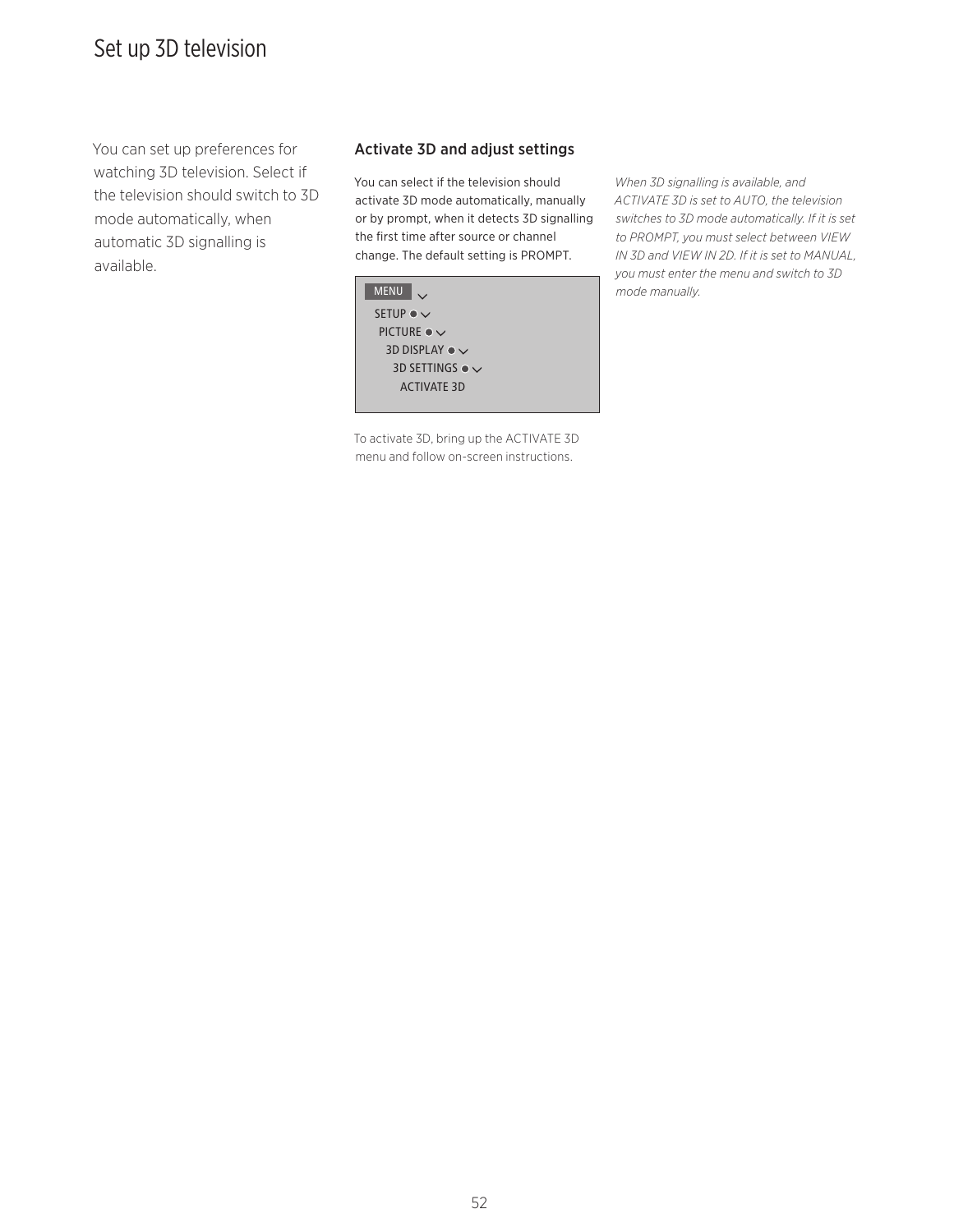### Watch 3D television

You can enhance the experience of watching television with 3D technology, for example, when you want to watch movies, sports or nature films.

### Important health and safety information for 3D pictures

Some viewers may experience discomfort while watching 3D TV such as dizziness, nausea and headaches. If you experience such symptoms, stop watching 3D TV, remove the 3D glasses and rest. Watching 3D TV for an extended period of time may cause eye strain. If you feel eye strain, stop watching 3D TV, remove the 3D glasses and rest. If you use eye glasses or contact lenses, wear the 3D glasses over them. Do not use the 3D glasses for other purposes. Adults should supervise children watching 3D TV and ensure that they do not experience any discomfort as mentioned above. It is recommended that children under 3 years do not watch 3D TV.

*If two sources are brought up on the screen at the same time or if teletext is brought up on one side and a source on the other, the TV will always display a 2D mode.* 

*Subtitles may not always be supported.* 



### Viewing conditions

Place yourself in front of the screen, a little closer than when you normally watch 2D TV, and use the 3D glasses. The recommended distance between your viewing position and the screen depends on the size of the screen and the picture resolution. If you move too far to the left or right of the centre of the screen, or if you move too far up or down, the quality of 3D TV decreases.

*You will get the best 3D experience if you darken the room, for example, switch off the lights and draw the curtains. Especially lights behind and around the screen can cause an irritating effect. We recommend not to watch 3D TV in direct sunlight or bright surroundings.*

### Activate 3D or 2D television

To watch films or other programmes suited for 3D, you must activate the 3D function and put on the activated 3D glasses that are available from your retailer. Switch to 2D mode again to watch TV that is not suited for 3D, for example, the news.



*In the 3D DISPLAY menu, you can select 3D or 2D and press the centre button to activate 3D or 2D television or select a mode.* 

*If 3D signalling is available, the TV automatically switches to 3D when you select 3D and to 2D when you select 2D. If 3D signalling is not available, a menu for 3D or 2D mode selection appears on the screen. [See page 54 for information about modes](#page-53-0).* 

*You can also activate 2D and 3D television via the LIST button if you add 2D and 3D to the BeoRemote One display. See the guide for BeoRemote One for information on how to add functions.*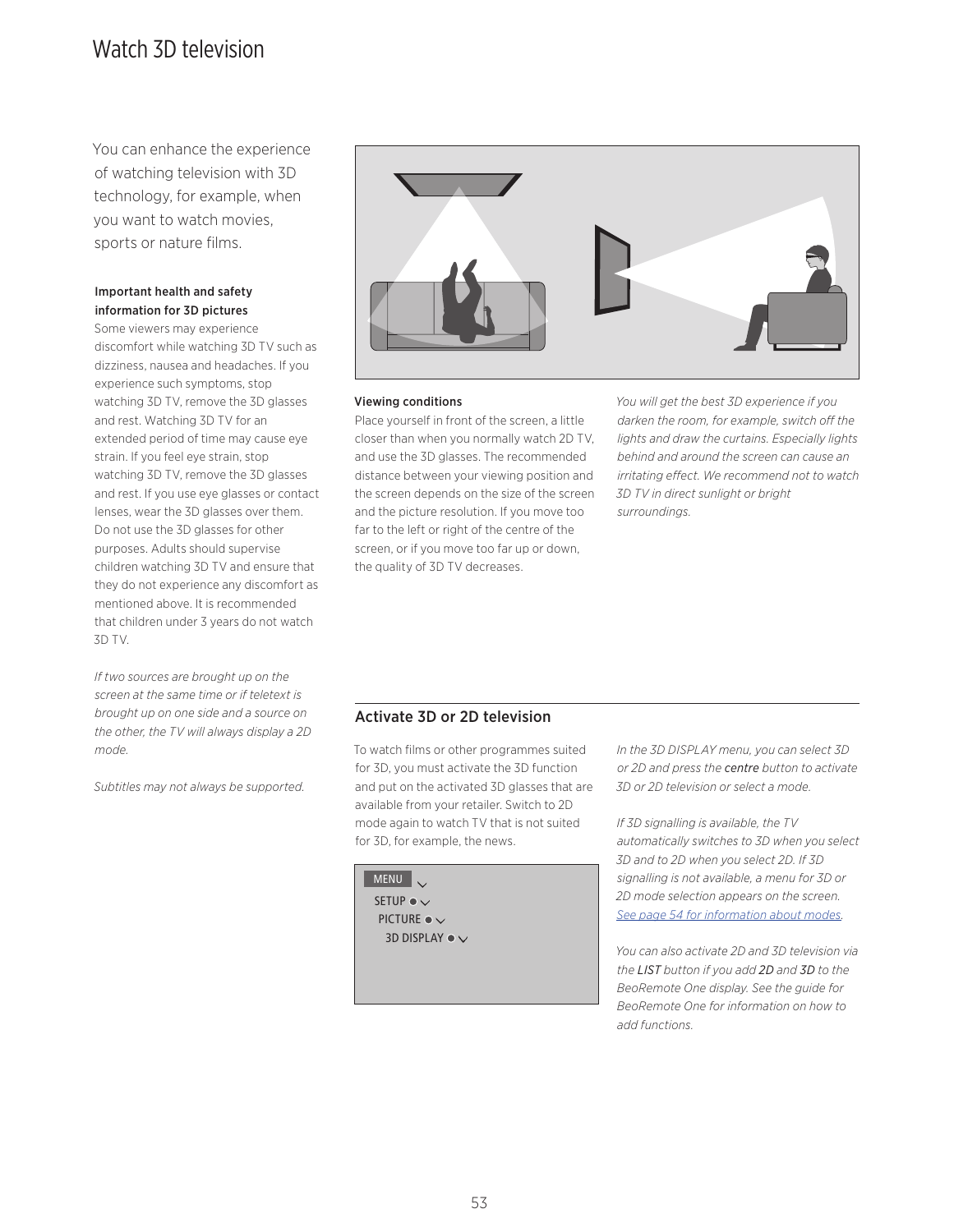### <span id="page-53-0"></span>3D modes

Select the 3D mode that matches the signal sent out by the programme provider.

### SIDE BY SIDE 3D



Converts side-by-side 3D signal into full screen 3D representation by scaling two pictures horizontally.

#### TOP/BOTTOM 3D

Converts top/bottom 3D signal into full screen 3D representation by scaling two pictures vertically.

### 2D modes

Select the 2D mode that matches the signal sent out by the programme provider.

### STANDARD 2D



Shows an ordinary 2D TV picture without any conversion.

### SIDE BY SIDE 2D



Converts side-by-side 3D signal into full screen 2D representation by scaling one picture horizontally.

### TOP/BOTTOM 2D



Converts top/bottom 3D signal into full screen 2D representation by scaling one picture vertically.

*If 3D signalling is no longer available, the TV automatically switches to the last used mode for the current source. At channel and source change, the TV switches to STANDARD 2D.*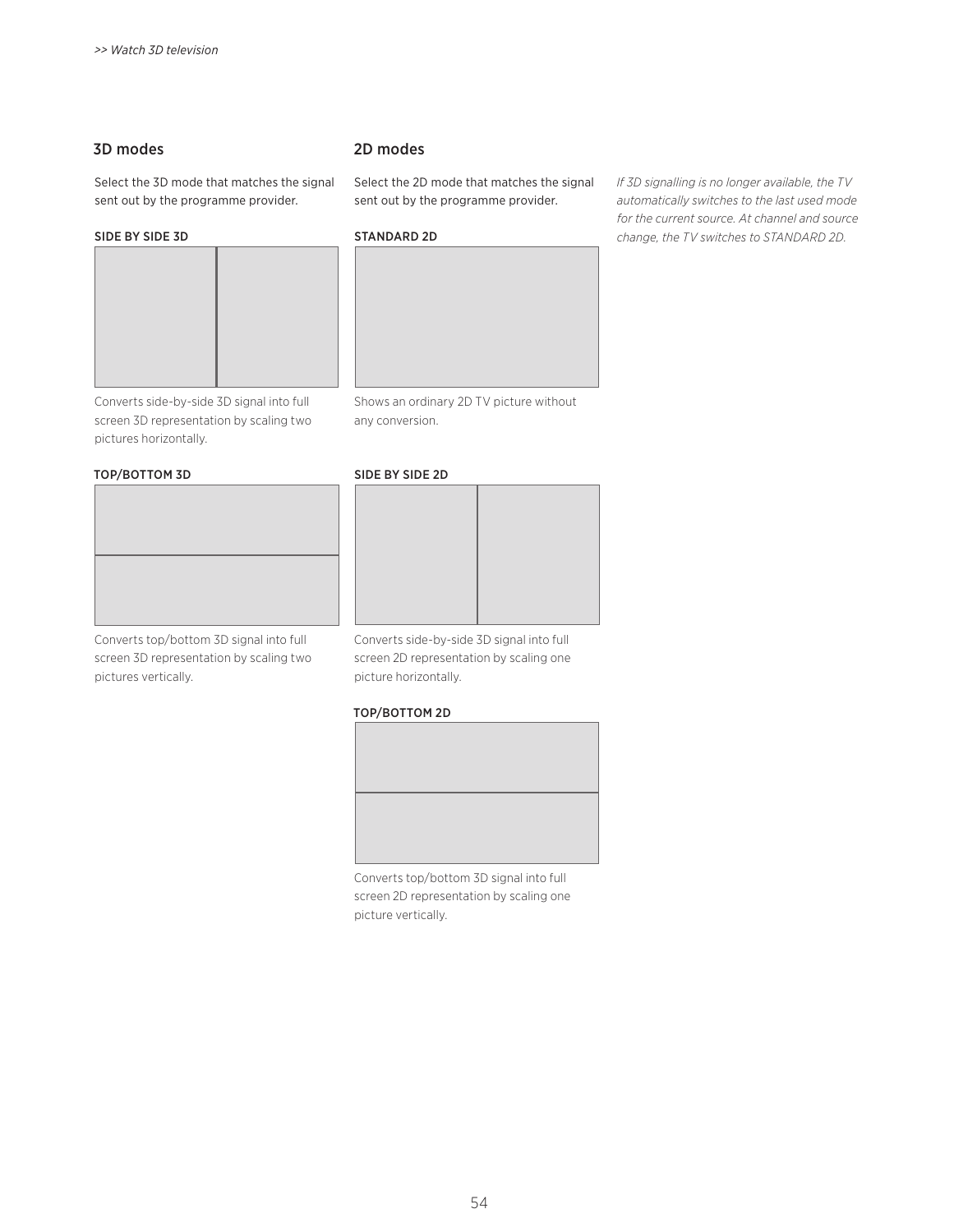### See two sources at the same time

Your BeoRemote One gives you access to a DUAL PICTURE function for viewing two television channels or a television source and a WebMedia or HomeMedia source at the same time. You can also bring up an HDMI source (for example a settop box or Blu-ray player) and a WebMedia or HomeMedia source at the same time.

*There are some limitations when using the DUAL PICTURE function since some source combinations may not be possible. For example, you cannot watch two HDMI sources or two coded television channels at the same time. When an invalid combination is selected, an on-screen message appears on the television screen.* 

*When using DUAL PICTURE, you cannot show a source with UHD signal.* 

*If you watch 3D and switch on the DUAL PICTURE function, the television will switch to 2D.* 



*Volume adjustment always affects picture A, while other operations, such as selecting channels, affect picture B. Selecting a new source cancels DUAL PICTURE viewing.* 

*While watching, for example, a television channel …*  Press to bring up DUAL PICTURE



Bring up a source list and select the source, for example HOMEMEDIA, to view on the right side of the screen (*B*)

HOMEMEDIA  $\bullet$ 

Press to swap the left picture and right picture



*To leave the DUAL PICTURE function …*  To leave the function and return to normal viewing of the source on the left side of the screen (*A*) simply press TV.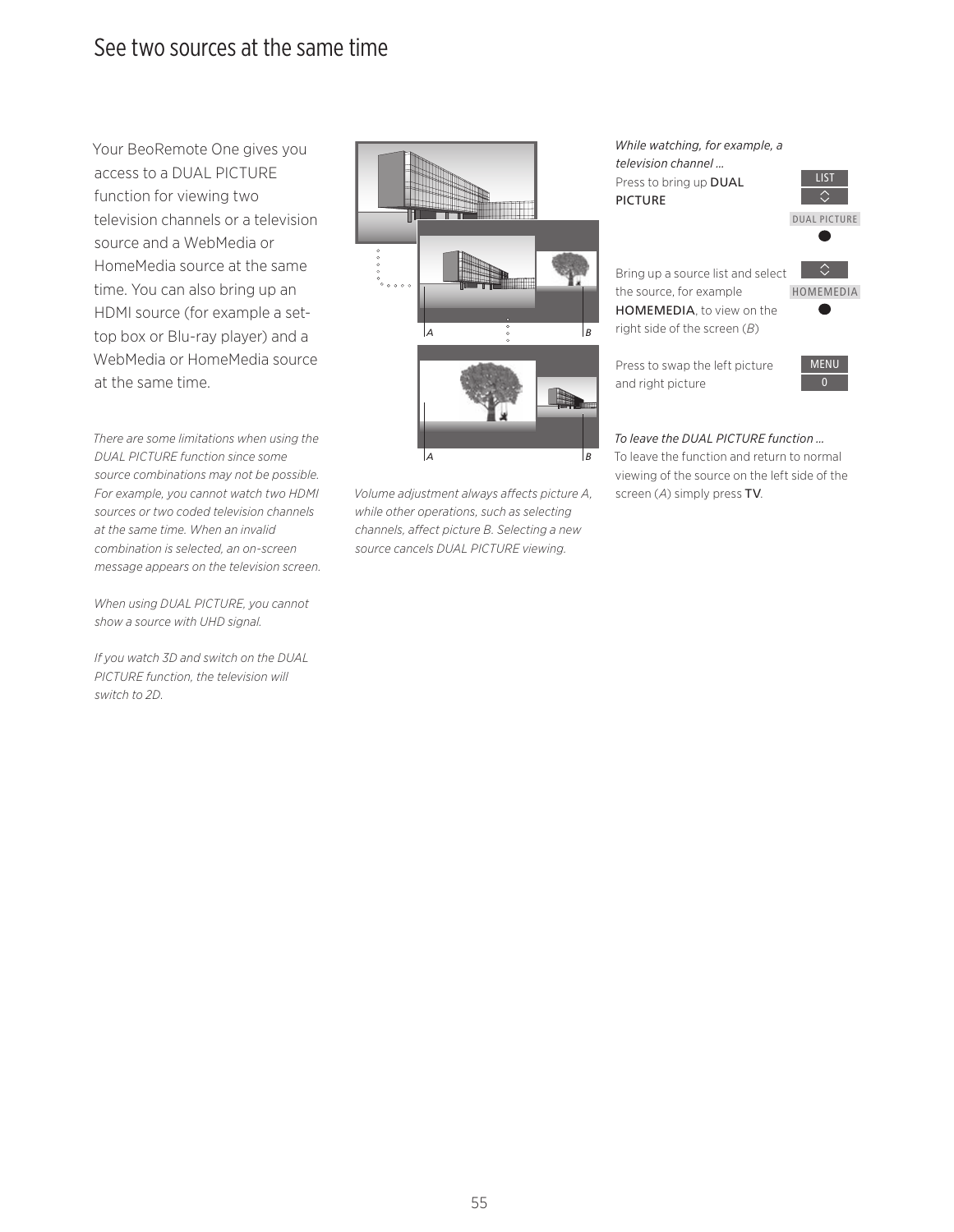# Teletext

You can operate teletext through the menu bar at the top of the teletext page or the P+, P- and number buttons on your remote control. You can also store favourite teletext pages for quick reference.

If Digital Text is enabled and an MHEG application is available for the current channel, pressing TEXT will activate this application and not the regular teletext function.

When teletext is activated, press TEXT to swap between dual screen and full screen mode.

### Daily operation

### *To start teletext …*



Press to return to the previous page

*To exit teletext …*  Press and hold to exit teletext

Access teletext pages you wish

Press to step up or down in

# **BACK**  $0 - 9$ *or*

TEXT



*To enlarge teletext page …*  Press to move to LARGE



Press to switch between upper and lower half of the page and normal viewing

*To reveal hidden text on a teletext page, move to REVEAL and press the centre button.*

Press to move to PAGE and

… press to select page

*To move to page …* 

to see

pages

step, or …

Press to go to index pages





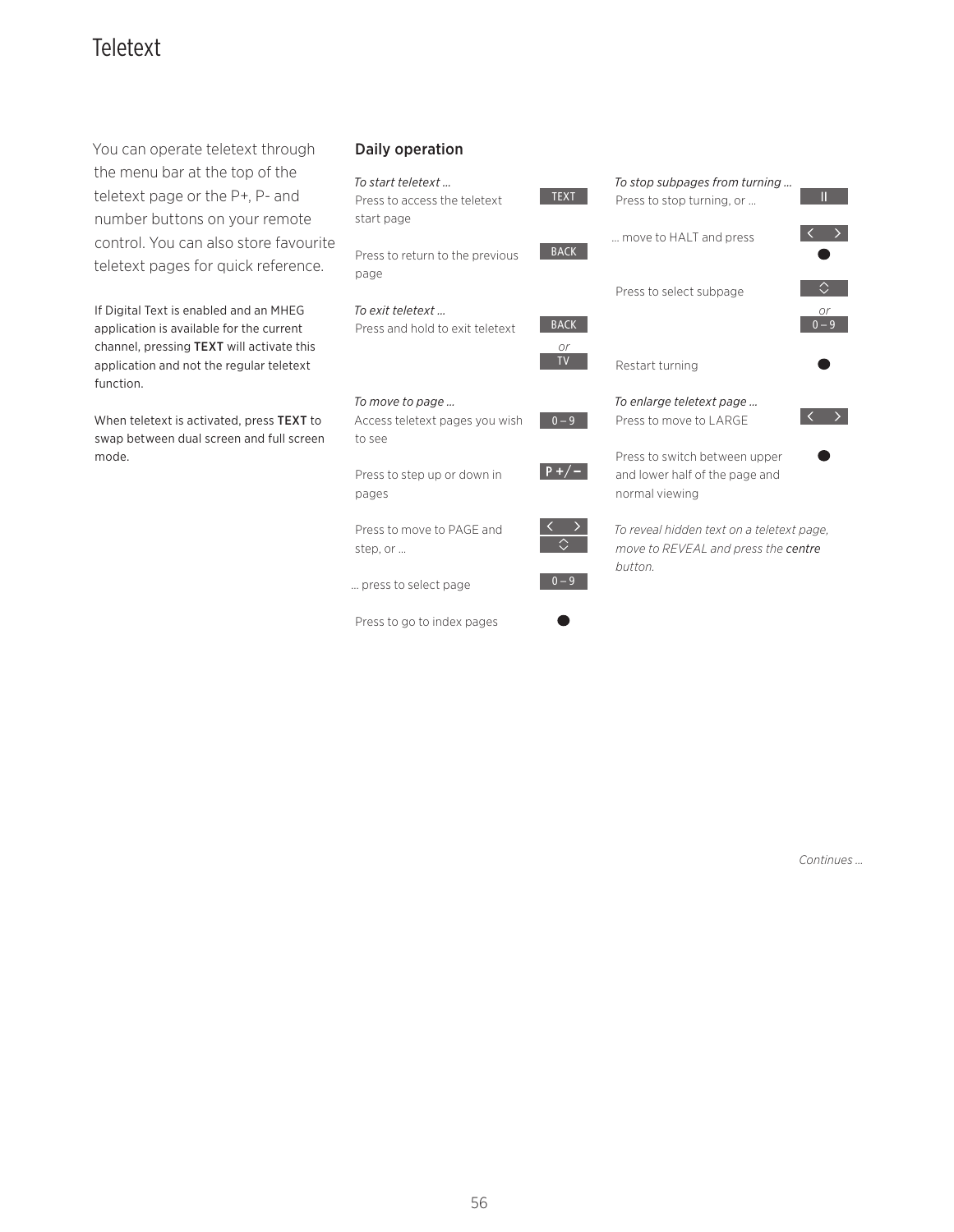### Store favourite teletext pages

Nine MEMO pages are available for each TV channel's teletext service.

*To create a MEMO page …* 





 $\bullet$ 

 $0 - 9$ 

Press to move the cursor along the menu bar to SETUP and press the centre button. The 9 available MEMO slots are shown by number

Press to store the current page. The cursor moves to the next available MEMO slot

Press to select the next teletext page you wish to store

Repeat the procedure for each page you wish to store

Press to leave the MEMO setup, move the cursor to BACK on the teletext menu bar and press the centre button

### Daily use of MEMO pages

You may wish to refer to your teletext MEMO pages quickly, for example, if you are leaving for work and wish to check traffic information on a teletext service.



Press to move between MEMO pages

### *To delete a MEMO page …*

Press to move the cursor to SETUP and press the centre button

Press to move the cursor to the MEMO page you wish to delete and press the yellow button



TEXT

 $M$ 

### *To view teletext subtitles for a programme …*

If you want available teletext subtitles to appear automatically for a particular programme, store the teletext subtitles page as MEMO page 9.



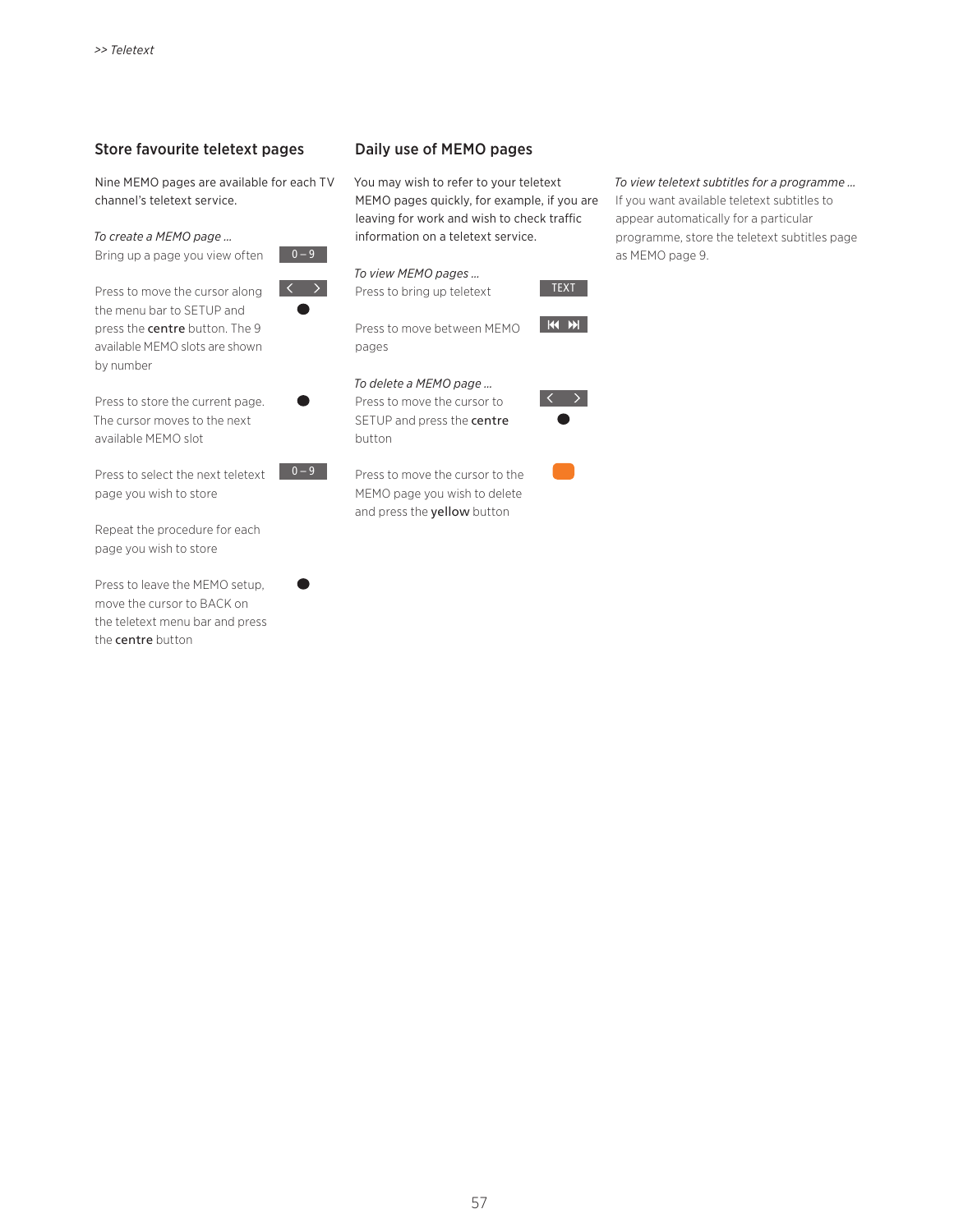### Operate additional equipment

The built-in Peripheral Unit Controller (PUC) acts as an interpreter between connected video equipment, such as a settop box, video recorder or DVD player, and your Bang & Olufsen remote control.

Download a Peripheral Unit Controller (PUC ) table and use the Bang & Olufsen remote control to gain access to the functions offered by your non-Bang & Olufsen equipment. [See](#page-22-0)  [page 23 for information on how](#page-22-0)  [to download a PUC table](#page-22-0).

When you switch on the equipment, the functions are available via a menu-overlay on the television screen.

*For instruction in the various functions offered by your equipment, see the product's own guide.* 

*Some features and functions of the television may not be available when non-Bang & Olufsen equipment is connected. Not all connected video equipment is supported by Bang & Olufsen. For more information about supported equipment, contact your Bang & Olufsen retailer.* 

### Operate other equipment with BeoRemote One

Some functions are available directly via BeoRemote One when you switch on the equipment. Additional functions are available through a menu overlay that you bring up on the screen. In this menu, you can see which BeoRemote One buttons activate specific services or functions.

Bring up sources in the BeoRemote One display and select the source name configured for a connected product to switch it on, for example, HDMI 1



Press to bring up the main menu including source related functions

Press to activate the function you want

 $1 - 9$ *or*

MENU

*To bring up a favourite source quickly, you can save the source on one of the MyButtons on BeoRemote One. For more information, [see page 51.](#page-50-0)*



*Example of a menu overlay. The BeoRemote One buttons are shown to the right on the menu, and the functions they control, including available icons, are shown to the left. The menu may also list buttons on the remote control included with your connected equipment.* 



### Direct BeoRemote One operation

If you know which coloured BeoRemote One button activates the function you want, you can activate the function without bringing up the menu overlay first.

### *While your equipment is on …*

Press to activate a function



Press to bring up the Programme Guide or the 'Now/ Next' banner on the screen if you are using equipment that supports these functions



Press to activate the function you want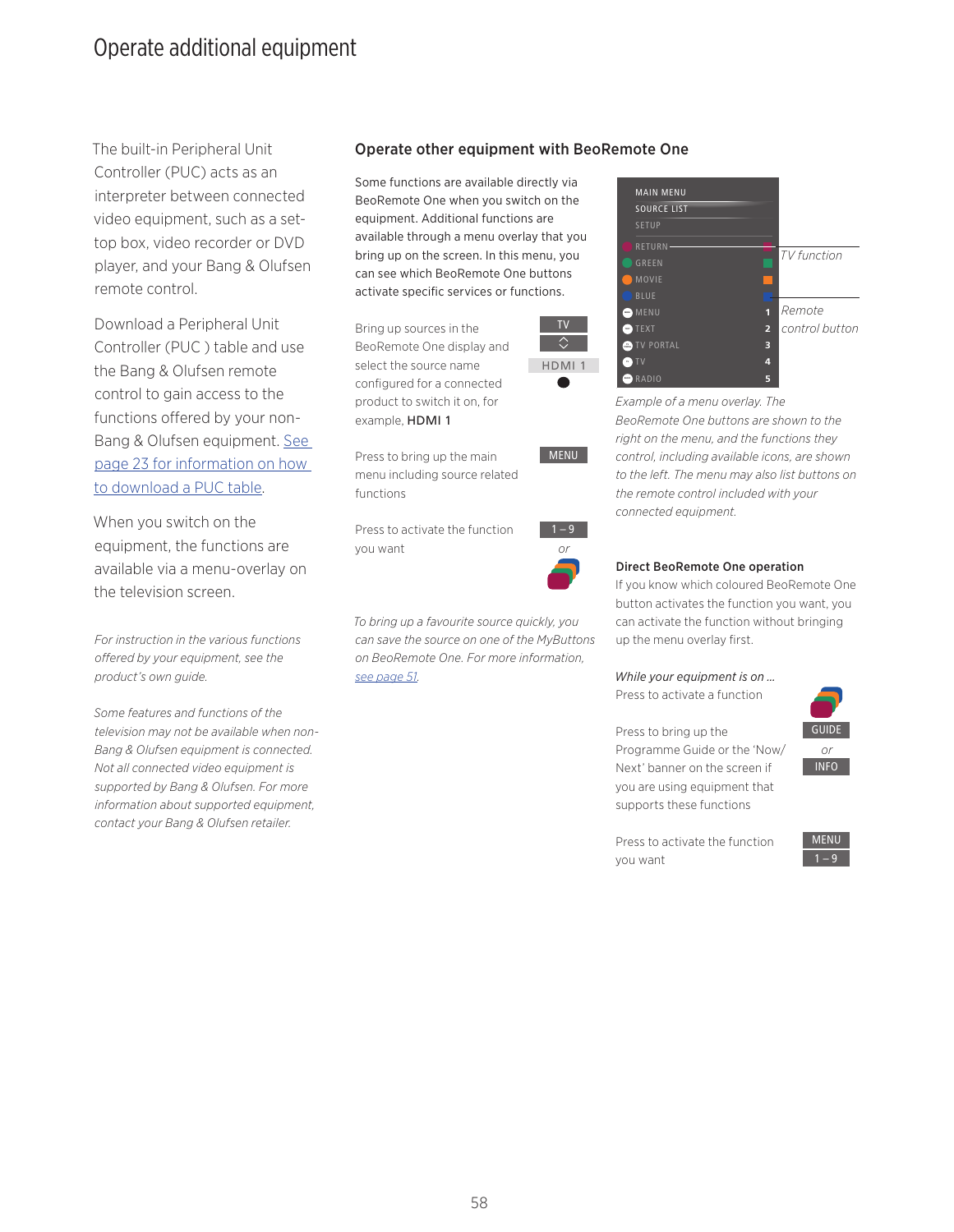### **NetRadio**

With NetRadio you have access to radio stations worldwide. NetRadio stations are downloaded via BeoPortal, consequently, the television must be connected to the internet when downloading and playing stations.

When you select the NetRadio source, the last played radio station will always attempt playing.

*If you cannot find a specific station, it may no longer be available in the list received from BeoPortal. The list of stations available may change over time, since new stations can be added and existing stations can be removed in the list from BeoPortal.* 

*To bring up NetRadio quickly, you can save the source on one of the MyButtons on BeoRemote One. For more information, [see](#page-50-0)  [page 51](#page-50-0).*

*The NetRadio source is activated by default, when you press the MUSIC button to switch on the television from standby.*

### Listen to internet radio

Bring up sources in the BeoRemote One display and select the source dedicated to NetRadio, for example, NETRADIO\*1

### *Browse through stations …*

You can browse through stations in different views: GENRES, LANGUAGES, COUNTRIES, NAMES. Some views have more levels.

MUSIC

NETRADIO

**NETRAD** 

Browse your views and stations item by item

Browse your views and stations page by page. Hold to jump between letters in alphabetical lists

Press to open the next level or start playback of a station

Return to the previous view

### *Search for a station …*

Select SEARCH and press the centre button to bring up an on screen keyboard and be able to search for a station\*2

Use the arrow buttons, number buttons and the centre button to enter a search string for the station you wish to find\*3

Highlight the on-screen SEARCH button and go to a list of search results

Move station by station or page by page in the list and press the centre button to start playback of a station

Press to return to the previous screen where you can enter a new search string

| <b>GENRES</b>                                           |                             |
|---------------------------------------------------------|-----------------------------|
| <b>I ANGUAGES</b>                                       |                             |
| <b>COUNTRIES</b>                                        |                             |
| <b>NAMES</b>                                            | 'A' NET STATION             |
| <b>SFARCH</b>                                           | <b>Blues</b>                |
| <b>FAVOURITES</b>                                       | <b>Grant, United States</b> |
| 'A' NET STATION                                         |                             |
| 901 ROX                                                 |                             |
| Wednesday 15 January, 2014 add favourites info select O | 13:27                       |
|                                                         |                             |
|                                                         |                             |
| During playback of a station                            |                             |
| Press to bring up the NOW                               |                             |
| PLAYING STATION view                                    |                             |
|                                                         |                             |
| Press to stop playback                                  | П                           |

Press to start playback again

- Press to go to the previous or next station
- Enter the position number of a favourites list station you wish to listen to

 $0 - 9$ 

 $P + / -$ 

 $\mathbf{E}^{(1)}$ 

**INFO** 

Press to be able to search for a station and follow on-screen information



Press to bring up information on a highlighted station. Press any key to remove the information



 $0-9$ 

 $\langle \diamondsuit \rangle$ 

 $\langle \stackrel{\wedge}{\leftrightarrow} \rangle$ 

*or* BACK

> *1 \*You can also bring up the main menu, select SOURCE LIST, highlight NETRADIO, and press the centre button to activate the source.*



*2 \*You can also bring up the SEARCH menu by pressing the green button. You can only use latin characters for entering a search string.* 

*3 \*You can also enter a search string with BeoRemote App.*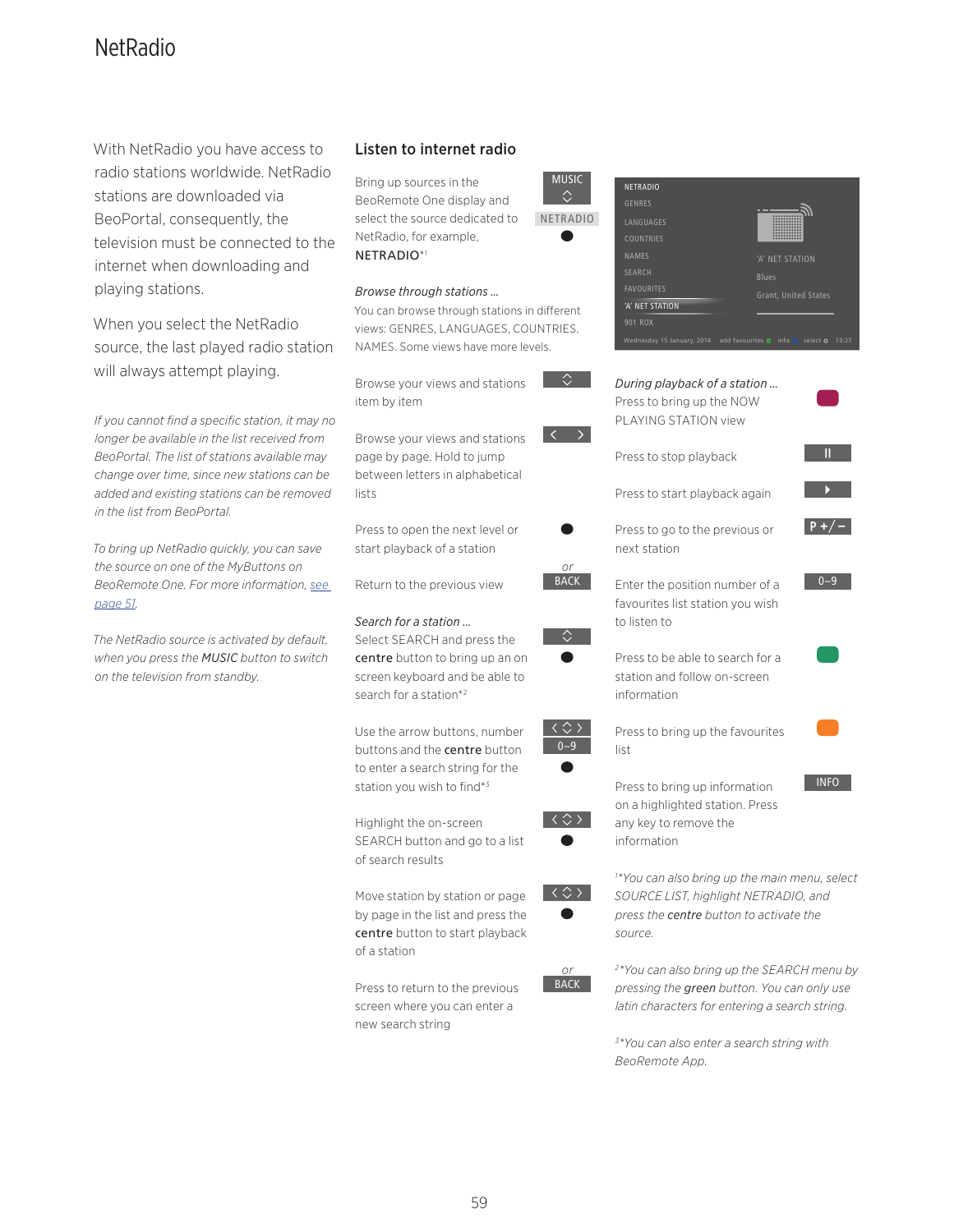#### Favourites list

You can store up to 99 stations in your favourites list.

#### *Add to your favourites list …*  When browsing through station

lists for GENRES, LANGUAGES. COUNTRIES, NAMES, SEARCH RESULTS and recently played stations, press to add a highlighted station to your favourites list

*If the favourites list is full, you cannot add anymore stations and the help text for the green button is not shown.* 

*Select a favourite station …* 

Bring up the favourites list

Browse the list station by station

Browse the list page by page. Hold to jump between letters in an alphabetical list or to either end of a numerical list\*1

Move to the position number of a specific station

Press to start playback of a station

*1 \*Press the green button to switch between numerical and alphabetical sorting order.* 

*You can also select the NetRadio source and use the number buttons to bring up a specific station from your favourites list directly.* 

*If the favourites list is empty, FAVOURITES in the start screen will be greyed out.* 

### *Edit the favourites list …*

You can move a station to another position, delete a station or clear the favourites list completely.



Move the station back into an empty position in the list

Press to delete a selected station. Press again to confirm

Press to clear the entire favourites list

 $0 - 9$ 

 $\hat{z}$ 

A confirmation message appears. Select YES to clear the list, or NO to return to the menu

Press to store the changes and return to the previous menu

*2 \*If the favourites list is full, you cannot move a station, since there are no empty positions to move to.* 

*You can also access the EDIT FAVOURITES menu by selecting SETUP in the main menu then FAVOURITES.* 

#### Recently played stations

The recently played stations are listed beneath the list of views on the television screen when you activate the NetRadio source, and from here you can select and play a station directly.





Press to play back a station



*or* 0–9

 $\Diamond$ 

*or*  $0 - 9$ 

△

 $\overline{\mathcal{L}}$ 

You can clear the history of recently played stations.

Press to clear the history of recently played stations



Press to confirm

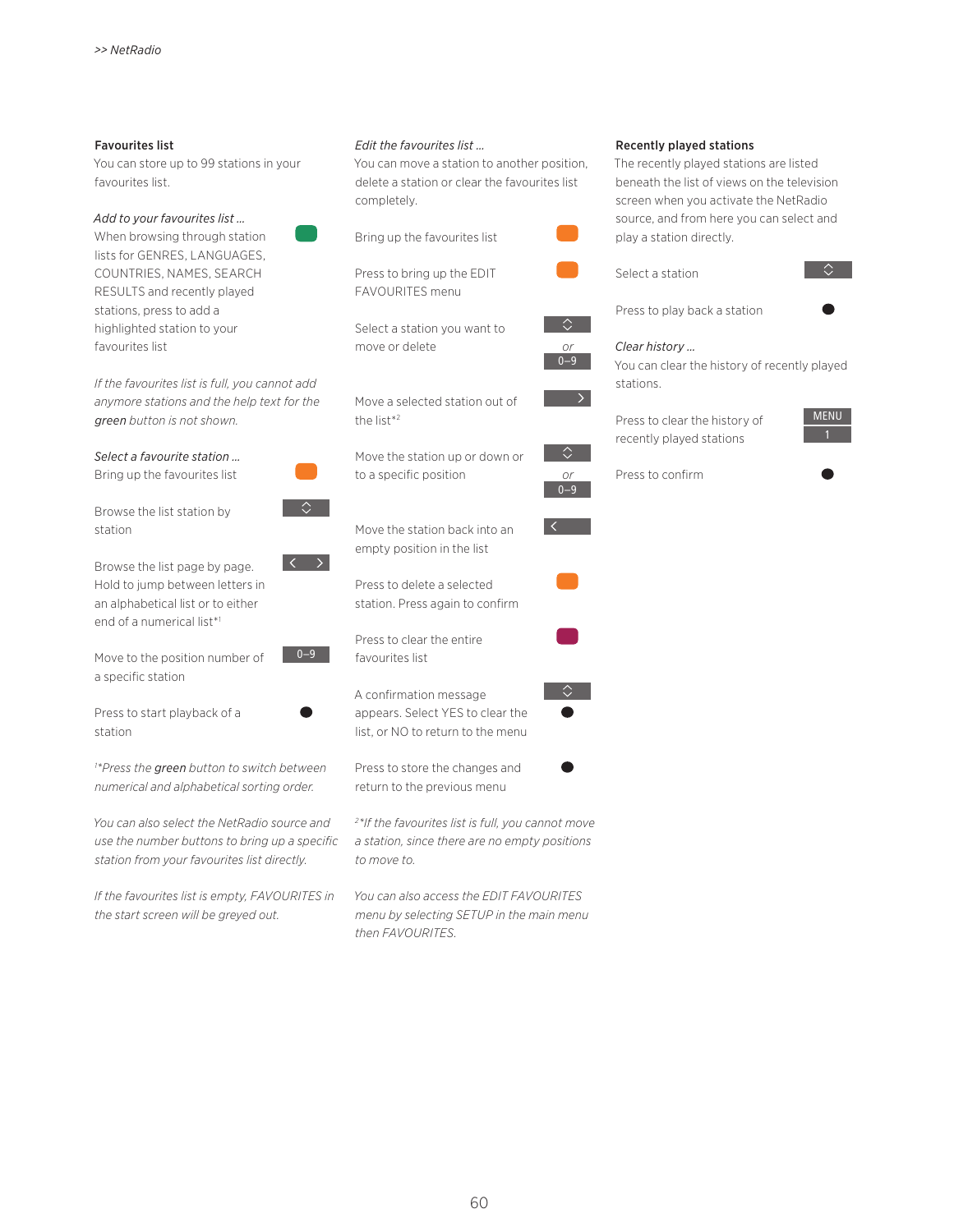### WebMedia

With the built-in WebMedia feature for Smart TV you can search and find movies, YouTube videos, photos and other web related content. WebMedia enables integration of Internet features on your television. You can also add different apps. To use WebMedia, your television must be connected to the Internet, [see page 73.](#page-72-0)

The first time you open WebMedia you are asked to accept the terms of use. If you reset your television to default settings, you must accept the terms of use again. If you want to be able to lock selected apps, you can make your own pin code at this point.

You can also operate WebMedia with BeoRemote App, [see page 7](#page-6-0) for more information.

WebMedia may not be available on all markets.

*To bring up WebMedia quickly, you can save the source on one of the MyButtons on BeoRemote One. For more information, [see](#page-50-0)  [page 51](#page-50-0).*

### *Activate WebMedia…*

*source.* 

*Basic navigation …*

Bring up sources in the BeoRemote One display and select the source dedicated to WebMedia, for example, WEBMEDIA\*1

Press to navigate in the Internet browser, available apps, or on the keypad when available

Press to go back one level, long press will bring up the WebMedia home screen

Press to accept or select

*Navigate in an Internet* 

Press to step in web page

Press to move the web page up or down for easy navigation

*browser …*

history

*1 \*You can also bring up the main menu, select SOURCE LIST, highlight WEBMEDIA, and press the centre button to activate the* 



BACK

 $|44 \rangle$ 

 $P+/-$ 

 $|\langle \diamondsuit \rangle|$ 

*Add an app …* Open the App Gallery





Add the app by following onscreen instructions. Go to the WebMedia home screen to find the added app

### *Lock/unlock an app …*

You can restrict access to certain apps by locking them with a pin code. While the app is highlighted, press to lock/ unlock it

Enter the WebMedia pin code (not the television pin code)\*3

Accept the code



 $0 - 9$ 

*2 \*You can add apps from different countries. However, some apps might be blocked by the broadcaster.*

*3 \*If you did not select a pin code, the first time you activated WebMedia, you are asked to set a pin code before you can lock the app.*

*Continues …*

61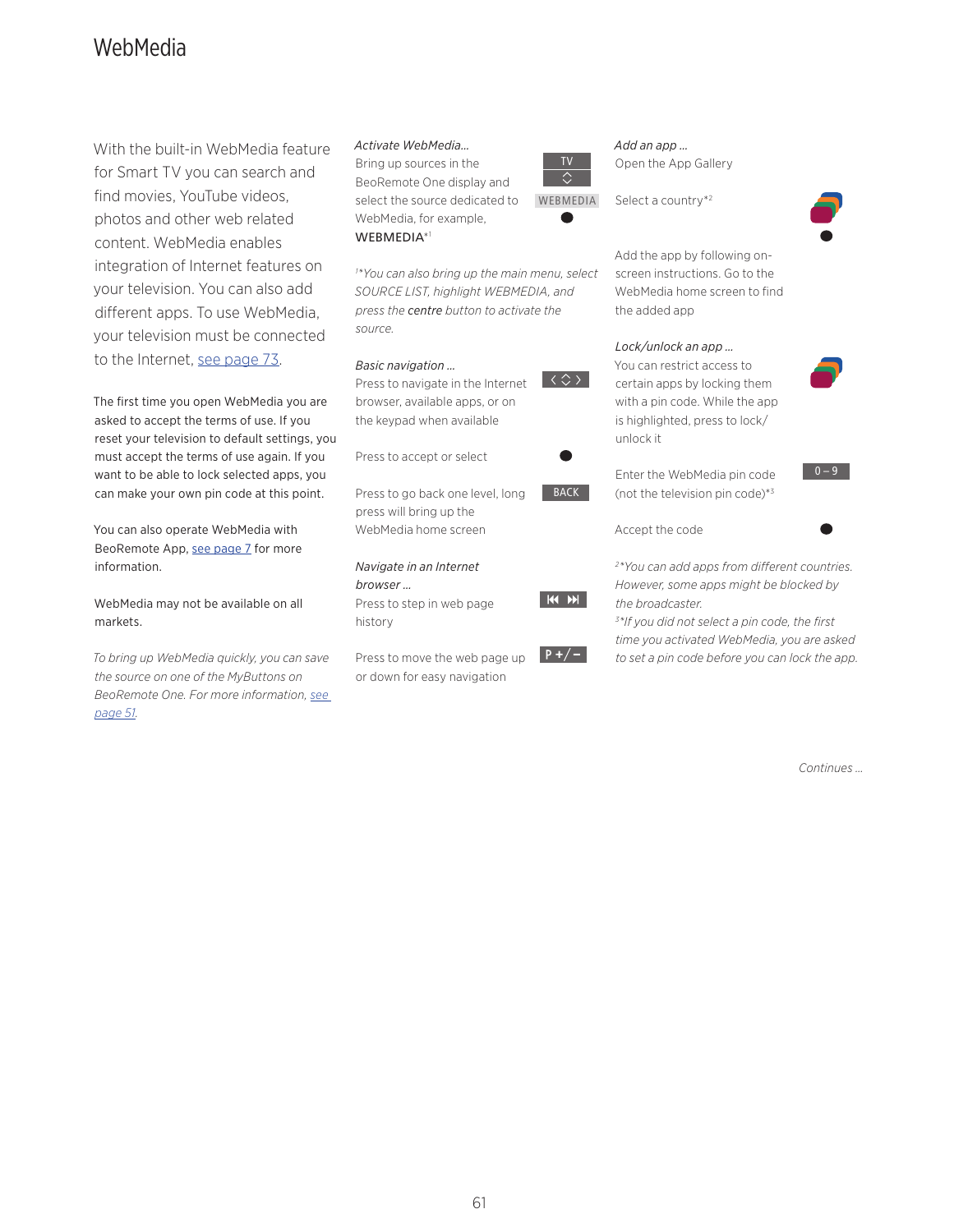

*While WEBMEDIA is selected as source, press MENU to bring up the WebMedia menu overlay. The remote control buttons are shown to the right on the menu, and the functions they control are shown to the left.* 

### *Refresh a page …*

You can refresh a page if it is updated frequently, such as the weather forecast or online newspapers.

### *Add a bookmark …*

While on a web page, press MENU to bring up a menu overlay. Press 2 to add a bookmark for that specific website.

*Added bookmarks are stored in the Internet application. Go to the WebMedia home screen and select the Internet app to see the added bookmark.*

#### *Check page security information …*

Using the security information menu, you can check the URL of the website and retrieve security information.

#### *Change NOW ON TV source …*

NOW ON TV shows a preview of what is shown on the selected source. For example, if you have selected HDMI 1 as your source and you have a set-top box connected, you will get a preview of the current programme. The source is selected in the WEBMEDIA SETTINGS menu.

*Note that NOW ON TV cannot show a preview of UHD sources.*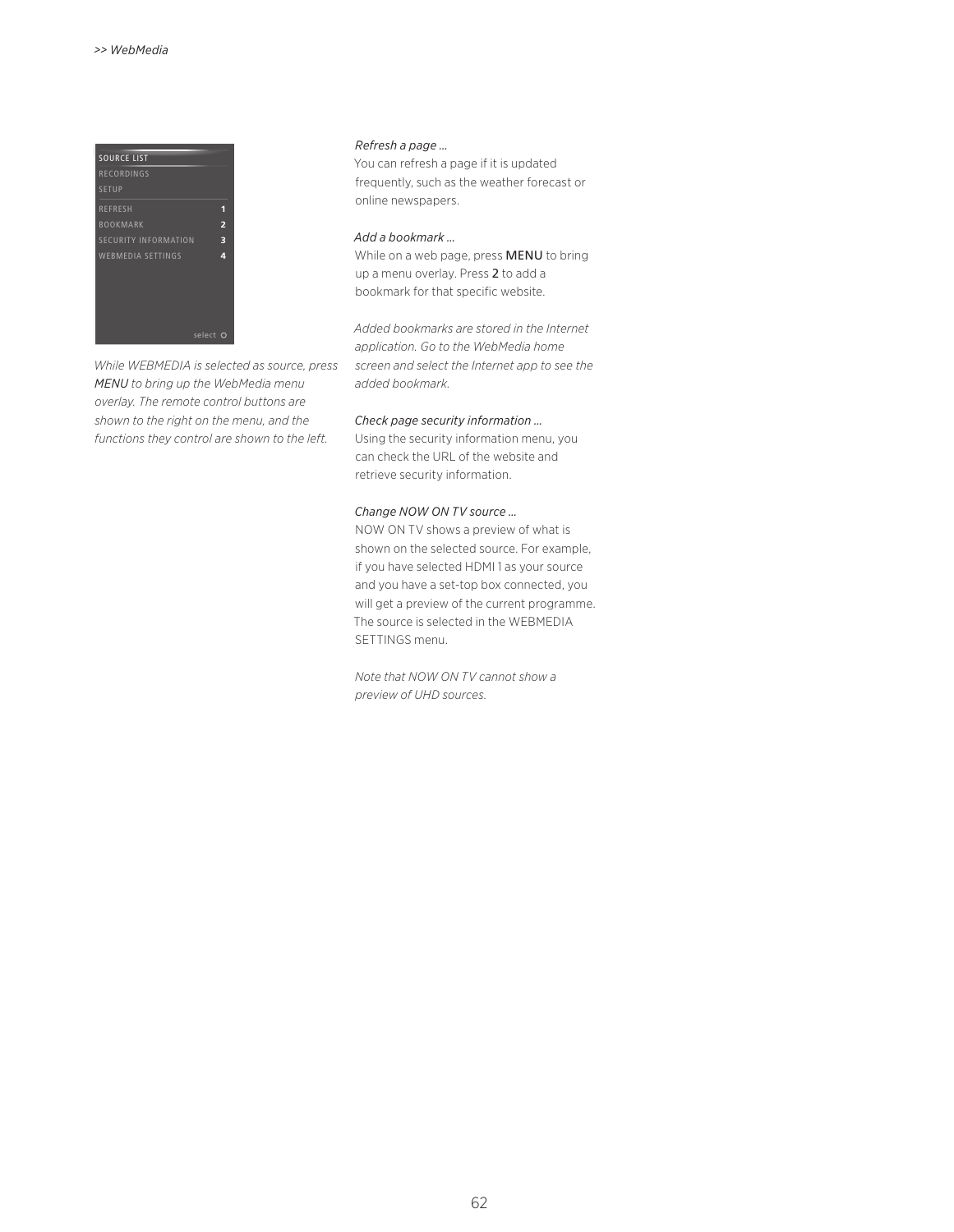### Spotify, Deezer and YouTube

You can access Spotify or Deezer, if you have a required subscription, and search through and stream music for every occasion.

You can also access YouTube to watch a variety of different video content, such as movie and TV clips, music videos, short videos and other content uploaded by users. To use Spotify, Deezer and YouTube, your television must be connected to the Internet, [see](#page-72-0)  [page 73.](#page-72-0)

Spotify, Deezer and YouTube may not be available on all markets.

Bring up and activate the Spotify App to find and listen to music of your choice.

### *To activate Spotify …*

Bring up sources in the BeoRemote One display and select the source dedicated to SPOTIFY Spotify, for example, SPOTIFY\*1

Enter user name and password for your Spotify account.

*1 \*You can also bring up the main menu, select SOURCE LIST, highlight SPOTIFY, and press the centre button to activate Spotify.* 



### Activate Spotify **Activate YouTube**

Bring up and activate the YouTube App to watch a world of different video content.

### *To activate YouTube …*

Bring up sources in the BeoRemote One display and select the source dedicated to YouTube, for example, YOUTUBE\*1



*1 \*You can also bring up the main menu, select SOURCE LIST, highlight YOUTUBE, and press the centre button to activate YouTube.* 

### Activate Deezer

Bring up and activate the Deezer App to find and listen to music of your choice.

### *To activate Deezer …*

Bring up sources in the BeoRemote One display and select the source dedicated to DEEZERDeezer, for example, DEEZER\*1



Enter user name and password for your Deezer account.

*1 \*You can also bring up the main menu, select SOURCE LIST, highlight DEEZER, and press the centre button to activate Deezer.*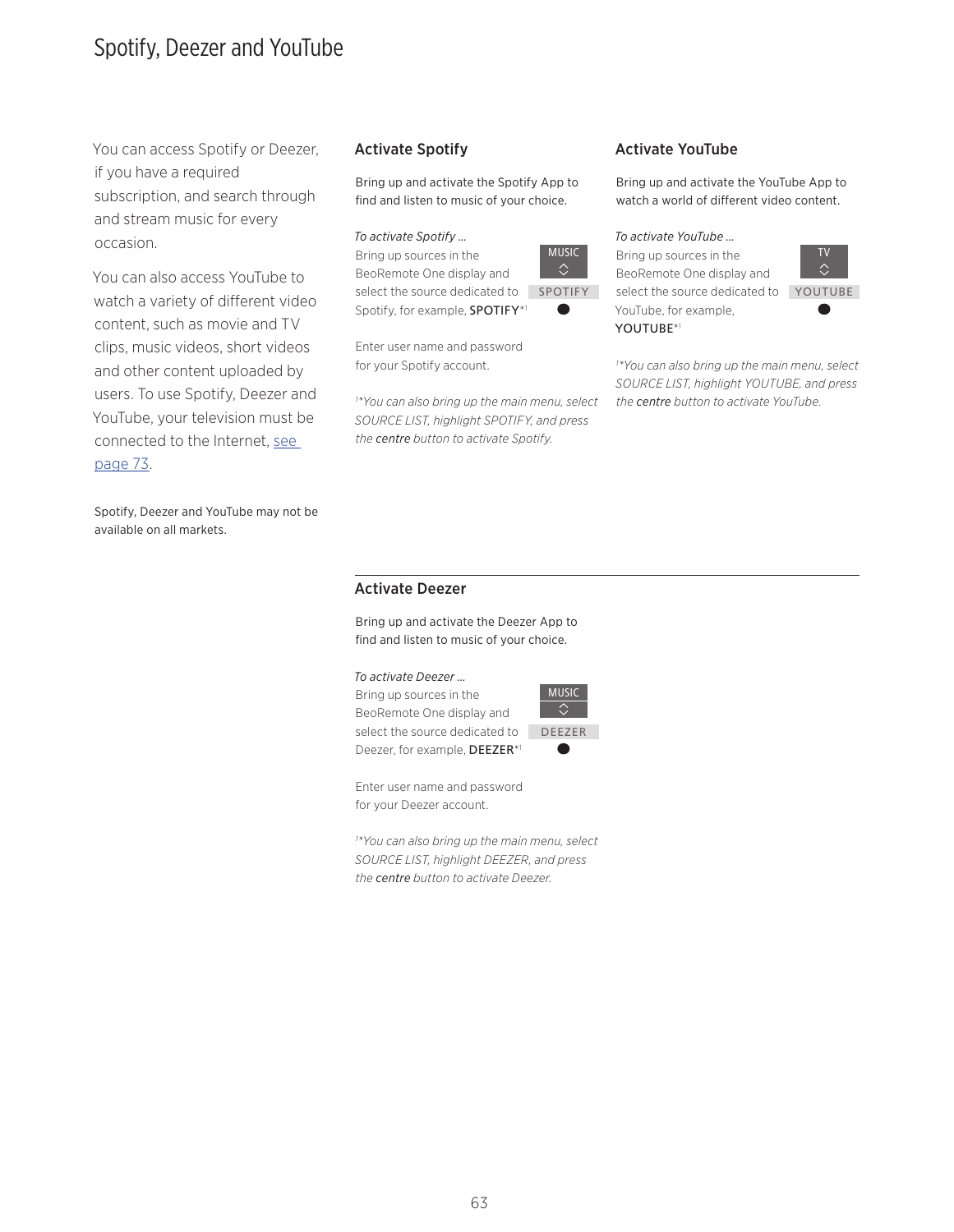# HomeMedia

You can play music and video files and browse photos stored either on a storage device or in another product connected via a DLNA/UPnP enabled media server. You get access to the HOMEMEDIA menu when you connect a storage device to your television.

If you have music and photos stored, you can start the music and return to the main menu to start a slideshow of your photos. You can then play music and see your photos at the same time.

You can also play files via a computer or smart phone. For information about the Digital Media Renderer feature, [see](#page-74-0)  [page 75](#page-74-0).

Storage devices include, for example, USB devices and regular hard disks connected via USB or Ethernet.

For supported formats, see [www.bang-olufsen.com/guides](http://www.bang-olufsen.com/guides).

You cannot show UHD photos.

### Use HomeMedia

During playback of your music, you can see the NOW PLAYING menu with cover and information about artist, title and track, if available. When you browse or play your music, photo and video files, you can press INFO to bring up additional information.

*Listen to music …*  Connect a storage device with your music

TV Bring up sources in the  $\Diamond$ BeoRemote One display and select the source dedicated to HOMEMEDIA the media browser, for example, HOMEMEDIA\*1

Press to select the storage device with your music and press the centre button

If the storage device is a media server, press to highlight the music or folder menu and press the centre button

Press to browse your files and folders and press the centre button to open the folder or start playback of the file

Press to step in tracks during playback. Press and hold to cue during playback. Press again to change cue speed\*2

Press to pause

Press to resume playback

Press to back up through previous menus or press and hold to leave the menu

BACK

 $\Diamond$ 

 $\Diamond$ 

**KOM** 



*You can also bring up the NOW PLAYING MUSIC by pressing MENU, then the red button.* 

*1 \*You can also bring up the main menu, select SOURCE LIST, highlight HOMEMEDIA, and press the centre button to activate HomeMedia.* 

*2 \*During photo slideshows you cannot step in tracks or pause music files.*

*Continues …*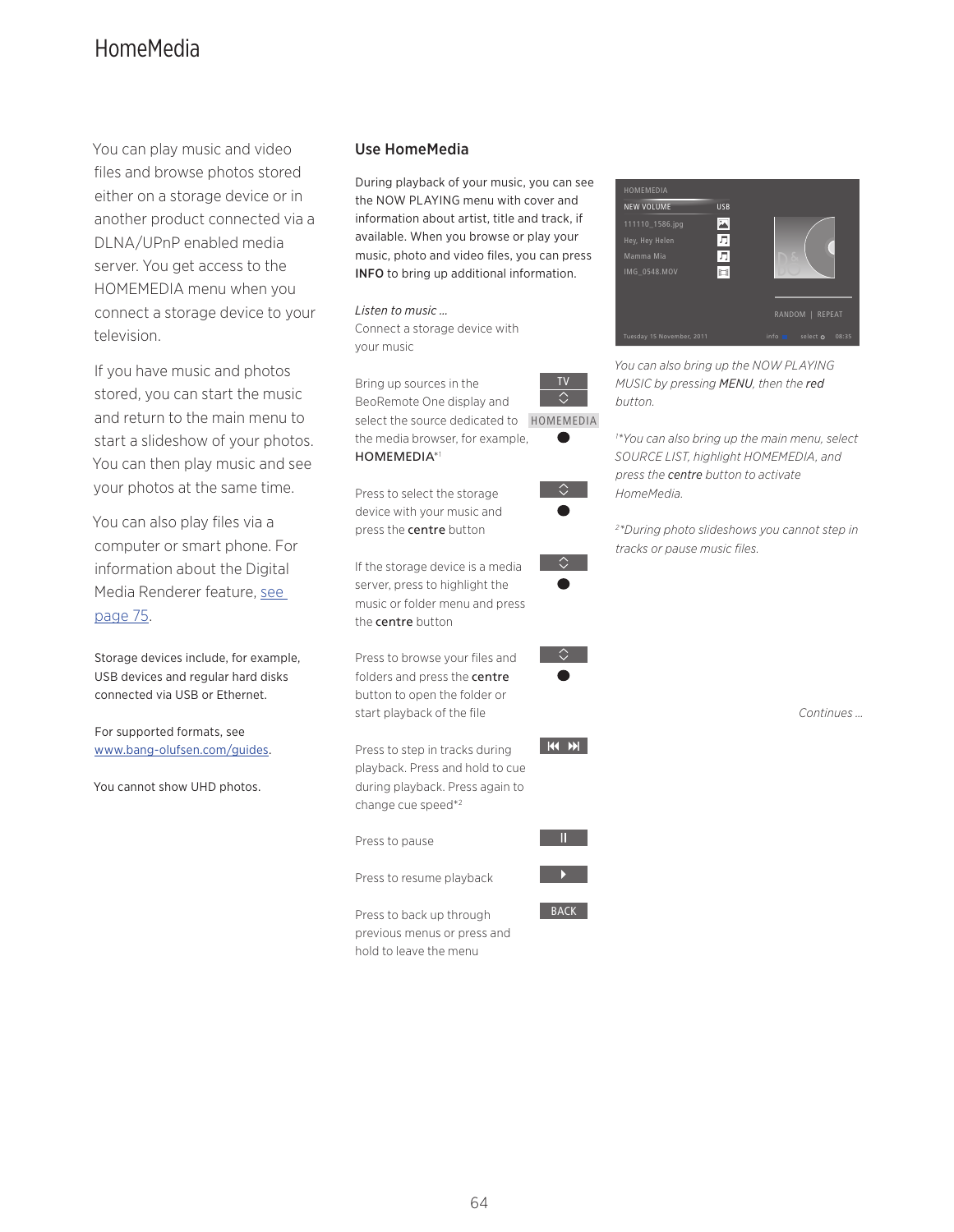### *Browse photos …*

Connect a storage device with your photos

Bring up sources in the BeoRemote One display and select the source dedicated to HOMEMEDIA the media browser, for example,



centre button

Press to select the storage device with your photos and press the centre button



TV

 $\hat{\phantom{a}}$ 

 $\bullet$ 

 $\Diamond$ 



Press to browse your files and folders and press the centre button to open the folder

Press to open your photo in full screen view. The slideshow starts automatically

Press to pause the slideshow

Press to continue the slideshow

Press to step to the previous or next photo, also in pause mode

Press to bring up information on the current photo

Press to exit a slideshow and return to browser screen or back up through previous menus or press and hold to leave the menu













*To rotate a photo left or right, press MENU then* 2 or 3 or press  $\langle$  or  $\rangle$ .

*You can also bring up the NOW SHOWING PHOTO by pressing MENU, then the green button.* 

*1 \*You can also bring up the main menu, select SOURCE LIST, highlight HOMEMEDIA, and press the centre button to activate HomeMedia.* 

*Play back video files …*  Connect a storage device with

your video files

Bring up sources in the BeoRemote One display and select the source dedicated to HOMEMEDIA the media browser, for example, HOMEMEDIA\*1



Press to select the storage device with your video files and press the centre button

 $\Diamond$ 

 $\Diamond$  .

If the storage device is a media server, highlight the video or folder menu and press the centre button

Press to browse your files and folders and press the centre button to open the folder or start playback of the file



**START START** 

 $M$ 

Press to resume playback

Press to pause

Press to step minute by minute. Press and hold the buttons to cue. Press again to change cue speed

Press to step in files during playback



BACK

Press to go to a specific point in time in the file

Press to exit video playback and return to browser screen or back up through previous menus or press and hold to leave the menu

*You can also bring up the NOW PLAYING VIDEO by pressing MENU, then the yellow button.*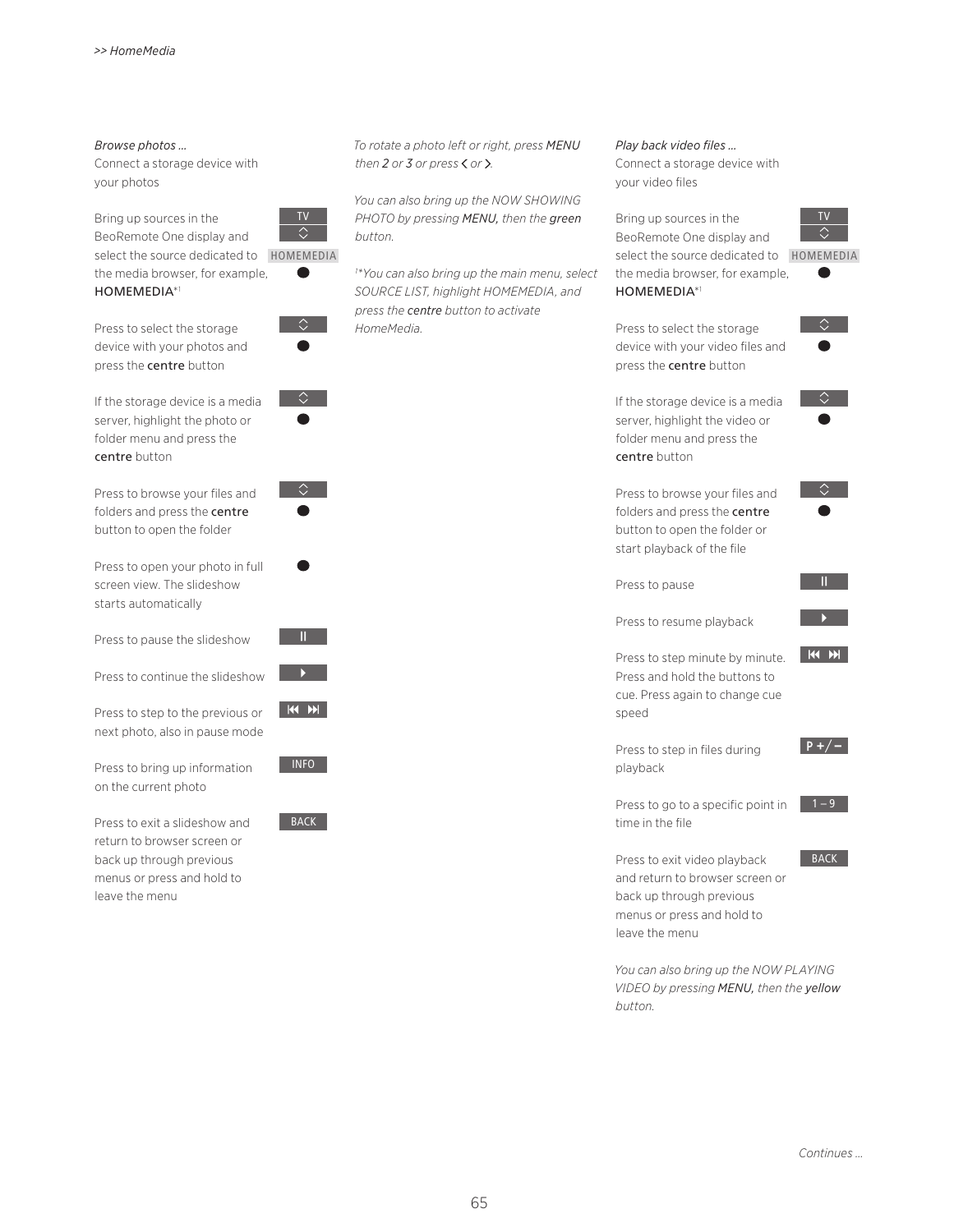### See a list of recently selected files Make media settings

You can see a short list of the files you have recently selected from the currently connected storage device.

Bring up sources in the



 $\Diamond$ 

BeoRemote One display and select the source dedicated to HOMEMEDIA the media browser to activate it, for example, HOMEMEDIA.\*1

The recently selected files are listed beneath the list of detected storage devices

Press to highlight a file you wish to play back and press the centre button



*1 \*You can also bring up the main menu, select SOURCE LIST, highlight HOMEMEDIA, and press the centre button to activate HomeMedia.* 

You can choose to play your music or video files or browse your photos in a random order or repeat playback, or browse when you have been through all photos, music or video files. You can also set a slideshow delay to determine for how long each photo is displayed before the next photo is brought up.

To bring up the SETTINGS menu, press MENU and then 4.

*During rotation of a photo, the slideshow delay timer is reset.* 

*You can also find HOMEMEDIA SETTINGS if you bring up the main menu and select the SETUP menu.* 



*Example of player mode.*

If you do not operate HomeMedia for approx. 30 seconds, it will go into player mode where only the NOW PLAYING information is shown. Press **BACK** to bring back the browser list on the screen. You can also activate player mode manually by pressing **BACK** while the HomeMedia main menu is shown.

### Play files via a computer or smart phone

To play photos, music or video files via an app on a computer or smart phone, the Digital Media Renderer feature must be enabled, and you can name your television for you to easily recognise it on your computer or smart phone. For information about how to enable or disable the Digital Media Renderer feature and name the television, [see page 75](#page-74-0).

*Operation of files and on-screen information may differ on a few aspects from otherwise described for HomeMedia, and some apps will not respond to all source control commands.*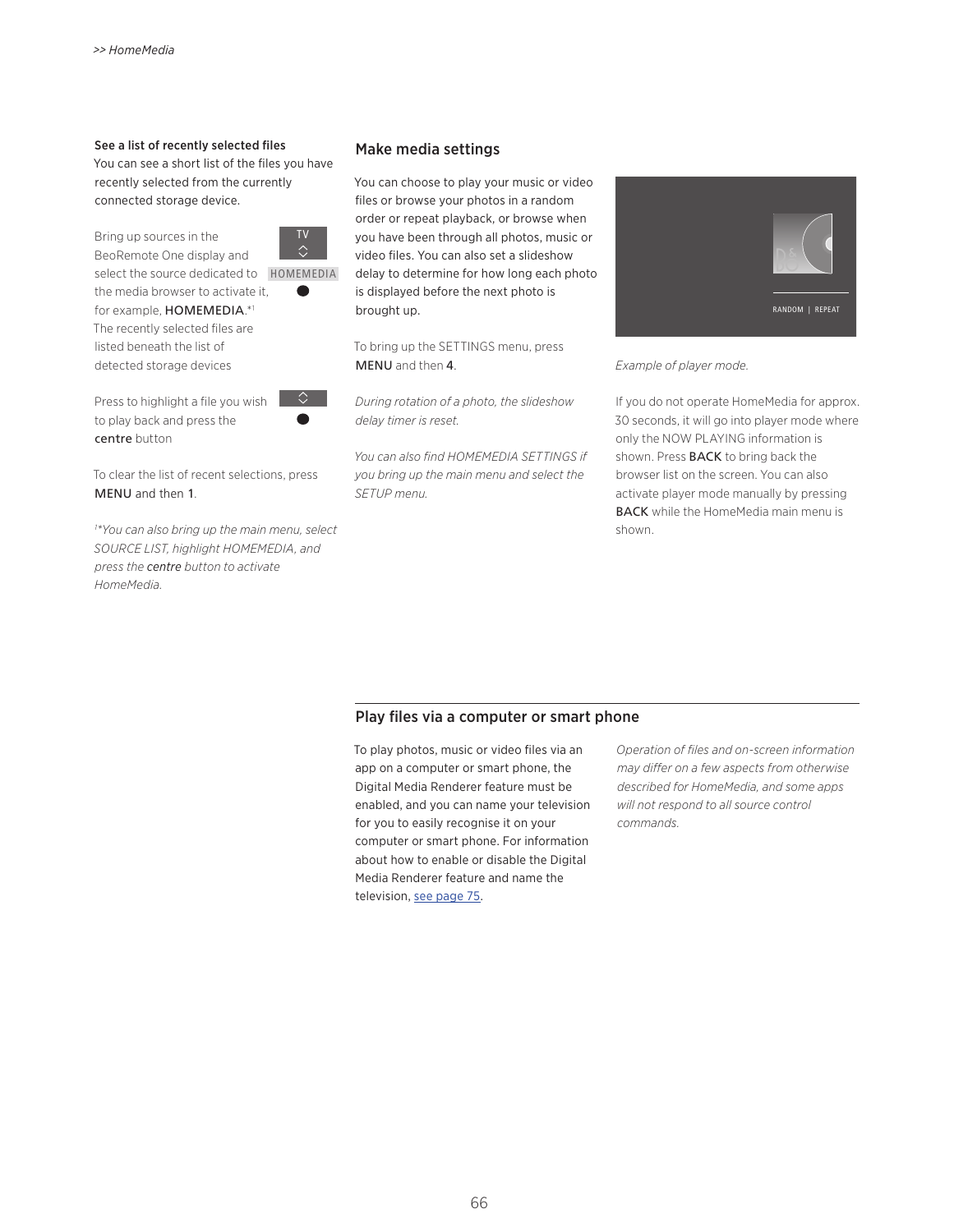# Sleep Timers

Your television has a built-in Sleep Timer which means that you can make it switch off after a predefined number of minutes.

### Set a Sleep Timer

You can make the television switch off automatically after a number of minutes.

*To activate the Sleep Timer …*  Press to bring up SLEEP in the BeoRemote One display



Press repeatedly until the requested number of minutes or OFF are shown in the television display.

*To bring up SLEEP in the BeoRemote One display, you must first add it to the list of functions. See the guide for BeoRemote One for information on how to add functions.*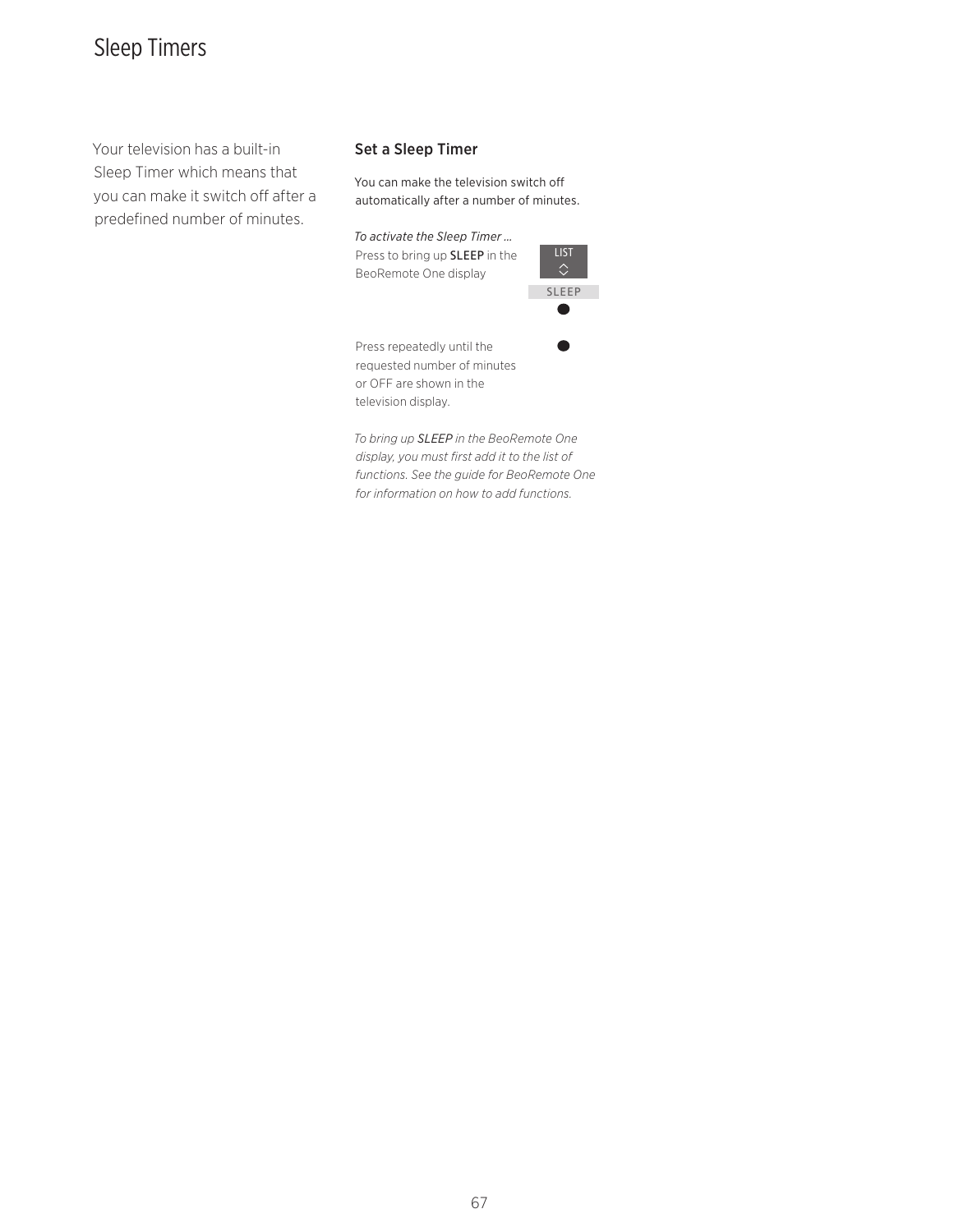### Power settings

If you want to make your television start up faster, you can set a Quick-Start Timer for one or two specified time periods. This will increase the standby power consumption within these periods compared to when the television is in ordinary standby.

On the other hand, you can choose to save power on a number of other functions in the television, such as sound, picture and network. When you set up power saving for the picture, a preview shows you the picture quality for each option which makes it easier for you to select the combination of power consumption and quality that suits you best.

In the AUTO STANDBY menu, you can set the television to switch off automatically after some time without operation.

### Set up the power consumption

Set up the power consumption for standby, sound, picture, and network. The television can be set to switch itself to standby after some time without operation. The factory setting is 4 hours. This function only applies in video mode, not in audio mode.

| <b>MENU</b>                     |
|---------------------------------|
| SETUP $\bullet \vee$            |
| POWER SAVING $\bullet \vee$     |
| STANDBY $\bullet \vee$          |
| SOUND $\bullet \vee$            |
| PICTURE $\bullet \vee$          |
| NETWORK $\bullet$ $\smallsmile$ |
| $\ldots \bullet \vee$           |
|                                 |

To reduce the start-up time or set up auto

To make power saving settings for sound, bring up the SOUND menu.

standby, bring up the STANDBY menu.\*1

To make power saving settings for picture, bring up the PICTURE menu.

To make power saving settings for network, bring up the NETWORK menu.

*When AUTO STANDBY is activated, a message appears on your television screen if the television has not been operated during the time set in the menu. The television then switches to standby if you do not operate it.* 

*When no source signal has been detected for 15 minutes, the television switches to standby.* 

*1 \*If a Quick-Start Timer is active, your television will switch on within seconds. If you receive your television signal from a connected set-top box, the television start-up time is also affected by the start-up time of the box. Setting a Quick-Start Timer will increase the power consumption within the specified period.*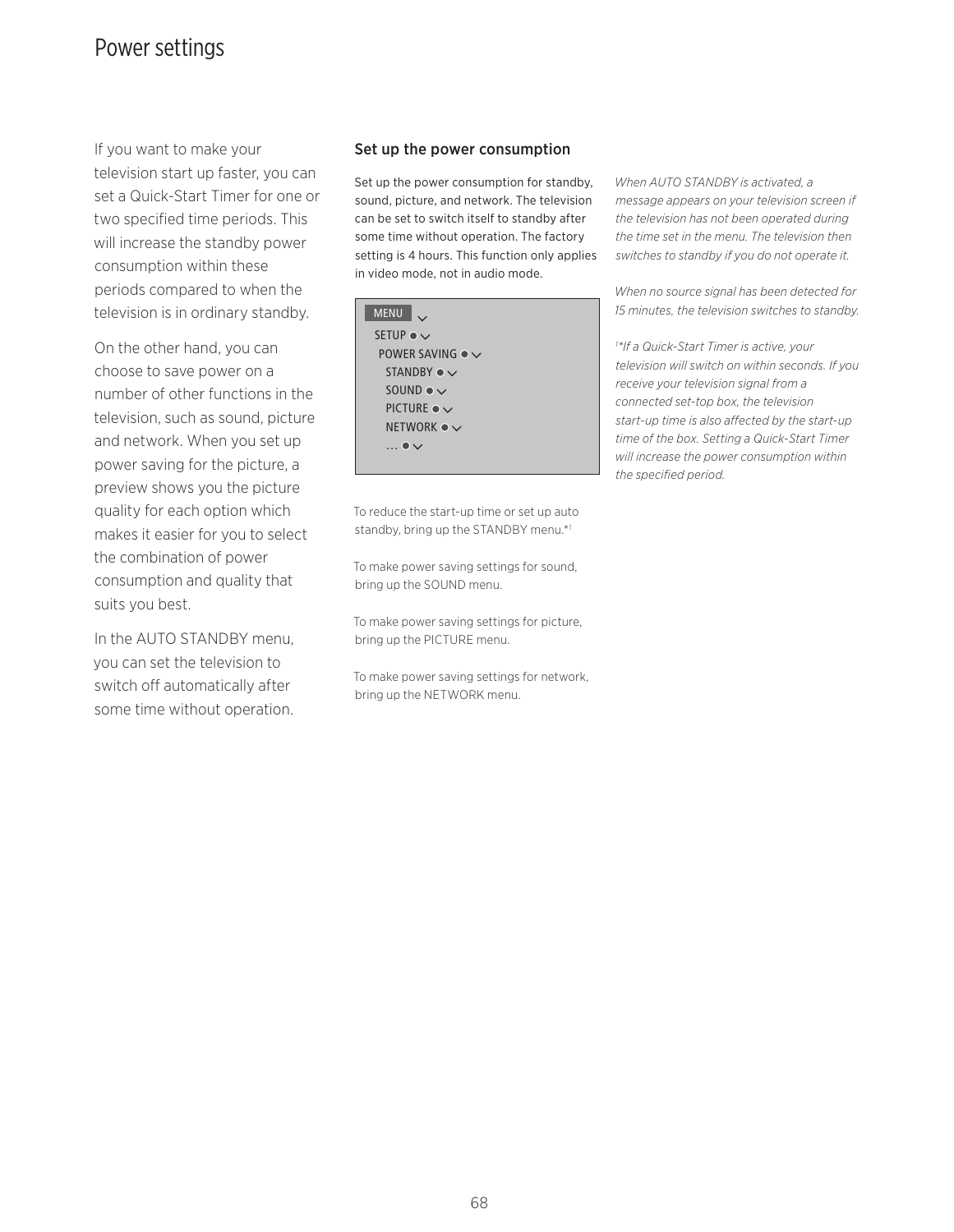### <span id="page-68-0"></span>Access control

The ACCESS CONTROL menu allows you to activate a parental lock to be able to lock specific channels. You can also set a maturity rating that determines which programmes require that you enter an access code.

When you bring up a channel list, you can lock and unlock channels to prevent others from watching these. If you lock a channel in the main list, it will be locked in all the channel groups in which it is present as well. When you try to access a locked channel, you are asked to enter the access code.

The access control system is not the same as the pin code system for the television, but it may be easier for you if you choose the same code for both systems.

Also, the access code described here is not the same as the pin code you have received with your Smart Card. For information about Smart Card pin code, contact your service provider.

### Set up the access control system

Enable the access code so you can lock channels and prevent others from editing channel lists. You can also set a maturity rating to limit access to certain programmes exceeding the chosen rating if rating information is available from the service provider.

You can always change the access code. The first time you bring up the ACCESS CONTROL menu you are asked to select a new access code.

MENU V SETUP  $\bullet \checkmark$  ACCESS CONTROL *On some markets, it is not possible to disable access control for programmes rated 18 years and you must enter the access code every time you bring up such a programme.* 

*On some markets, it is not possible to select the access code '0000'.* 

### *Should you forget your code …*

If you forget your access code, bring up the ACCESS CONTROL menu and press '9999' three times. The access control system is then disabled and you must enable it again and enter a new access code. Note that disabling the access control system is prohibited by some programme providers.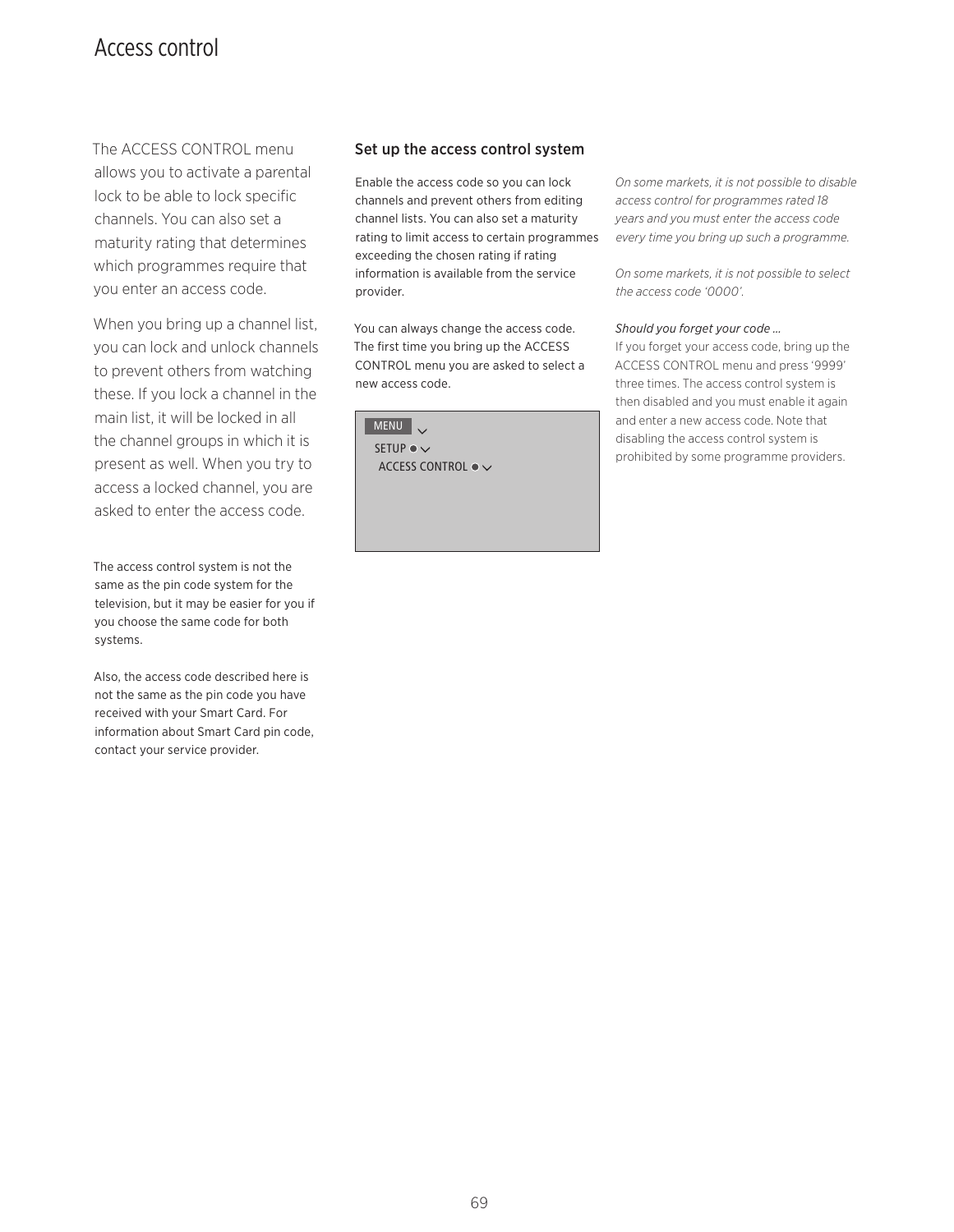### The pin code system

The pin code system is intended to make normal use of your television impossible for someone who does not know the pin code. You choose whether or not to activate the pin code system.

When the pin code system is enabled and the television has been disconnected from the mains for a while, the pin code system is activated.

When reconnected and switched on, the television automatically switches itself off after three minutes if you do not enter the pin code.

IMPORTANT! If you are prompted for a pin code the first time you switch on your television, enter the pin code provided by your Bang & Olufsen retailer.

### Activate the pin code system

If the pin code system is already activated, you are prompted to enter your pin code when you bring up the PIN CODE menu. You can activate or deactivate your pin code at all times and you can change your pin code.



*If you inadvertently press a wrong button while entering a code, press the yellow button to delete a digit or press the red button to clear an input field.* 

*Five incorrect entries will cause the television to shut down for three hours, during which operation is not possible. The standby indicator will flash red quickly.*

*If you change your pin code more than five times within a three-hour period, the PIN CODE menu becomes inaccessible for three hours, provided that the television is not disconnected from the mains. Disconnecting the television resets the three-hour period.* 

*Should you lose or forget your code, contact your Bang & Olufsen retailer. Your retailer can provide you with a master code, which disables your pin code.*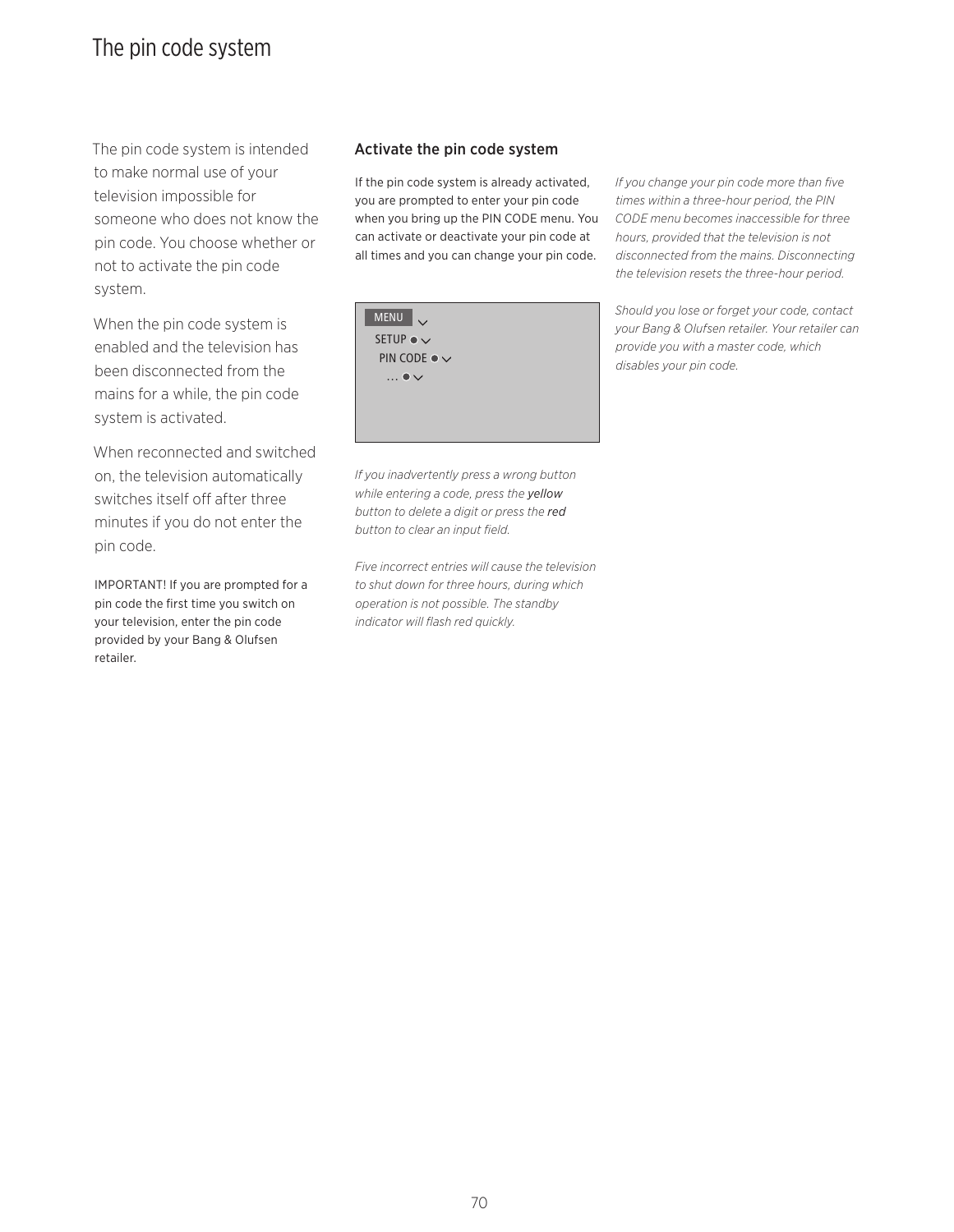### Software and service update

We recommend that you enable automatic software update on your television to ensure that your television always has the latest features and functions.

If your television is set up in a system with the BeoLink Converter NL/ML, it is essential that you enable the automatic system update to ensure that all products in your system are kept up to date and are able to communicate.

You can always look up software information and update the TV software manually.

### Update software

To download available software updates, your television must be connected to the Internet. It is recommended that you set the television to update software automatically. You can set the time of day you want automatic software updates to take place to ensure that they do not interfere with the use of your television.

You can also download available software updates from [www.bang-olufsen.com](http://www.bang-olufsen.com) onto a USB device. Connect the USB device to the USB port on the connection panel.

On some markets, it is also possible to update the software via the antenna signal (OAD). When you update via the antenna signal, some updates are required and not possible to cancel.

Contact your retailer for more information about software updates

 $MENU$ SETUP ●  $\checkmark$ SERVICE  $\bullet \checkmark$ SOFTWARE UPDATE  $\bullet \checkmark$  CHECK FOR UPDATE AUTO SYSTEM UPDATES

*While the television is updating with new software, the standby indicator flashes red and the television should remain connected to the mains.* 

### System update …

If you have a system setup with a BeoLink Converter NL/ML and several Bang & Olufsen products, the entire system is updated, when you check for updates. You should enable automatic software update of the system in the television menu. Available software updates for all the Bang & Olufsen products in your setup will then be downloaded automatically on a regular basis.\*1

*1 \*You can only enable or disable automatic software updates on the entire system and not on a single product.* 

### See software information

You can look up information about the current software version, its release date, and any release notes available.

MENU

SETUP  $\bullet \checkmark$ SERVICE ●  $\vee$ LATEST RELEASE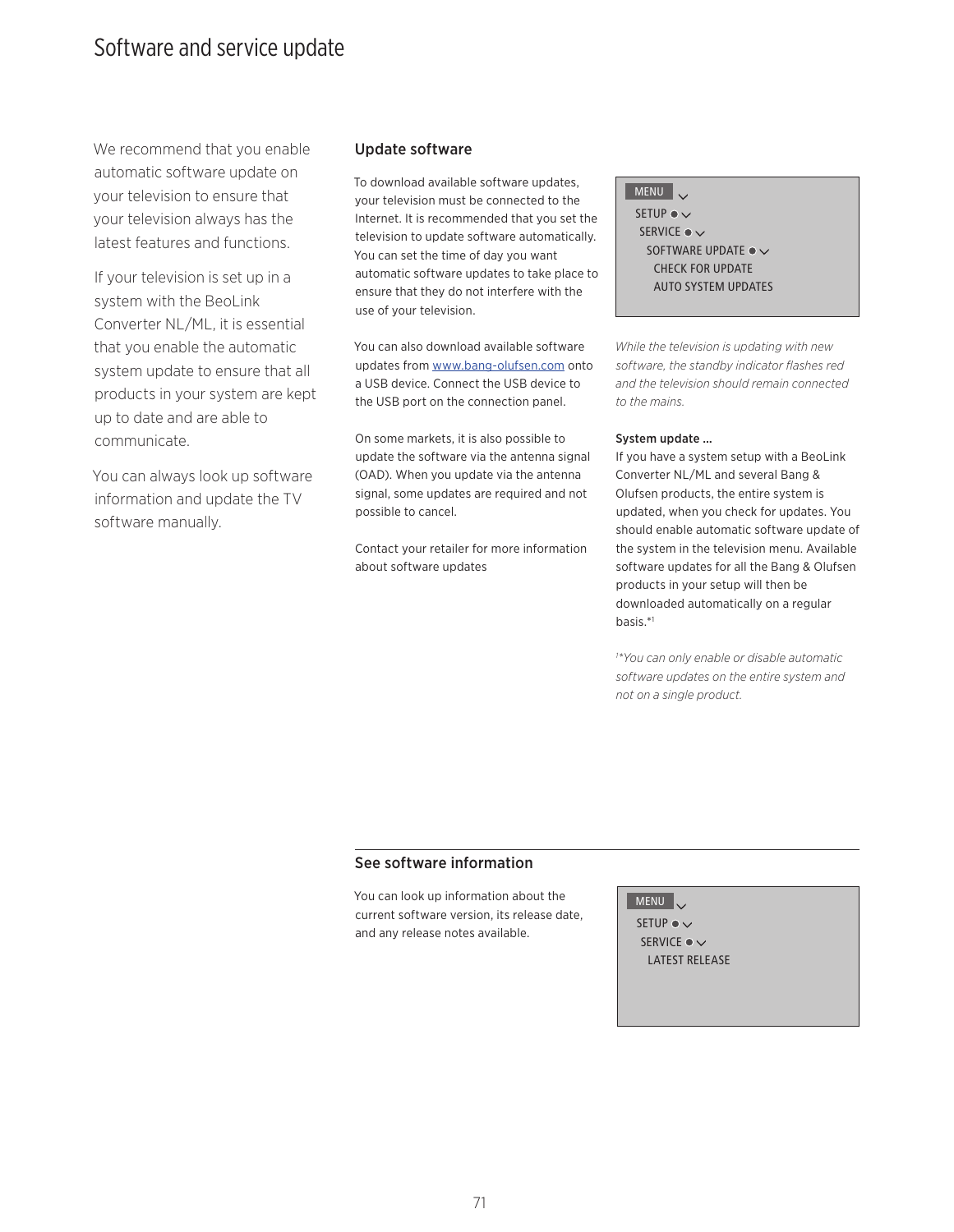# Digital Text and HbbTV

Your television supports Digital Text for MHEG operation, which is required by some countries and CA modules, among other to activate different MHEG applications when available for a channel. When Digital Text is enabled, operation of the television with a BeoRemote One will differ in a few aspects from otherwise described in this guide.

Your television also supports HbbTV (Hybrid Broadcast Broadband TV). HbbTV is an online service where you can access a wide variety of services, such as catch-up TV, competitions, interactive advertisements and social networking. To view the information, your television must be connected to the Internet.

### Enable Digital Text for MHEG operation

If your country or CA module requires activation of Digital Text, you may need to enable the Digital Text function yourself.

MENU SETUP  $\bullet \checkmark$ DIGITAL TEXT ●  $\checkmark$ …

*Digital Text features can vary in appearance and are activated by pressing TEXT or a coloured button.* 

*When Digital Text is enabled and no menu is shown on the screen, you may have to press MENU before a coloured button to activate a function.*

### HbbTV

Activate HbbTV or block the feature per channel if you do not wish to use it.

*HbbTV is not supported by all broadcasters and the content supplied depends on the broadcaster. Also, content might be blocked by some broadcasters.*

### *Activate HbbTV …*

When HbbTV is available, press the coloured button indicated on the screen



### *Block HbbTV …*

block HbbTV

While on the channel, press to bring up the HBB TV menu

Use the arrow button left and right to select ON or OFF to

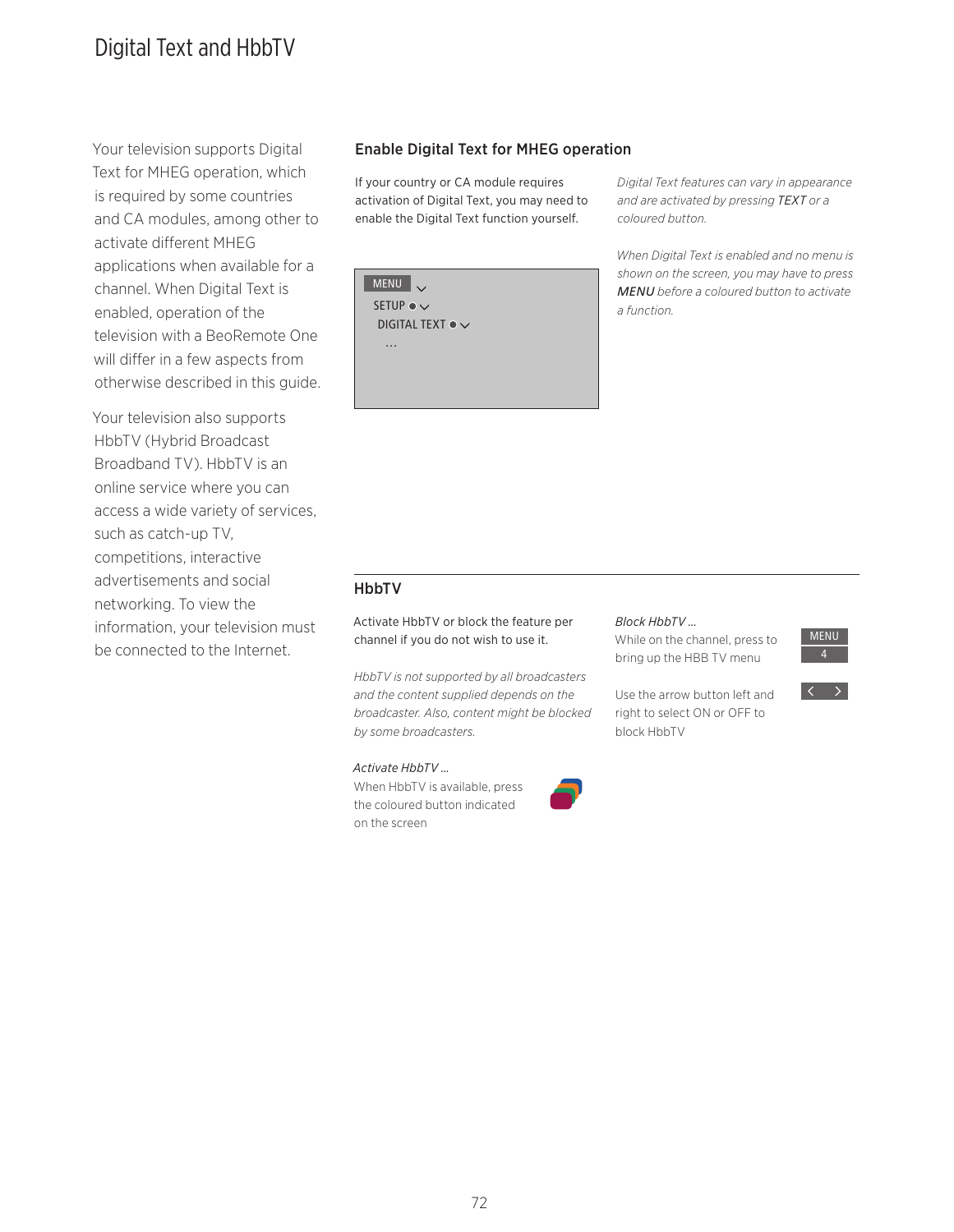# <span id="page-72-0"></span>Network settings

You can set up your television to a network either with a wired or wireless connection. For the most reliable network connection, Bang & Olufsen recommends making a wired connection.

Bang & Olufsen also recommends that you use a separate router and access point – a Network Link router – to ensure the most reliable playback of digital files.

For more information about Bang & Olufsen network setup, contact your Bang & Olufsen retailer.

On some markets, it is not possible to set up a wireless connection, and you must use a wired connection.



*Example of simple setup either wired or wireless.*

## Make a wired connection

Connect one end of the Ethernet cable to the router and the other end to the Ethernet socket  $\left( \frac{1}{k} \right)$  on the television. It is assumed that you have enabled the DHCP service on your network. If LAN settings are set to configure automatically, IP address, subnet mask, gateway and DNS server are assigned automatically.

If the settings are set to configure manually, or if the IP address, subnet mask, gateway and DNS server, for some reason, are not assigned automatically, you must enter this information manually.

INTERNET <sup>/</sup> ISP<br>ROUTER J)) ((c NAS B&O<br>RECOMMENDED<br>ROUTER

*Example of recommended network setup either wired or wireless.*

MENU SETUP  $\bullet \vee$ NETWORK  $\bullet \checkmark$ NETWORK SETTINGS  $\bullet \checkmark$ 

- > Highlight LAN SETTINGS and press the centre button.
- > Press the green button to be able to name the LAN connection.\*1
- > Press the centre button to store the name and return to the LAN SETTINGS menu.
- $>$  Press  $\vee$  to highlight CONFIGURATION.
- > Press < or > to select MANUAL or AUTOMATIC configuration.
- > Press the centre button to store the setting.

If you have selected MANUAL configuration, you must enter a value for the IP ADDRESS, SUBNET MASK, GATEWAY, and DNS. Press the centre button to store the settings.

*1 \*You can only use latin characters for naming the LAN connection.*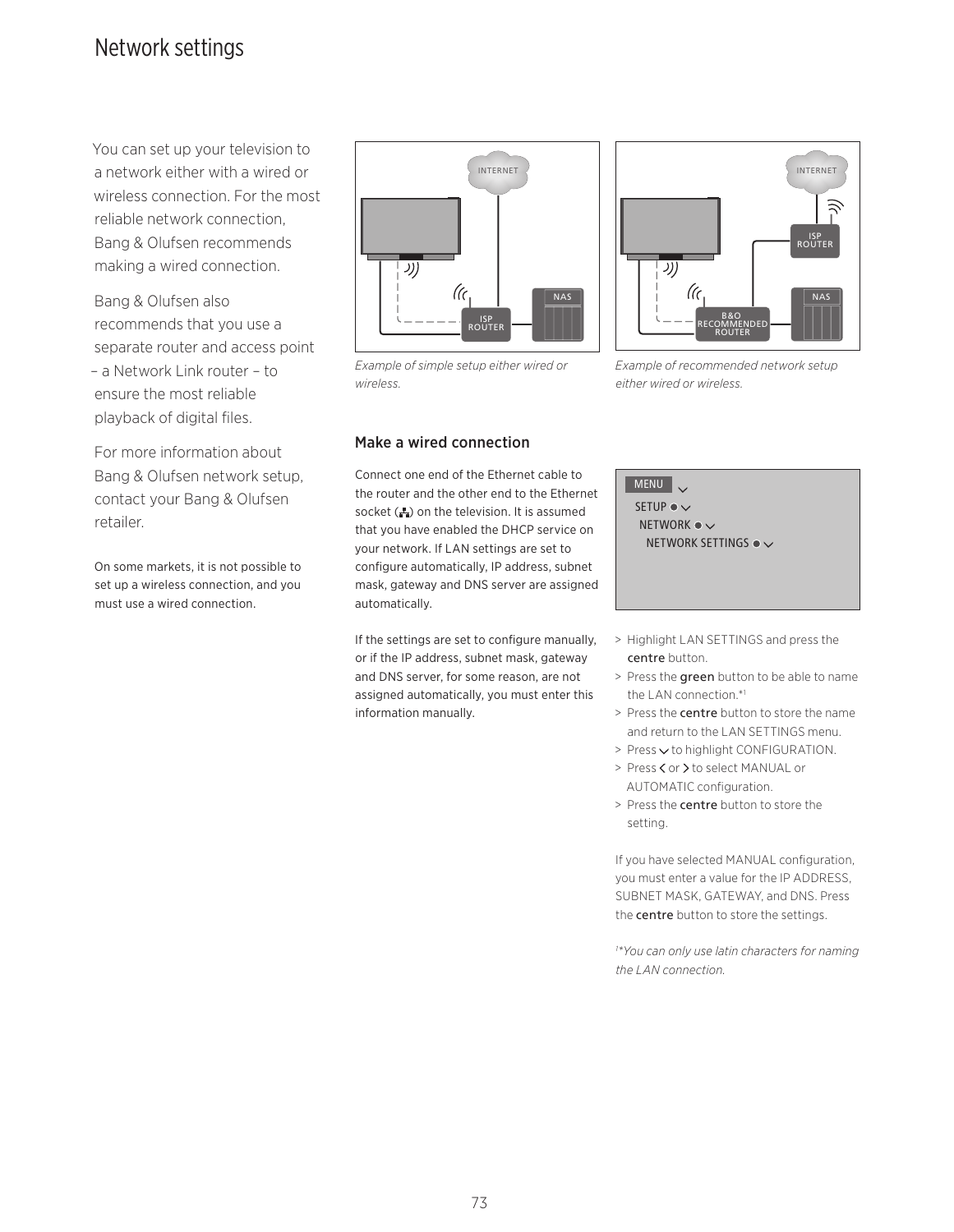## Make a wireless connection

If your router has the WPS feature (wireless protected setup), you can make a wireless connection to your network automatically. You can also make the connection manually. It is assumed that you have enabled the DHCP service on your network and that the SSID is not hidden.

## MENU

SETUP  $\bullet \checkmark$ NETWORK  $\bullet \checkmark$ NETWORK SETTINGS  $\bullet \checkmark$ …

#### *Connect to a wireless network automatically …*

- > Press the centre button to bring up the WLAN SETTINGS menu and highlight WLAN.
- > Press the WPS button on your router to activate the WPS feature.
- > Press < or > to enable wireless LAN and store the setting.
- > Press < to highlight WLAN PROTECTED SETUP and press the centre button to bring up the menu. Here you can see a status of the wireless connection. When CONNECTED is shown on the screen, your television is configured correctly on your network.
- > Press the centre button to return to the NETWORK menu.

## *Connect to a wireless network manually …*

- > Press the centre button to bring up the WLAN SETTINGS menu and highlight NETWORK LIST.
- > Press the centre button to bring up the NETWORK LIST menu.
- > Press the yellow button if you wish to refresh the list of networks.
- > Press  $\land$  or  $\lor$  to highlight a network router and press the **centre** button to be able to enter the password.
- > Use  $\wedge$ ,  $\vee$ ,  $\wedge$  and  $\geq$  to enter the password to your wireless network and press the centre button to establish a connection. When CONNECTED is shown on the screen, your television is configured correctly on your network.
- > Press the centre button to return to the NETWORK menu.

#### *Check your wireless network signal …*

- > Bring up the NETWORK INFO menu and highlight ADVANCED INFO (WLAN).
- > Press the centre button to bring up the ADVANCED INFO (WLAN) menu.
- > Check the signal strength in the LEVEL menu:

- \*\*\*\*\* Excellent connection<br>\*\*\*\* Very good connection
- \*\*\*\* Very good connection<br>\*\*\* Good connection
- \*\*\* Good connection<br>\*\* Stable connection
- \*\* Stable connection<br>
\* Unstable connecti Unstable connection

*Note that your television must be connected wirelessly to access this menu.*

*For more information about your router, see the guide for it.* 

*Your television supports 2.4 GHz and 5 GHz. For more information, contact your Bang & Olufsen retailer.*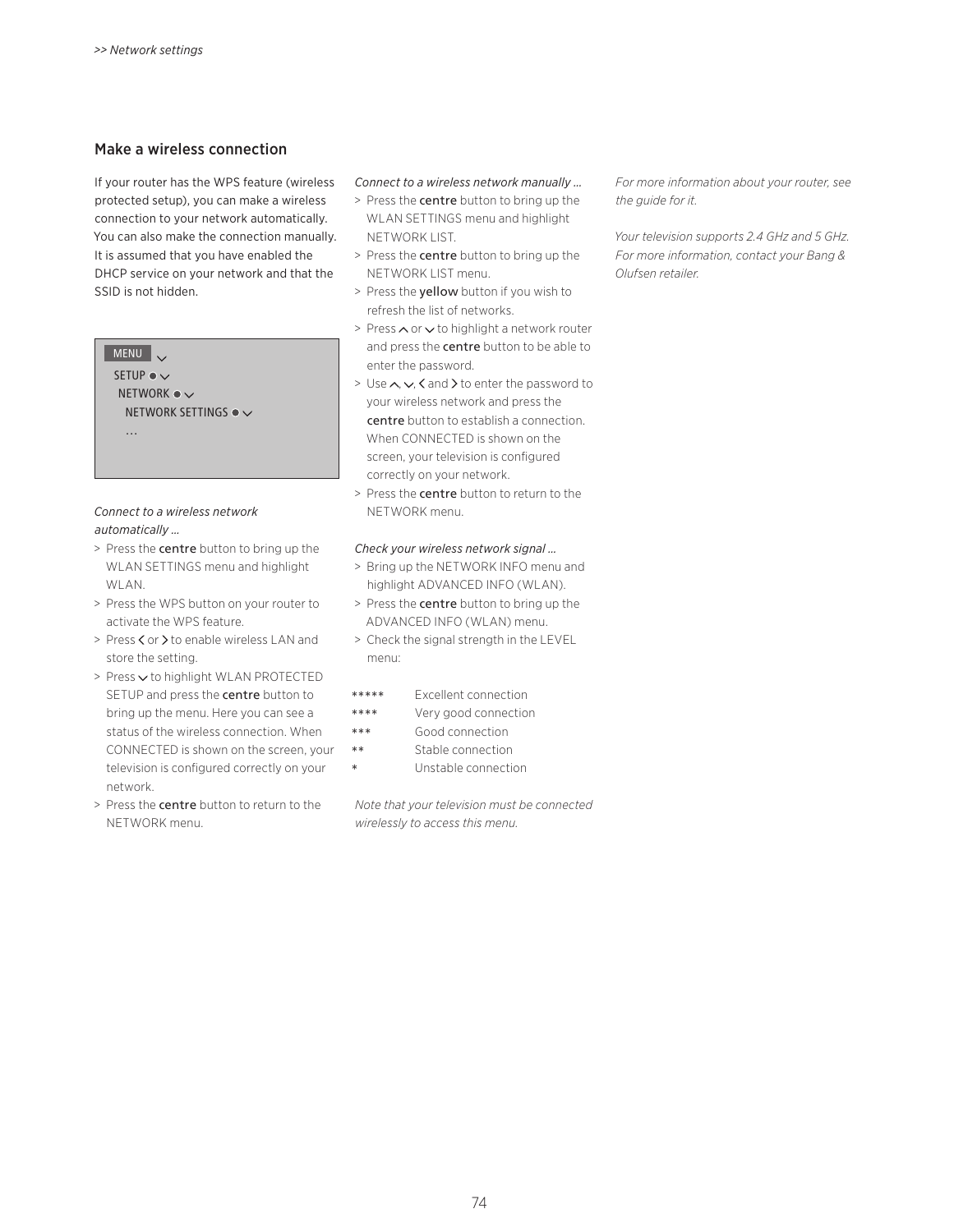## See network information

You can see information on your network connection in the NETWORK INFO menu.

MENU . SETUP  $\bullet \checkmark$ NETWORK  $\bullet \checkmark$ NETWORK INFO  $\bullet \checkmark$ …

*Note: A previously well-functioning setup may develop problems over time as surroundings change. Check your Ethernet connection or router. If the problem persists, contact your Bang & Olufsen retailer.*

## Enable or disable the Digital Media Renderer

The Digital Media Renderer feature enables you to play photos, music and video files via a computer or a smart phone. The feature is default enabled. If you do not want your television to be used as a monitor for a computer, smart phone or other device, it is possible to disable the feature.

MENU V SETUP  $\bullet \checkmark$ NETWORK  $\bullet \checkmark$  DIGITAL MEDIA RENDERER

*For more information, [see page 66.](#page-65-0)* In the DIGITAL MEDIA RENDERER menu press < or > to enable or disable the renderer feature.

*If you want your television to be easily recognisable on your computer or smart phone, you can name it via the NETWORK menu by selecting NETWORK INFO then ALIAS or NETWORK SETTINGS, LAN SETTINGS then ALIAS.*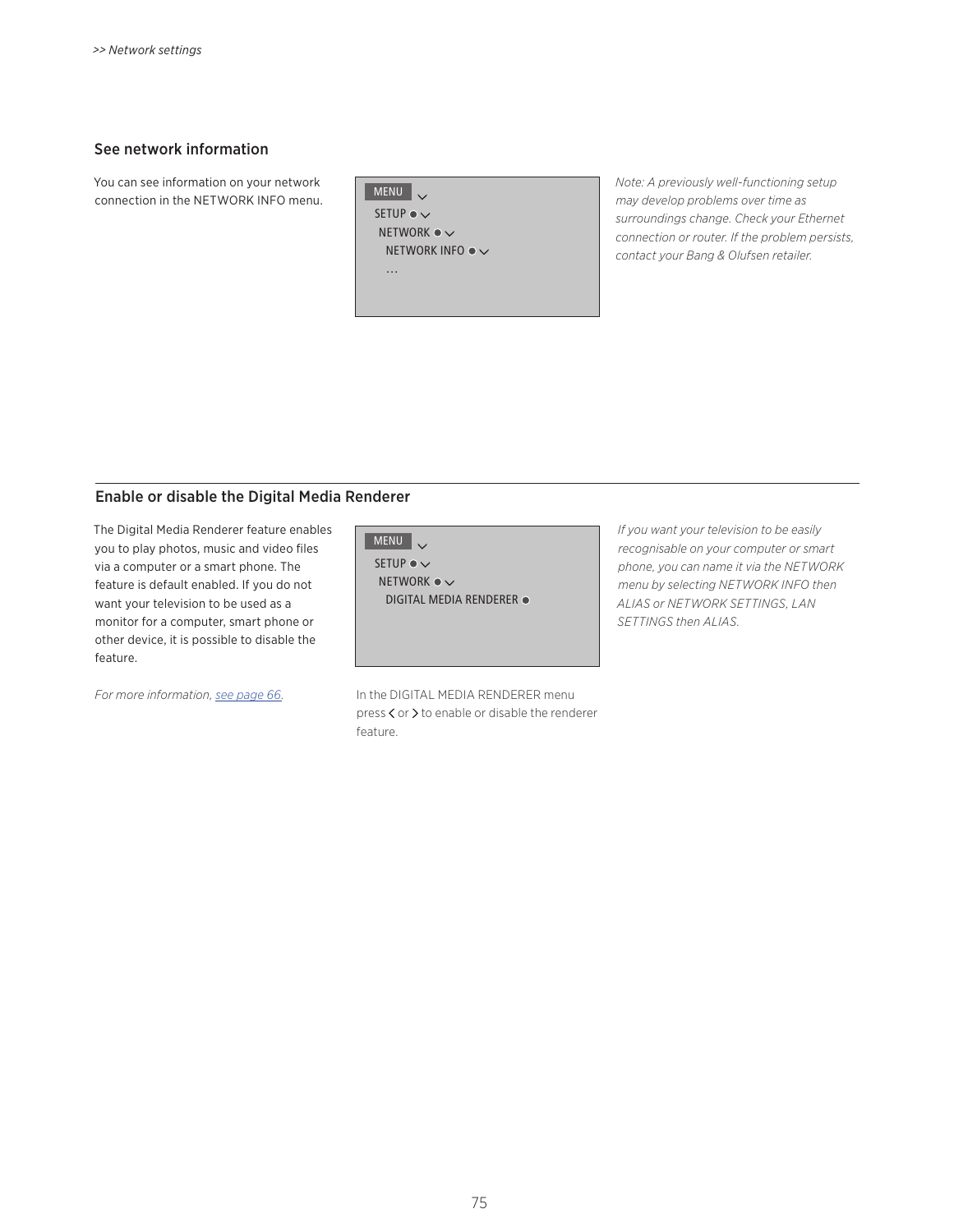# <span id="page-75-0"></span>Distribute sound with Network Link

With Network Link you can **Link connections** distribute sound, but not video signals, to other rooms throughout the house. If you connect your television to a Master Link product, you must also use a BeoLink Converter NL/ ML (BLC).

For example, you can connect your television in the living room to an audio or video system in another room, thereby making it possible to listen to sound from other rooms.

Access sources from another Bang & Olufsen audio product and share speakers easily via the television menu.

*Some content providers may have blocked distribution of sound.* 

*For information about integrating an audio setup, [see page 78](#page-77-0).* 

*For information about distribution of video signals, [see page 83](#page-82-0).* 



*Example of a link room setup with an audio system with Master Link.* 

The main room television must be connected to the link room system with BeoLink Converter NL/ML if the link room system is an audio or video system with Master Link:

- > Connect an Ethernet cable to the socket marked  $\mathbf{F}$  on the television. Then run the cable to a router, which is connected to the router connected to the Internet.
- > Connect one end of an Ethernet cable to the router and the other end to BeoLink Converter NL/ML.
- > Connect one end of a Master Link cable to BeoLink Converter NL/ML and the other end to the Master Link socket on the audio or video system.

*A Bang & Olufsen product with Network Link is connected directly to the same network (router) as your television.* 

*For more information about network settings, [see page 73](#page-72-0).*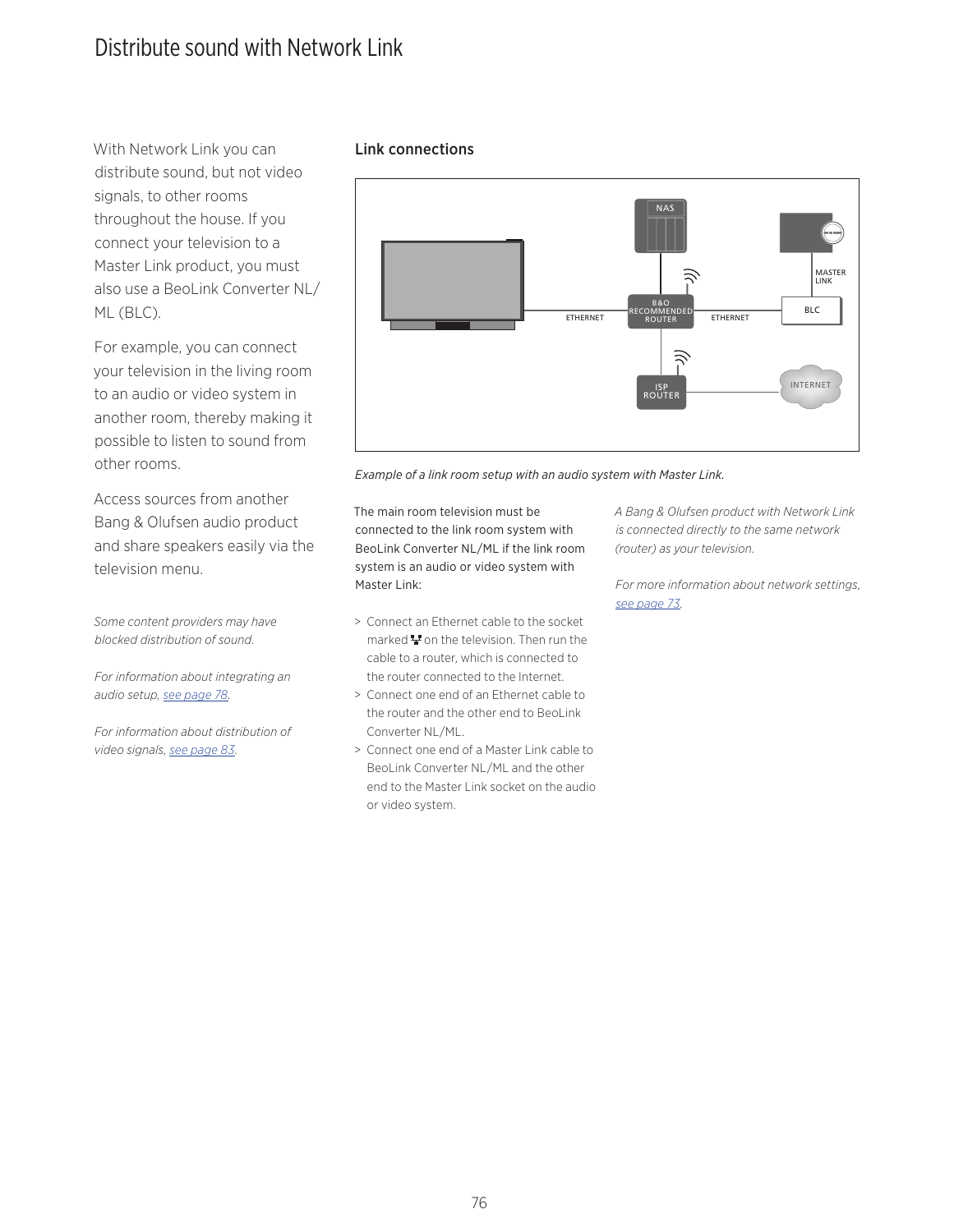## <span id="page-76-0"></span>Integrate additional equipment

You can integrate external equipment with your television to listen to music from an audio system or another television.

You can listen to audio and video sources from another Bang & Olufsen product, if the product is connected to the same network (router) as your television. When connecting to an audio system with Master Link, a BeoLink Converter NL/ML is required to act as a 'bridge' between Network Link and Master Link. [See also page 76](#page-75-0).

*A source can play simultaneously on speakers in different rooms.* 



The television (with additional speakers) and an audio system is set up in one room and an audio system is set up in another room:

- LINK TO OTHER PRODUCTS: the audio system in the same room and BLC
- Use television speakers for the audio system in the same room: YES
- Audio system in the other room: Option 2

In the PRODUCT INTEGRATION menu, you can select up to two products to link to. A list of products identified on the home network is shown.

To link to sources from products, such as radio or CD, you must set up the products in the LINK TO OTHER PRODUCTS menu by pressing the red button. To select a product, it must be switched on for it to show up as a product found in the list. If you have selected two products, you set one product to be the primary product in order for its sources to be shown immediately after the television sources in the SOURCE LIST. If you have an audio product in the same room as your television, it can be set up to use the television speakers.

When you have chosen a product once in the LINK TO OTHER PRODUCTS menu, the sources that can be linked to are shown in the SOURCE LIST with a 'link' symbol (中) and an indication of the product.

## MENU .

SETUP  $\bullet \checkmark$ PRODUCT INTEGRATION  $\bullet \checkmark$  LINK TO OTHER PRODUCTS

*For information about connecting an audio system or a television for integration with your television, [see pages 78](#page-77-0) [and 80](#page-79-0).* 

When the television is part of a system setup, it will automatically set WAKE ON LAN/ WLAN to ON to be able to switch on connected equipment. Note that this will increase the power consumption slightly.

When a BeoLink Converter NL/ML is a part of your system, six audio sources are listed as sources you can link to, whether or not equipment is connected to these sources. Sources that are not used can be hidden from the SOURCE LIST in the SOURCE LIST menu.

*You can also bring up the LINK TO OTHER PRODUCTS menu from the SOURCE LIST by pressing the yellow button.* 

*To see linked sources in the remote control display, see the guide for BeoRemote One.*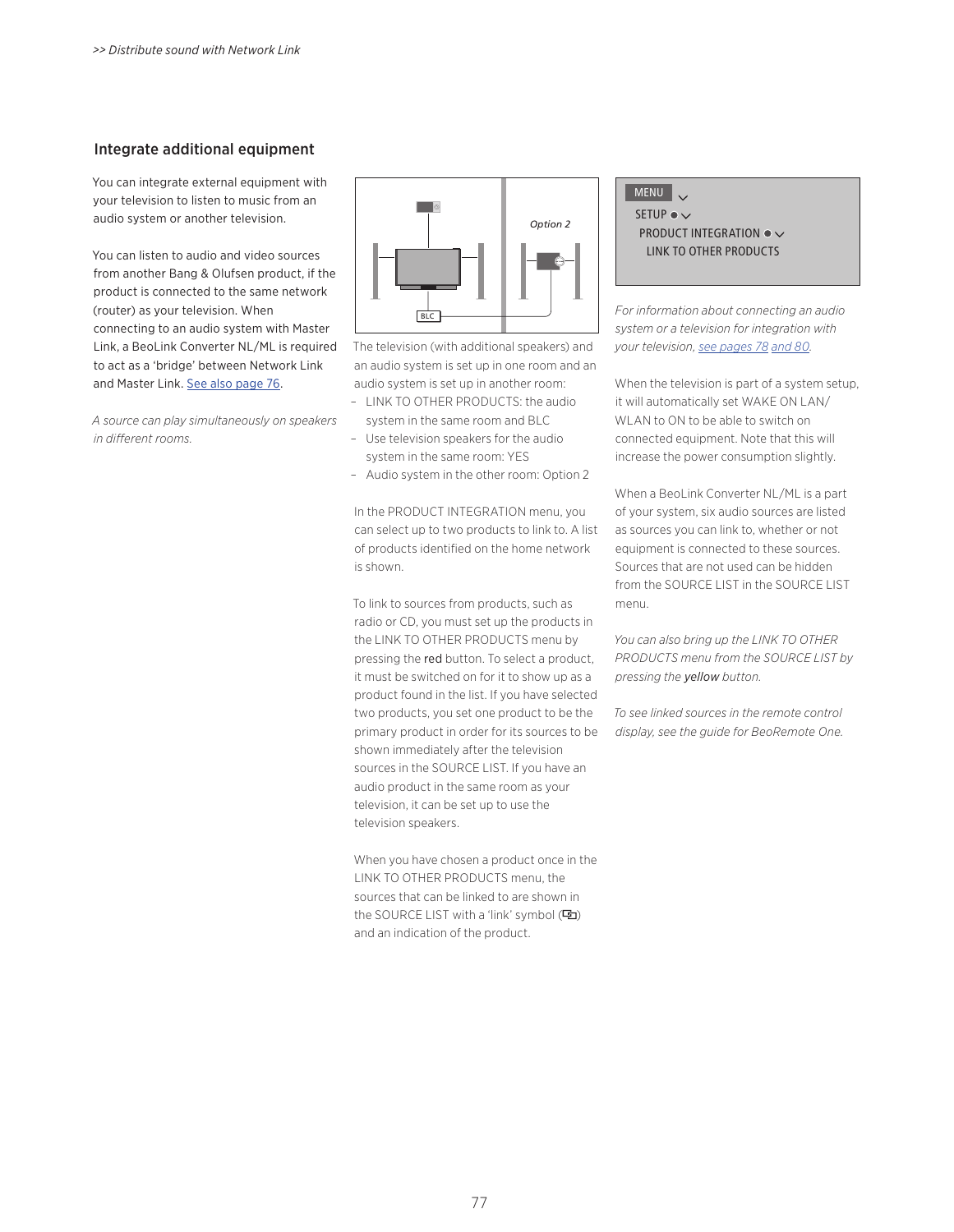# <span id="page-77-0"></span>Connect and operate an audio system

If you connect a compatible Bang & Olufsen audio system to the television, you obtain the benefits of an integrated audio/ video system.

Play music on your audio system using speakers connected to the television, or switch on a TV programme and send the sound to your audio system speakers. Also [see page 77](#page-76-0) about using television speakers.

Your AV system can be placed together in one room or in two rooms with the television placed in one room and the audio system with a set of speakers placed in another.

Not all Bang & Olufsen audio systems support integration with the television.

*Some content providers may have blocked distribution of sound.* 

## Connect your audio system to the television

#### Option setting for the audio system

When you have connected your Master Link audio system, you must set the audio system to the correct Option. Point your remote control at the IR-receiver of your audio system. The distance between the remote control and the IR-receiver must be maximum 0.5 metres.

## *BeoRemote One operation …* Press to bring up the current product, such as BeoVision, in the BeoRemote One list

 $\Diamond$ Select the audio system, default Beo4 AUDIO ... LIST Press to bring up Settings  $\Diamond$ Settings  $\infty$ 

Press to bring up Advanced

Press to bring up Product Option



A.OPT.

 $\Diamond$ 

 $0 - A$ 

Advanced

LIST

...

Press to bring up A.OPT.

Enter the appropriate number (0, 1, 2 or 4)

*To bring up Beo4 AUDIO in the* 

*BeoRemote One display, you must first add it to the list. See the guide for BeoRemote One for information on how to add products.* 

*[See page 79 for examples of correct Options.](#page-78-0)* 

78

### Return to your television

After operating other products, return to your television to be able to operate it with your BeoRemote One.

To return to the television, press to bring up the current product, such as Beo4 AUDIO, in the BeoRemote One list

Select the television, such as

BeoVision

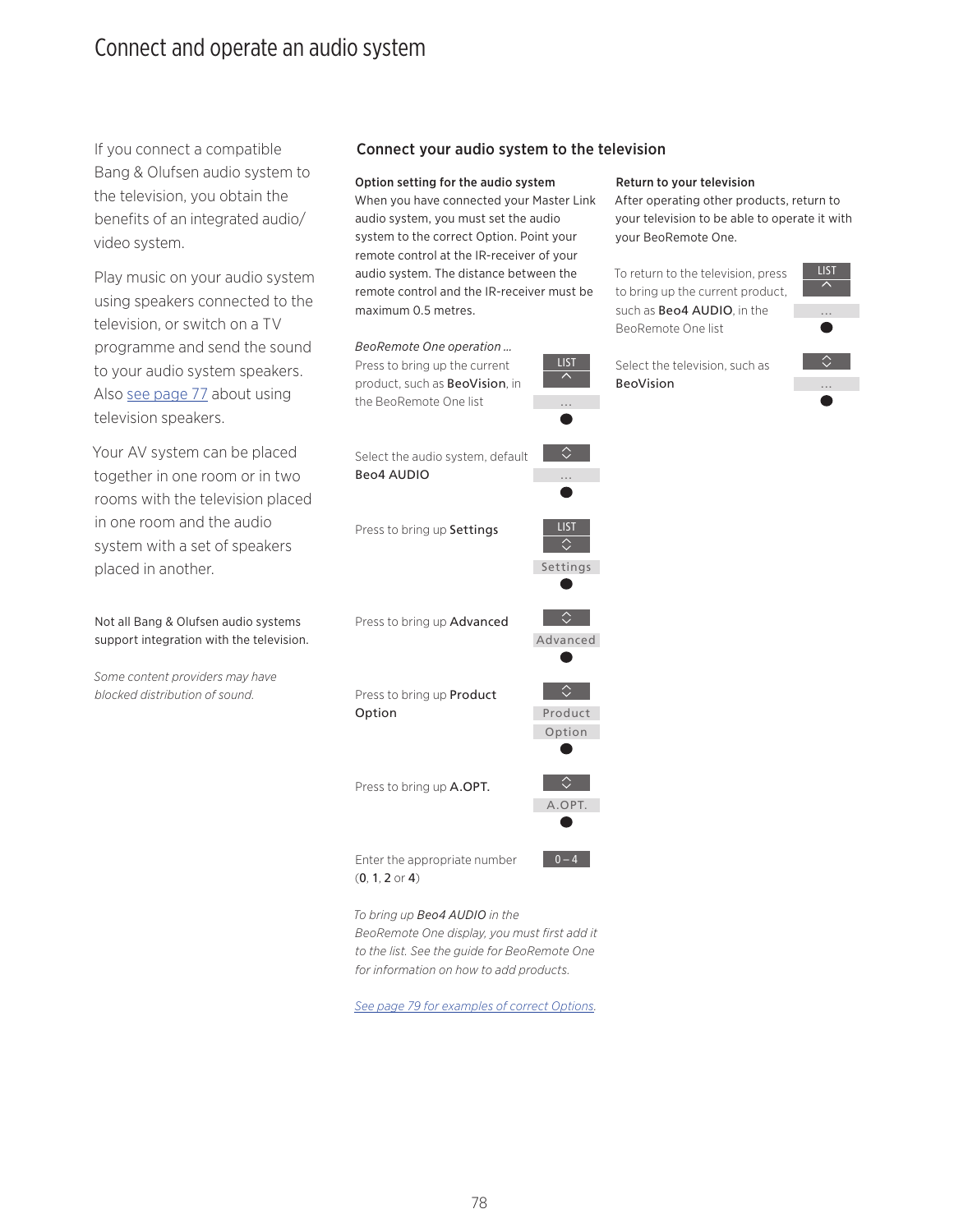

The television and an audio system is set up in one room with all speakers connected to the television:

- LINK TO OTHER PRODUCTS: BLC
- Use television speakers: YES
- Audio system: Option 0

*For information about the LINK TO OTHER PRODUCTS menu, [see page 77](#page-76-0).* 



The television (with or without additional speakers) and the audio system (with a connected set of speakers) is set up in the same room:

- LINK TO OTHER PRODUCTS: BLC
- Use television speakers: NO
- Audio system: Option 1

*For information about Option 4, [see page 81](#page-80-0). For more information, contact your Bang & Olufsen retailer.*



The audio system is set up in one room, and the television (with or without additional speakers) in another:

- LINK TO OTHER PRODUCTS: BLC
- Audio system: Option 2

*You can join in on a source played on another product if you press LIST on BeoRemote One, highlight JOIN and press the centre button repeatedly until you hear the desired source.* 

## <span id="page-78-0"></span>Use an audio/video system

If you integrate your audio system and your television, you can choose a speaker combination appropriate to the current video or audio programme. See the illustrated examples



*To listen to sound from a television source on your audio system speakers without switching on the screen, your audio system must be selected. If it is not already selected, press LIST then ∧ to bring up the current product in the BeoRemote One display. Press the centre button, then or to highlight the name of your audio system, such as Beo4 AUDIO, and press the centre button. When the audio system is selected, press TV then or to highlight a desired source, for example YOUTUBE, and press the centre button.* 



*To listen to audio sound on the speakers connected to the television, your television must be selected. If it is not already selected, press LIST then* ∧ *to bring up the current product in the BeoRemote One display. Press the centre button, then*  $\land$  *or*  $\lor$  *to highlight the name of your television, such as BeoVision, and press the centre button. When the television is selected, press MUSIC then or to highlight a desired source with a 'link' symbol, for example NETRADIO, and press the centre button.*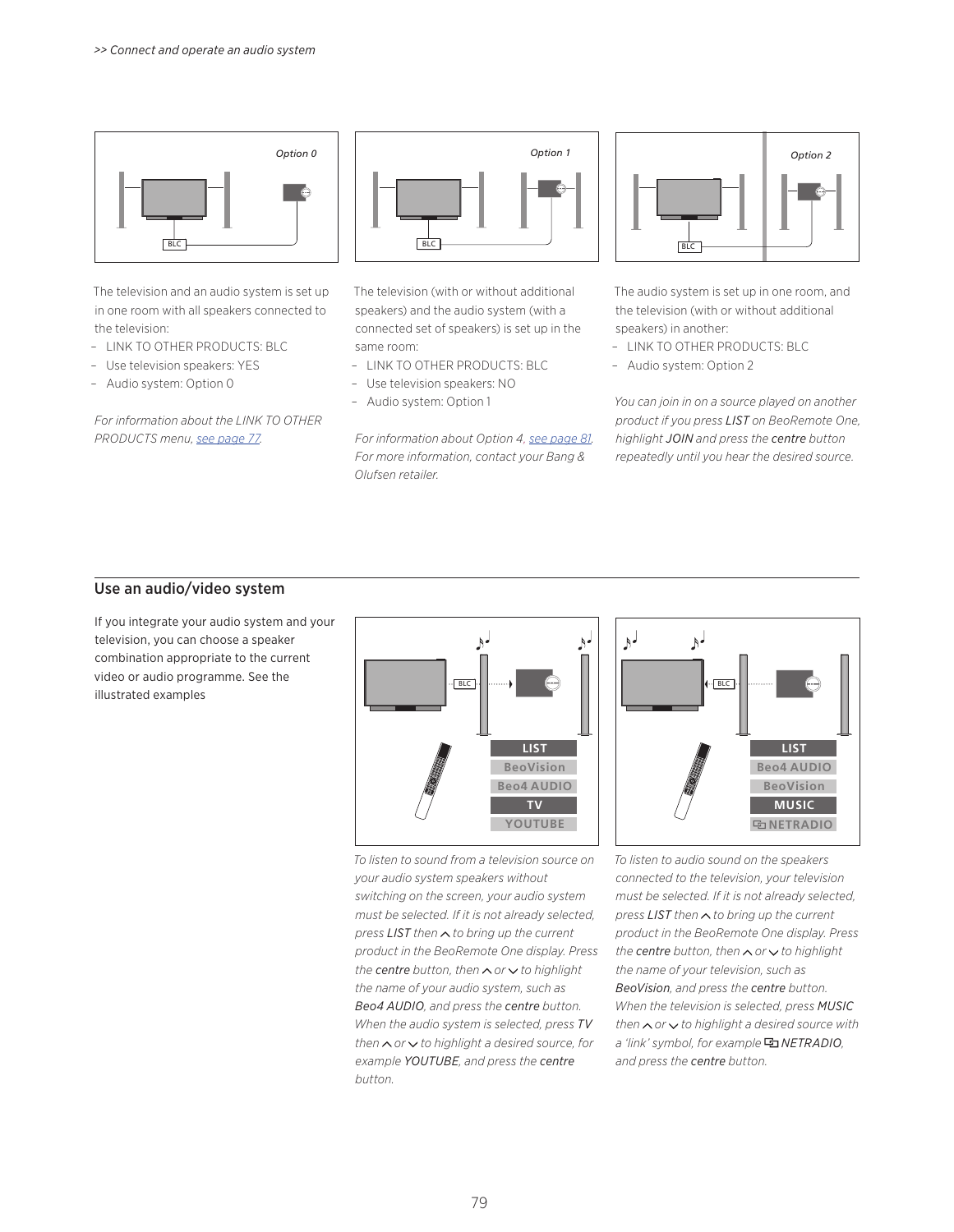# <span id="page-79-0"></span>Two televisions – Network Link connection

Products with Network Link can borrow source sound from each other. If you connect a compatible Bang & Olufsen television to your television, you obtain the benefits of an integrated video system that enables you to listen to audio and video sources from the other television.

If you connect a television with Master Link to your television, a BeoLink Converter NL/ML (BLC) is required to obtain the benefits of Network Link.

From the factory BeoRemote One is set up for use with a television (BeoVision) only. Ensure that it is set up for other Bang & Olufsen products in your setup as well. See the guide for your remote control.

Not all Bang & Olufsen televisions support integration with your television.

*Some content providers may have blocked distribution of sound.* 

## Two televisions with Network Link



Place yourself in front of the television:

– LINK TO OTHER PRODUCTS: the other television, such as BeoVision and BeoVision(2) respectively

## *To give your product a specific Option using BeoRemote One …*

LIST

交

Settings

Advanced

 $\overline{C}$ 

Product Option

 $\Diamond$ 

…

⇔

…

△

…

♦

…

◇

Point your remote control at the IR-receiver of the product you want to Option programme. The distance between the remote control and the IRreceiver must be maximum 0.5 metres

Press to bring up Settings in the BeoRemote One display

Press to bring up Advanced

Press to bring up Product Option

Select if you want your product to be IR responsive or IR blind\*1

Select the active product, such as BeoVision

Select a product Option\*2 for your product, such as BeoVision(2)

Select Send and press the centre button to store the selected Option

# MENU

SETUP  $\bullet \checkmark$ PRODUCT INTEGRATION  $\bullet \vee$  LINK TO OTHER PRODUCTS

*Note that the television must be selected once in the LINK TO OTHER PRODUCTS menu, [see page 77](#page-76-0).* 

*1 \*Select IR responsive when you want your product to react to commands from your BeoRemote One and IR blind when you do not want your product to react to remote control commands.* 

*2 \*In order to show the product Option, such as BeoVision(2), in the BeoRemote One display when you press LIST, you must add it to the BeoRemote One LIST. See the BeoRemote One guide for more information.*

*[To return to the Network Link television, see](#page-77-0)  [page 78.](#page-77-0)* 

*Continues …*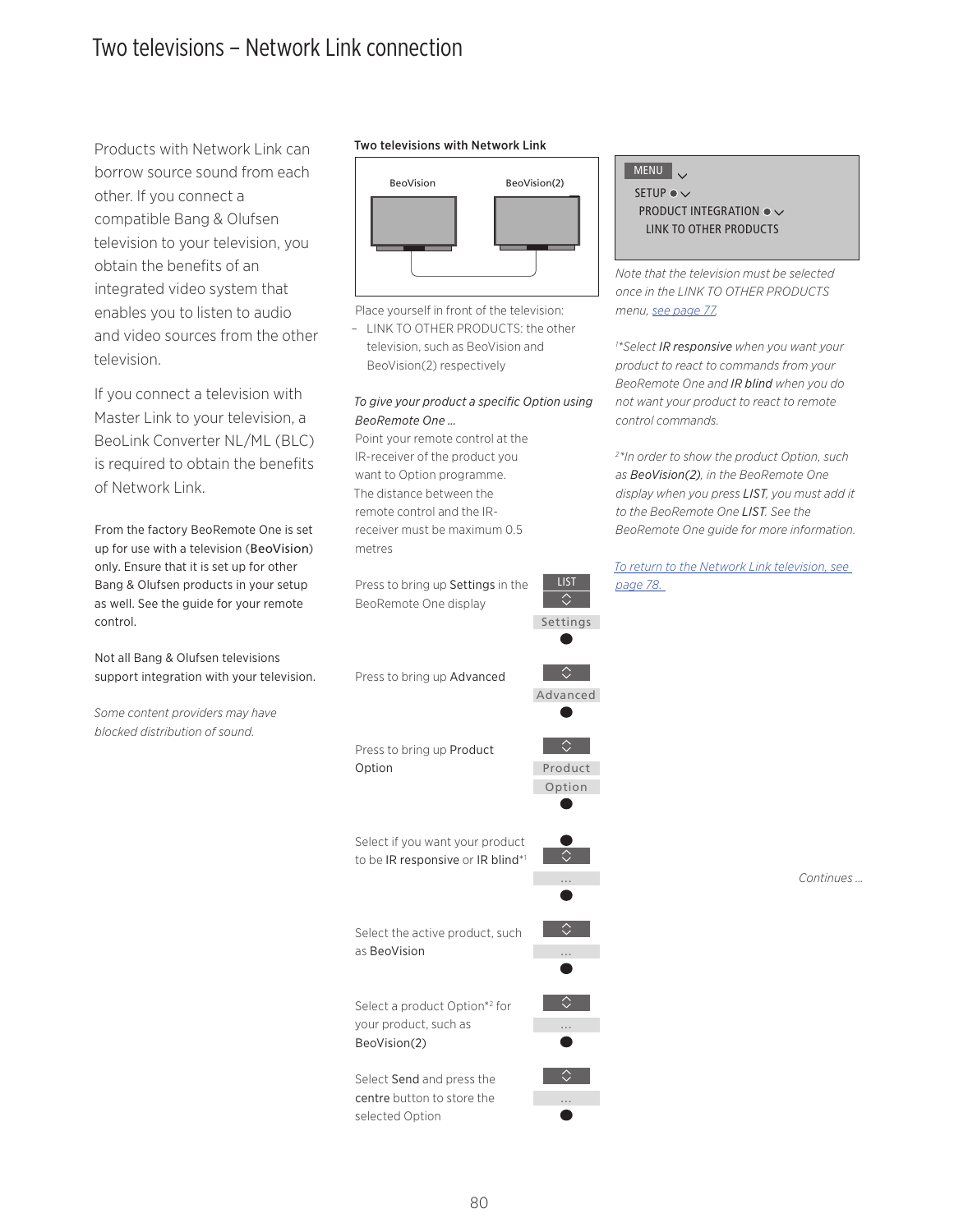#### <span id="page-80-0"></span>A television with Network Link and a television with Master Link

Network link television:

Master Link television:

– Option 4

*BeoRemote One.* 

– LINK TO OTHER PRODUCTS: BLC

*To listen to audio and video sources on a television, bring up the SOURCE LIST and select the desired source from the other television listed with a 'link' symbol ( ) next to it. To see linked sources in the remote control display, see the guide for* 



*Option setting for the Master Link television … 1 \*In order to show the product Option, such* 

Point your remote control at the IR-receiver of your Master Link television. The distance between the remote control and the IR-receiver must be maximum 0.5 metres.

- *as Beo4 LINK, in the BeoRemote One display when you press LIST, you must add it to the BeoRemote One LIST. See the BeoRemote One guide for more information.*
- Press to bring up the current product, such as BeoVision, in the BeoRemote One list

Select the Master Link television, default Beo4 LINK\*1

Press to bring up Settings



 $\Diamond$ 

 $\bullet$ 

 $\hat{z}$ 

LIST

 $\overline{\phantom{a}}$ 

...

...

Press to bring up Advanced

Advanced



4

Press 4

*[To return to the Network Link television, see](#page-77-0)  [page 78](#page-77-0).*

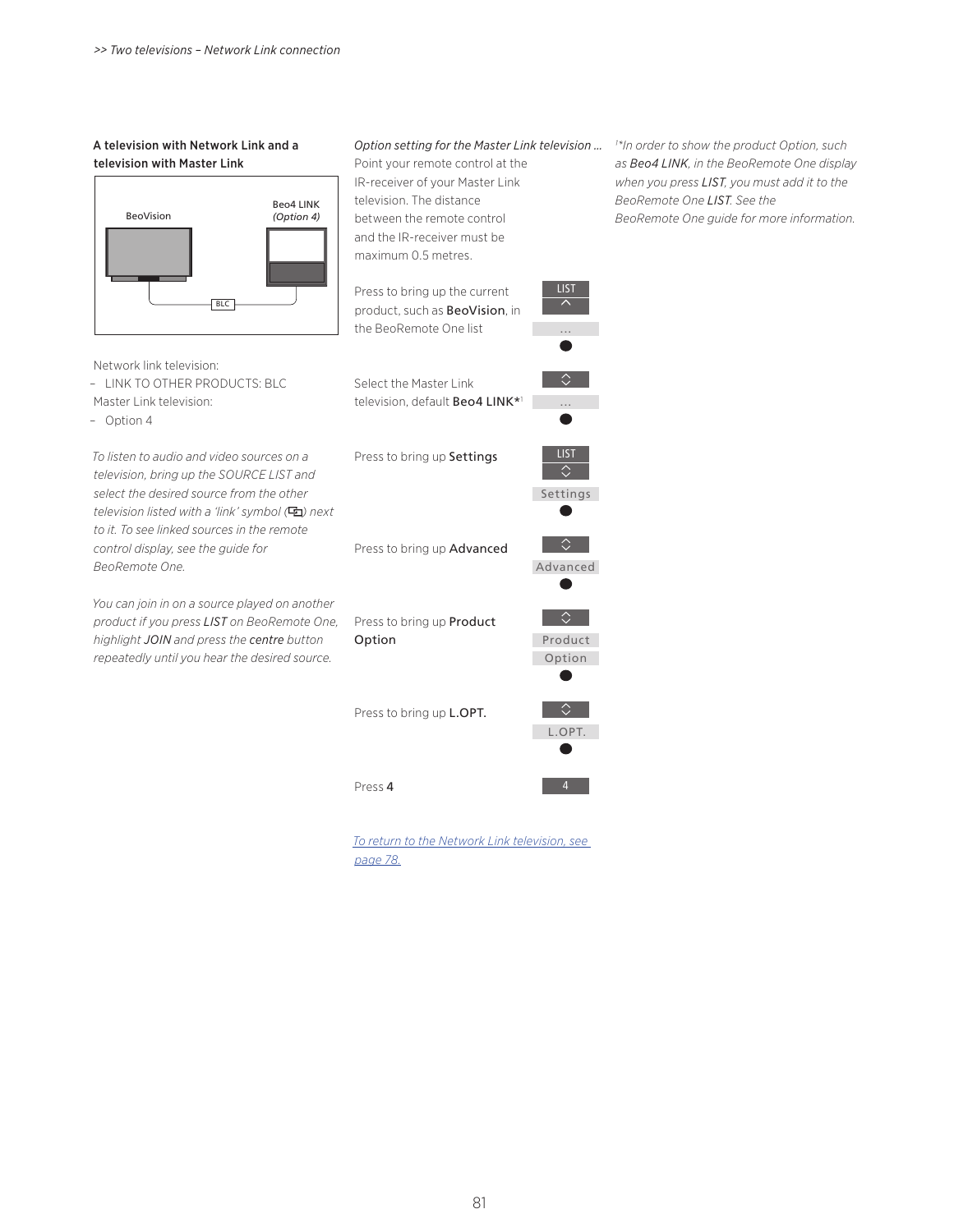If you have two Bang & Olufsen televisions, and commands from your remote control can be received by both televisions, you must change between the two televisions via LIST.

Connection via a BeoLink Converter NL/ML is required if one of your televisions is equipped with Master Link, [see](#page-75-0)  [page 76.](#page-75-0)

## One remote control for both televisions

For your television to function properly, it is essential that the television is set up to a product. See also the guide for your remote control.

## BeoRemote One – Switch between the two televisions…

Normally, you can activate a source, such as TV, by pressing **TV** or **MUSIC** and finding the relevant source on your remote control. However, when you have two televisions, you must select a television before you can operate its sources:

Press to bring up the current product, such as BeoVision, in the BeoRemote One list

Select the desired product, for example, BeoVision(2) for a Network Link television or Beo4 LINK for a Master Link television

Press and select a source, such as YOUTUBE

*It is also possible to rename the products in the BeoRemote One display, see the guide for your remote control. For information about choice of product, contact your retailer.*



*Example of remote control operation when you switch from one television with Network Link to another.* 



*Example of remote control operation when you switch between a television with Network Link and a television with Master Link.* 



...

 $\Diamond$ 

TV

82